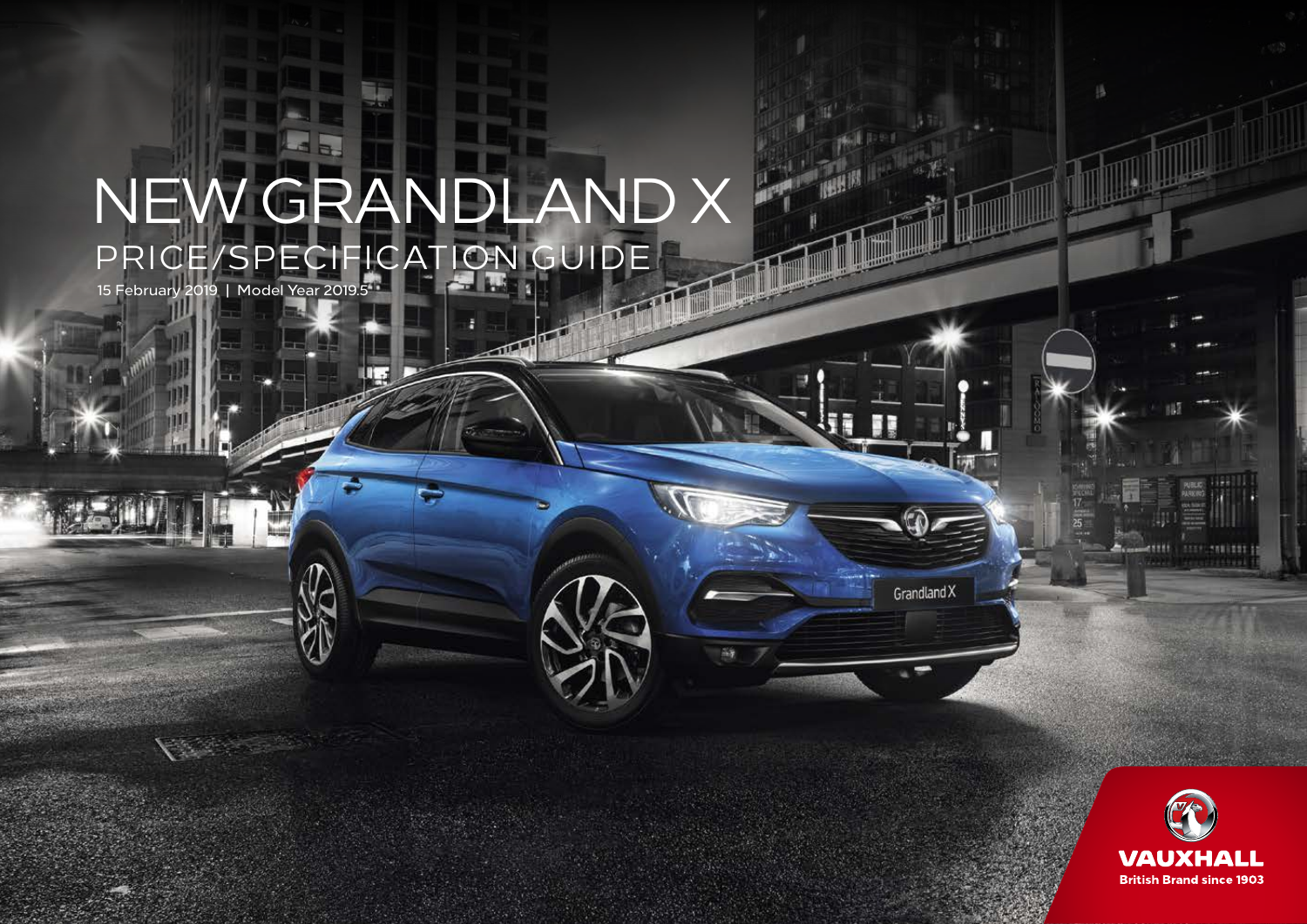# **GRANDLAND X** RANGE HIGHLIGHTS



### **SE OTR from £23,780**

### *Features over SE:*

### **Interior convenience / styling:**

- Versatility Pack
- Centre rear seat armrest with ski pass-through
- Illuminated luggage area
- Flex Floor with under-floor divider
- Alloy-effect sports pedals

### **Exterior convenience / styling:**

- 18-inch diamond-cut alloy wheels
- Alloy-effect protective front and rear skid plates
- Black roof and door mirrors
- 
- Chrome-effect side window trim
- Electrically foldable door mirrors with puddle lights

### **Safety / security:**

• Front parking distance sensors



### **TECH LINE NAV OTR from £23,410**

*Features over SE:* 

### **Infotainment:**

- Navi 5.0 IntelliLink system
- Fully integrated European sat nav system
- 8-inch colour touchscreen
- Voice control

### **Interior convenience / styling:**

- Ergonomic active front seats
- Ambient lighting
- Versatility Pack
- Centre rear seat armrest with ski pass-through
- Illuminated luggage area
- Flex Floor with under-floor divider
- Alloy-effect door sill covers

### **Exterior convenience / styling:**

- 18-inch silver-effect alloy wheels
- Alloy-effect protective front and rear skid plates
- Chrome-effect side window trim • Electrically foldable door mirrors with puddle lights

### **Safety / security:**

- Front parking distance sensors
- Safety Pack
- Driver drowsiness system
- Forward collision alert
- Automatic emergency braking
- Lane assist
- Side blind spot alert

– Smartphone projection, Apple CarPlay™ and Android Auto™

- 7-inch colour touchscreen
- AM/FM/digital radio

• R4.0 IntelliLink system

*Standard features include:* 

**Infotainment:**

- $-$  Bluetooth<sup>®</sup> audio streaming / mobile phone portal
- USB connection with iPod control

### **Interior convenience / styling:**

#### • Dual-zone electronic climate control

- Cruise control with intelligent speed adaptation
- Leather-covered steering wheel with audio controls
- Steering column adjustable for reach and rake
- 220-volt power outlet behind front seats

### **Exterior convenience / styling:**

- 17-inch silver-effect alloy wheels
- Auto lighting / windscreen wipers
- Front fog lights

### **Safety / security:**

- Switchable electronic stability programme
- Anti-lock braking system
- Six airbags
- Lane departure warning
- LED daytime running lights
- High beam assist
- Rear parking distance sensors
- Remote control security alarm system







**DESIGN LINE OTR from £24,780**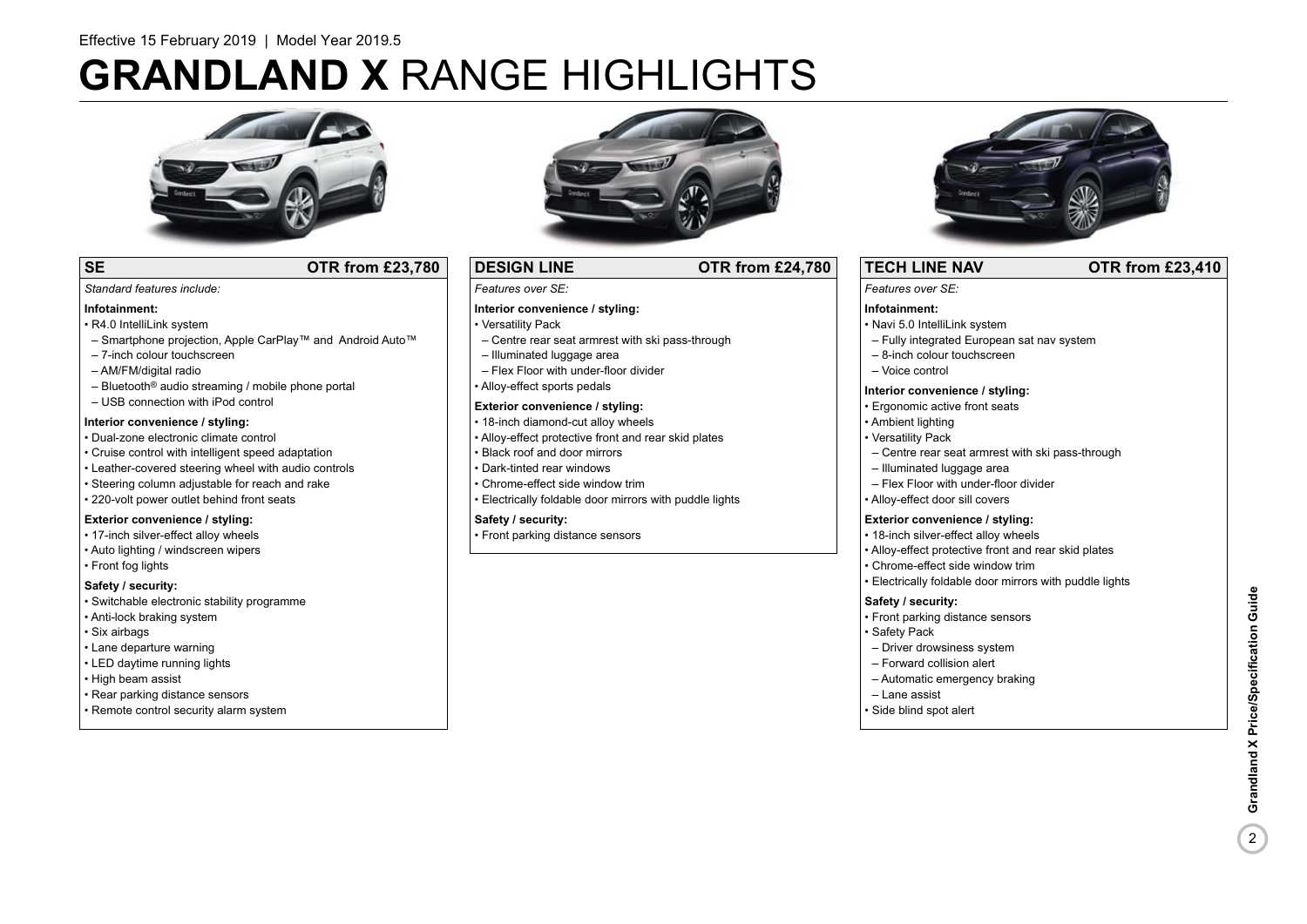# **GRANDLAND X** RANGE HIGHLIGHTS



### **SPORT NAV COTR from £26,010**

#### *Features over SE:*

### **Infotainment:**

- Navi 5.0 IntelliLink system
- Fully integrated European sat nav system
- 8-inch colour touchscreen
- Voice control

### **Interior convenience / styling:**

- Ergonomic active front seats
- Ambient lighting
- Versatility Pack
- Centre rear seat armrest with ski pass-through
- Illuminated luggage area
- Flex Floor with under-floor divider
- Alloy-effect door sill covers

### **Exterior convenience / styling:**

- Black roof and door mirrors
- 18-inch diamond-cut alloy wheels
- Alloy-effect protective front and rear skid plates
- Chrome-effect side window trim
- Electrically foldable door mirrors with puddle lights

### **Safety / security:**

- Front parking distance sensors
- Safety Pack
- Driver drowsiness system
- Forward collision alert
- Automatic emergency braking
- Lane assist
- Side blind spot alert



### **ELITE NAV OTR from £27,760**

*Features over SE:* 

### **Infotainment:**

- Navi 5.0 IntelliLink system
- Fully integrated European sat nav system
- 8-inch colour touchscreen
- Voice control
- Wireless charger

### **Interior convenience / styling:**

- Leather seat facings
- Ergonomic active front seats
- Power driver's seat
- Heated front seats
- Ambient lighting
- Versatility Pack
- Centre rear seat armrest with ski pass-through
- Illuminated luggage area
- Flex Floor with under-floor divider
- Alloy-effect door sill covers

### **Exterior convenience / styling:**

- 19-inch diamond-cut alloy wheels
- Alloy-effect protective front and rear skid plates
- Panoramic glass roof
- Heated windscreen
- Chrome-effect side window trim

### **Safety / security:**

- Front parking distance sensors
- Safety Pack
- Driver drowsiness system
- Forward collision alert
- Automatic emergency braking
- Lane assist
- Side blind spot alert



### **ULTIMATE OTR £34,930**

*Features over Elite Nav:* 

### **Infotainment:**

• Denon premium sound system

### **Interior convenience / styling:**

- Heated outer rear seats
- Automatic cruise control with intelligent speed adaptation
- Alloy-effect sports pedals

### **Exterior convenience / styling:**

- Premium LED Adaptive Forward Lighting Pack with projector headlights
- Black roof and door mirrors
- Dark-tinted rear windows
- Power tailgate

### **Safety / security:**

- Panoramic camera
- Advanced park assist
- Keyless entry and start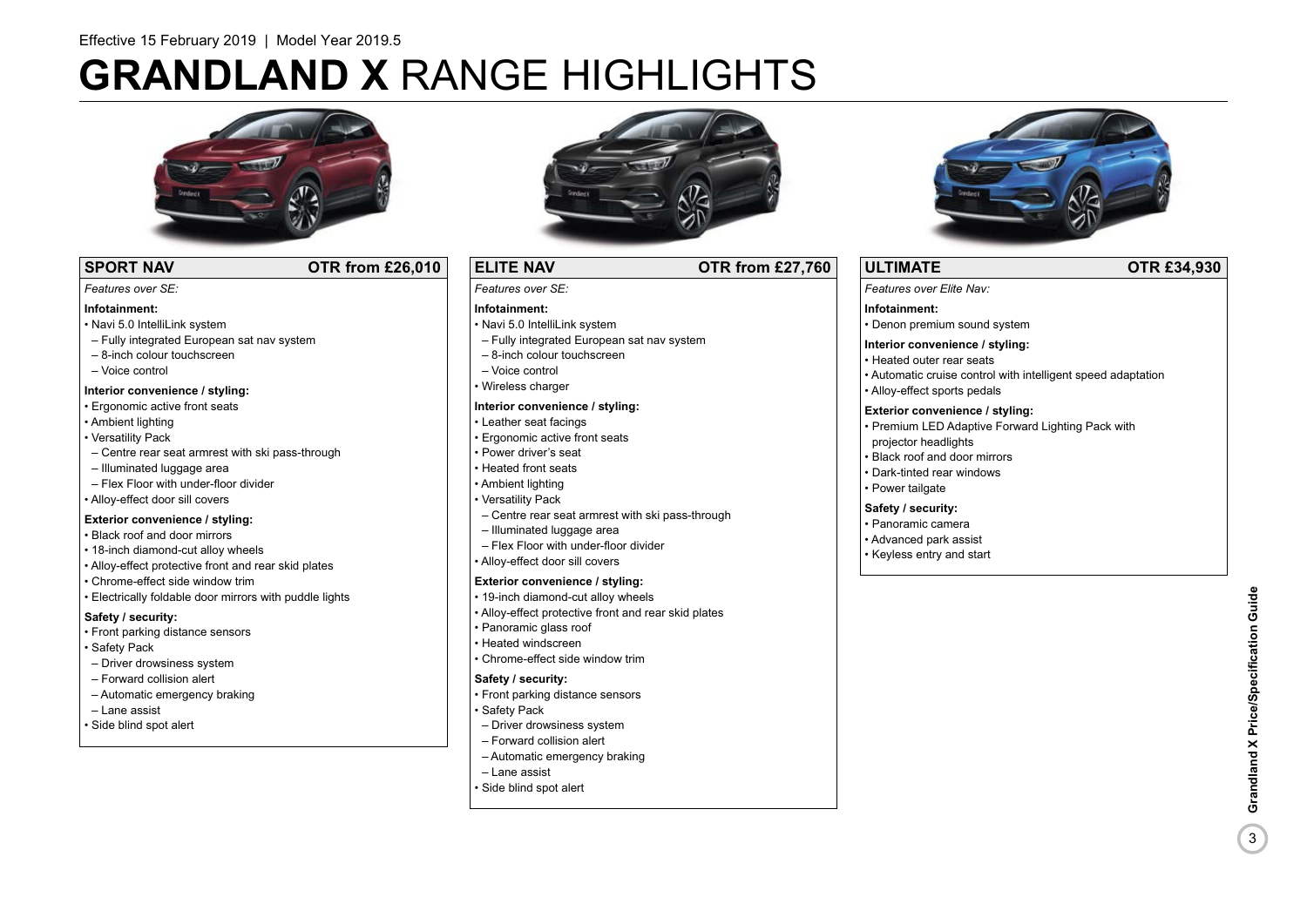### **GRANDLAND X SE**

|                                |                                                           | 5-door SUV |                      |
|--------------------------------|-----------------------------------------------------------|------------|----------------------|
|                                |                                                           |            | OTR RRP $CO2 (q/km)$ |
| <b>SE – ON-THE-ROAD PRICES</b> |                                                           |            |                      |
| Petrol                         | 1.2 (130PS) Turbo Start/Stop                              | £23.780    | 120                  |
|                                | 1.2 (130PS) Turbo Start/Stop auto                         | £25.580    | 119                  |
|                                | Diesel 1.5 (130PS) Turbo D Start/Stop BlueInjection       | £25,460    | 108                  |
|                                | 1.5 (130PS) Turbo D Start/Stop 6-speed auto Bluelnjection | £27.300    | 111                  |

Please note: On-the-road recommended retail prices (RRP) include VAT at 20%, number plates and delivery to Retailer of £700.00 (inc. £116.67 VAT), 12 months' Vehicle Excise Duty and new vehicle first registration fee of £55.00. Excludes fuel and insurance.

| <b>KEY OPTIONS</b>  |                                                                                                                                                                                                                                                                                                                             | <b>Total inc. VAT</b> |
|---------------------|-----------------------------------------------------------------------------------------------------------------------------------------------------------------------------------------------------------------------------------------------------------------------------------------------------------------------------|-----------------------|
| Looking good:       | <b>Brilliant paint</b>                                                                                                                                                                                                                                                                                                      | £285                  |
|                     | Metallic paint                                                                                                                                                                                                                                                                                                              | £570                  |
|                     | Two-coat premium paint                                                                                                                                                                                                                                                                                                      | £745                  |
|                     | Tri-coat premium paint                                                                                                                                                                                                                                                                                                      | £750                  |
|                     | 18-inch alloy wheels                                                                                                                                                                                                                                                                                                        | £500                  |
| Easier parking:     | Park and Go Pack One<br>Front and rear parking distance sensors / electrically foldable<br>door mirrors                                                                                                                                                                                                                     | £275                  |
| <b>Sitting</b>      | Ergonomic active front seats                                                                                                                                                                                                                                                                                                | £525                  |
| comfortably:        | <b>Winter Pack One</b><br>Heated front seats / heated steering wheel                                                                                                                                                                                                                                                        | £355                  |
|                     | Fixed panoramic glass roof panel with electrically operated sunblind                                                                                                                                                                                                                                                        | £695                  |
| Driving assistance: | <b>Premium LED Adaptive Forward Lighting Pack</b><br>LED elements light the road brighter than halogen, allowing you to<br>see hazards sooner and giving you more time to react. The system<br>uses data such as vehicle speed, steering angle and when the<br>indicators are used to determine the most suitable lighting. | £1115                 |
| Practicality:       | Steel emergency spare wheel (in lieu of emergency tyre<br>inflation kit)                                                                                                                                                                                                                                                    | £110                  |
|                     | <b>Heated windscreen</b>                                                                                                                                                                                                                                                                                                    | £105                  |
|                     | Wireless charger                                                                                                                                                                                                                                                                                                            | £180                  |
|                     | <b>Versatility Pack</b><br>Split-folding rear seat back / centre rear seat armrest / illuminated<br>luggage area / Flex Floor                                                                                                                                                                                               | £160                  |
|                     | Silver-effect roof rails                                                                                                                                                                                                                                                                                                    | £150                  |
|                     | Detachable tow bar                                                                                                                                                                                                                                                                                                          | £700                  |

*For details of these and other options please see Features / Options pages.*



### **FEATURES**

### **Infotainment:**

• R4.0 IntelliLink system

- Smartphone projection, Apple CarPlay™ and Android Auto™
- 7-inch colour touchscreen
- AM/FM/digital radio
- Bluetooth® audio streaming
- Bluetooth® mobile phone portal
- USB connection with iPod control

### **Interior convenience / styling:**

- Dual-zone electronic climate control
- Cruise control with intelligent speed adaptation
- Multi-function trip computer
- Leather-covered steering wheel
- Steering column adjustable for reach and rake • Steering wheel mounted audio controls
- Driver's centre armrest
- Auto anti-dazzle rear-view mirror
- 220-volt power outlet behind front seats
- 60/40 split-folding rear seat



### **Exterior convenience / styling:**

- 17-inch silver-effect alloy wheels
- Side-protection mouldings
- Front fog lights
- Auto lighting / windscreen wipers
- Electrically adjustable/heated door mirrors
- Electrically operated front and rear windows
- Remote control central locking

### **Safety / security:**

- Switchable electronic stability programme
- Anti-lock braking system
- Lane departure warning
- Speed sign recognition
- Traction control
- Hill start assist
- Deflation detection system
- Six airbags
- Remote control security alarm system
- Rear parking distance sensors
- Emergency tyre inflation kit in lieu of spare wheel
- LED daytime running lights
- High beam assist



*Please see www.vauxhall.co.uk/fleet for details.*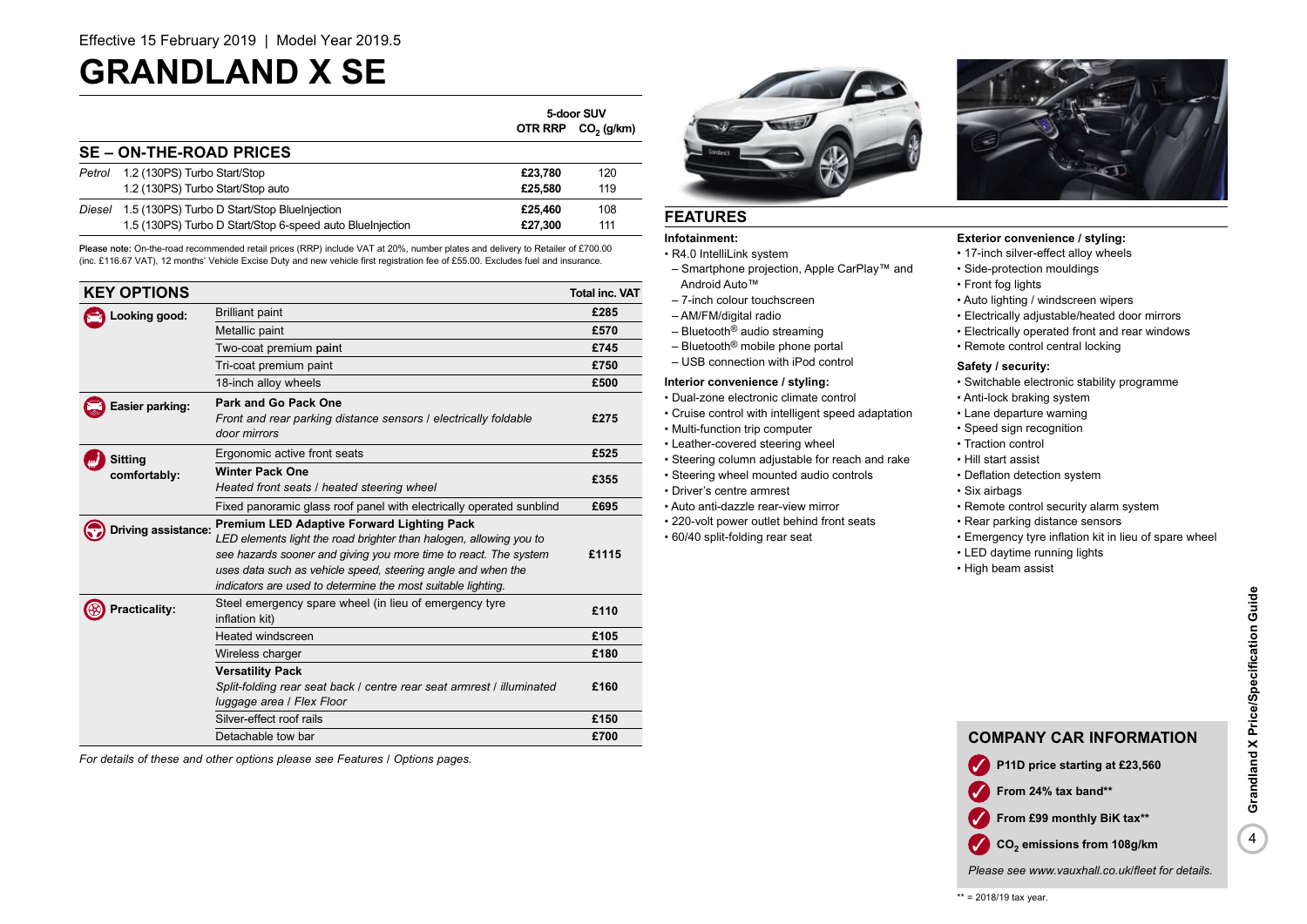### **GRANDLAND X DESIGN LINE**

|        |                                                           | 5-door SUV |              |
|--------|-----------------------------------------------------------|------------|--------------|
|        |                                                           | OTR RRP    | $CO2$ (g/km) |
|        | <b>DESIGN LINE - ON-THE-ROAD PRICES</b>                   |            |              |
| Petrol | 1.2 (130PS) Turbo Start/Stop                              | £24.780    | 121          |
|        | 1.2 (130PS) Turbo Start/Stop auto                         | £26.580    | 121          |
| Diesel | 1.5 (130PS) Turbo D Start/Stop BlueInjection              | £26,460    | 110          |
|        | 1.5 (130PS) Turbo D Start/Stop 6-speed auto BlueInjection | £28,300    | 113          |

Please note: On-the-road recommended retail prices (RRP) include VAT at 20%, number plates and delivery to Retailer of £700.00 (inc. £116.67 VAT), 12 months' Vehicle Excise Duty and new vehicle first registration fee of £55.00. Excludes fuel and insurance.

| <b>KEY OPTIONS</b>             |                                                                                                                                                                                                                                                                                                                             | <b>Total inc. VAT</b> |
|--------------------------------|-----------------------------------------------------------------------------------------------------------------------------------------------------------------------------------------------------------------------------------------------------------------------------------------------------------------------------|-----------------------|
| ooking good:                   | <b>Brilliant paint</b>                                                                                                                                                                                                                                                                                                      | £285                  |
|                                | Metallic paint                                                                                                                                                                                                                                                                                                              | £570                  |
|                                | Tri-coat premium paint                                                                                                                                                                                                                                                                                                      | £750                  |
|                                | 18-inch alloy wheels                                                                                                                                                                                                                                                                                                        | £500                  |
| <b>Sitting</b><br>comfortably: | Fixed panoramic glass roof panel with electrically operated sunblind                                                                                                                                                                                                                                                        | £695                  |
| Oriving assistance:            | <b>Premium LED Adaptive Forward Lighting Pack</b><br>LED elements light the road brighter than halogen, allowing you to<br>see hazards sooner and giving you more time to react. The system<br>uses data such as vehicle speed, steering angle and when the<br>indicators are used to determine the most suitable lighting. | £1115                 |
| racticality:                   | Heated windscreen                                                                                                                                                                                                                                                                                                           | £105                  |
|                                | Wireless charger                                                                                                                                                                                                                                                                                                            | £180                  |
|                                | Silver-effect roof rails                                                                                                                                                                                                                                                                                                    | £150                  |

*For details of these and other options please see Features / Options pages.*

### **FEATURES**

### **Infotainment:**

• R4.0 IntelliLink system

- Smartphone projection, Apple CarPlay™ and Android Auto™
- 7-inch colour touchscreen
- AM/FM/digital radio
- Bluetooth® audio streaming
- Bluetooth® mobile phone portal
- USB connection with iPod control

### **Interior convenience / styling:**

- Dual-zone electronic climate control
- Cruise control with intelligent speed adaptation
- Multi-function trip computer
- Leather-covered steering wheel
- Steering column adjustable for reach and rake
- Steering wheel mounted audio controls
- Driver's centre armrest
- Auto anti-dazzle rear-view mirror
- 220-volt power outlet behind front seats
- Versatility Pack
- 60/40 split-folding rear seat back
- Centre rear seat armrest with ski pass-through
- 
- 



### **Exterior convenience / styling:**

- 18-inch diamond-cut alloy wheels
- Alloy-effect protective front and rear skid plates
- Black roof and door mirrors
- Dark-tinted rear windows
- Chrome-effect side window trim
- Electrically foldable door mirrors with puddle lights
- Side-protection mouldings
- Front fog lights
- Auto lighting / windscreen wipers
- Electrically operated front and rear windows
- Remote control central locking

### **Safety / security:**

- Switchable electronic stability programme
- Anti-lock braking system
- Lane departure warning
- Speed sign recognition
- Traction control
- Hill start assist
- Deflation detection system
- Six airbags
- Remote control security alarm system
- Front and rear parking distance sensors
- Emergency tyre inflation kit in lieu of spare wheel
- LED daytime running lights
- High beam assist



*Please see www.vauxhall.co.uk/fleet for details.*

- 
- 
- 
- Illuminated luggage area
- Flex Floor with under-floor divider
- Alloy-effect sports pedals

✓ **From 25% tax band\*\* From £103 monthly BiK tax\*\* CO<sub>2</sub>** emissions from 110g/km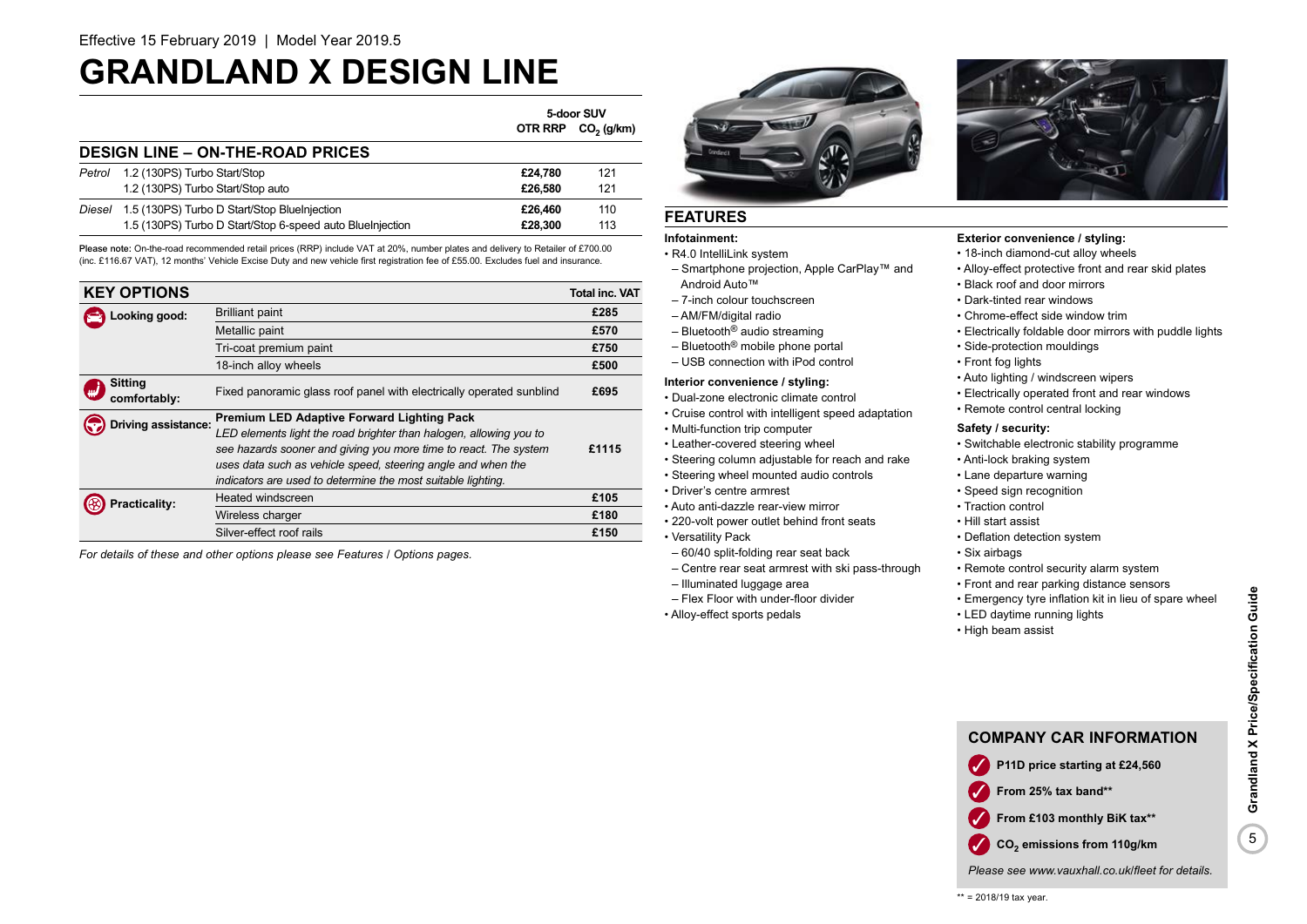### **GRANDLAND X TECH LINE NAV**

|                                    |                                                           | 5-door SUV     |              |
|------------------------------------|-----------------------------------------------------------|----------------|--------------|
|                                    |                                                           | <b>OTR RRP</b> | $CO2$ (g/km) |
| TECH LINE NAV - ON-THE-ROAD PRICES |                                                           |                |              |
| Petrol                             | 1.2 (130PS) Turbo Start/Stop                              | £23,410        | 121          |
|                                    | 1.2 (130PS) Turbo Start/Stop auto                         | £25.210        | 121          |
| Diesel                             | 1.5 (130PS) Turbo D Start/Stop BlueInjection              | £25.080        | 110          |
|                                    | 1.5 (130PS) Turbo D Start/Stop 6-speed auto BlueInjection | £26.920        | 113          |
|                                    | 2.0 (177PS) Turbo D Start/Stop auto BlueInjection         | £28.010        | 128          |

Please note: On-the-road recommended retail prices (RRP) include VAT at 20%, number plates and delivery to Retailer of £700.00 (inc. £116.67 VAT), 12 months' Vehicle Excise Duty and new vehicle first registration fee of £55.00. Excludes fuel and insurance.

|  | <b>KEY OPTIONS</b>   |                                                                          | <b>Total inc. VAT</b> |
|--|----------------------|--------------------------------------------------------------------------|-----------------------|
|  | Looking good:        | <b>Brilliant paint</b>                                                   | £285                  |
|  |                      | Metallic paint                                                           | £570                  |
|  |                      | Two-coat premium paint                                                   | £745                  |
|  |                      | Tri-coat premium paint                                                   | £750                  |
|  |                      | <b>All Road Pack</b>                                                     | £200                  |
|  |                      | 18-inch alloy wheels / IntelliGrip                                       |                       |
|  | <b>Sitting</b>       | <b>Winter Pack Two</b>                                                   | £555                  |
|  | comfortably:         | Heated front and rear seats / heated steering wheel                      |                       |
|  |                      | Fixed panoramic glass roof panel with electrically operated sunblind     | £695                  |
|  | Driving assistance:  | <b>Premium LED Adaptive Forward Lighting Pack</b>                        |                       |
|  |                      | LED elements light the road brighter than halogen, allowing you to       |                       |
|  |                      | see hazards sooner and giving you more time to react. The system         | £1115                 |
|  |                      | uses data such as vehicle speed, steering angle and when the             |                       |
|  |                      | indicators are used to determine the most suitable lighting.             |                       |
|  |                      | Automatic cruise control                                                 | £400                  |
|  | <b>Practicality:</b> | Steel emergency spare wheel (in lieu of emergency tyre<br>inflation kit) | £110                  |
|  |                      | Heated windscreen                                                        | £105                  |
|  |                      | Wireless charger                                                         | £180                  |
|  |                      | Silver-effect roof rails                                                 | £150                  |
|  |                      | Detachable tow bar                                                       | £700                  |

*For details of these and other options please see Features / Options pages.*



### **FEATURES**

### **Infotainment:**

• Navi 5.0 IntelliLink system

- Fully integrated European sat nav system – Smartphone projection, Apple CarPlay™ and
- Android Auto™
- 8-inch colour touchscreen
- AM/FM/digital radio
- Bluetooth® audio streaming
- Bluetooth® mobile phone portal
- Voice control
- USB connection with iPod control

### **Interior convenience / styling:**

• Ergonomic active front seats

- Dual-zone electronic climate control
- Cruise control with intelligent speed adaptation
- Multi-function trip computer
- Leather-covered steering wheel
- Steering column adjustable for reach and rake
- Steering wheel mounted audio controls
- Driver's centre armrest
- Auto anti-dazzle rear-view mirror
- 60/40 split-folding rear seat
- 220-volt power outlet behind front seats
- Ambient lighting
- Versatility Pack
	- Centre rear seat armrest with ski pass-through
	- Illuminated luggage area
	- Flex Floor with under-floor divider
	- Alloy-effect door sill covers



### **Exterior convenience / styling:**

- 18-inch silver-effect alloy wheels
- Alloy-effect protective front and rear skid plates • Front fog lights
- Auto lighting / windscreen wipers
- 
- Electrically adjustable/heated door mirrors
- Electrically foldable door mirrors with puddle lights
- Electrically operated front and rear windows

#### **Safety / security:**

- Switchable electronic stability programme
- Anti-lock braking system
- Safety Pack
- Driver drowsiness system
- Forward collision alert
- Automatic emergency braking
- Lane assist
- Side blind spot alert
- Lane departure warning
- Speed sign recognition
- Deflation detection system
- Six airbags
- Remote control central locking / alarm system
- Front and rear parking distance sensors
- Emergency tyre inflation kit in lieu of spare wheel
- LED daytime running lights
- High beam assist



**CO<sub>2</sub>** emissions from 110g/km

*Please see www.vauxhall.co.uk/fleet for details.*

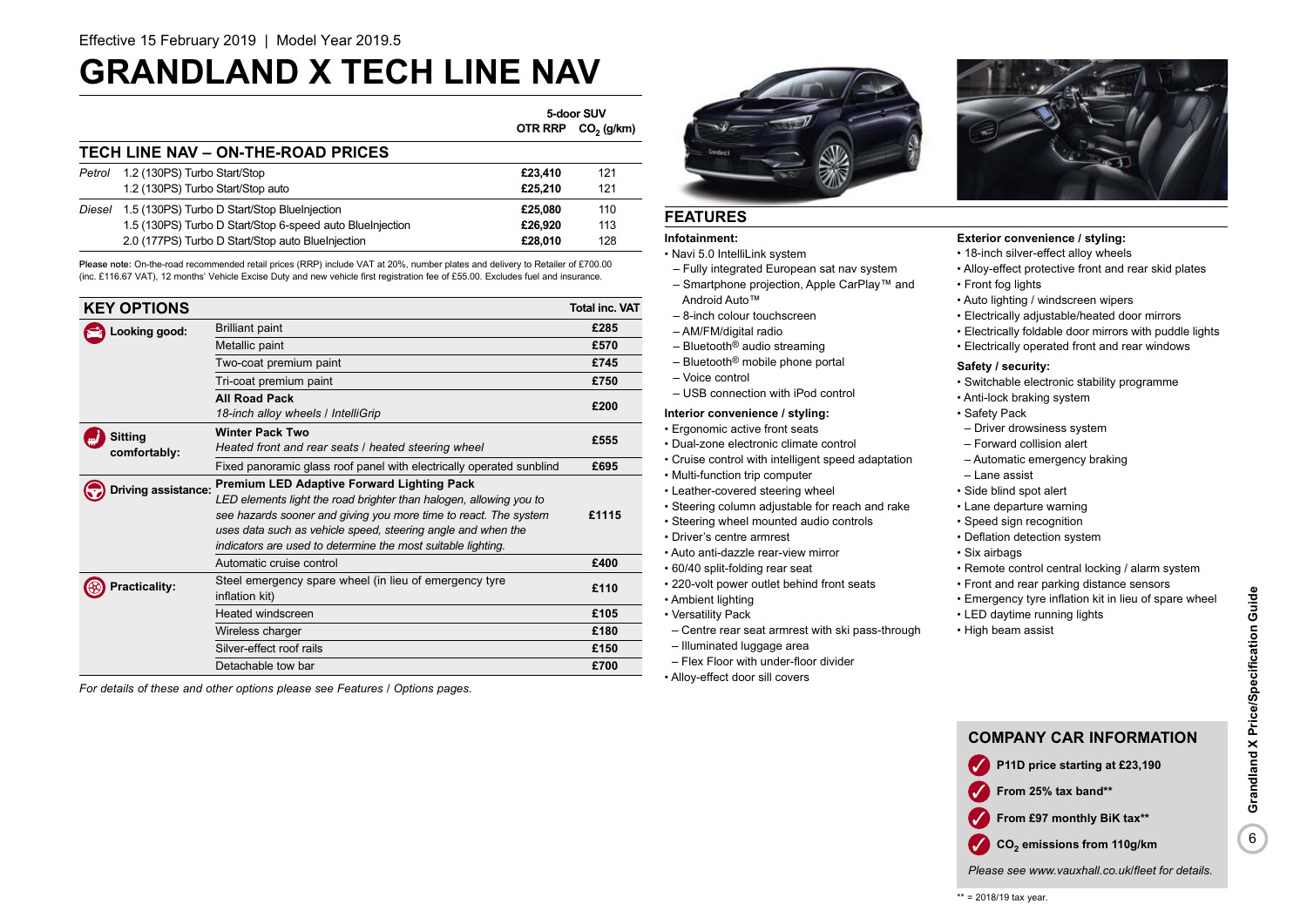### **GRANDLAND X SPORT NAV**

|                                |                                                           | 5-door SUV     |              |
|--------------------------------|-----------------------------------------------------------|----------------|--------------|
|                                |                                                           | <b>OTR RRP</b> | $CO2$ (g/km) |
| SPORT NAV - ON-THE-ROAD PRICES |                                                           |                |              |
| Petrol                         | 1.2 (130PS) Turbo Start/Stop                              | £26.010        | 121          |
|                                | 1.2 (130PS) Turbo Start/Stop auto                         | £27.810        | 121          |
| Diesel                         | 1.5 (130PS) Turbo D Start/Stop BlueInjection              | £27.690        | 110          |
|                                | 1.5 (130PS) Turbo D Start/Stop 6-speed auto BlueInjection | £29.530        | 113          |
|                                | 2.0 (177PS) Turbo D Start/Stop auto BlueInjection         | £30.620        | 128          |

Please note: On-the-road recommended retail prices (RRP) include VAT at 20%, number plates and delivery to Retailer of £700.00 (inc. £116.67 VAT), 12 months' Vehicle Excise Duty and new vehicle first registration fee of £55.00. Excludes fuel and insurance.

|               | <b>KEY OPTIONS</b>   |                                                                      | <b>Total inc. VAT</b> |
|---------------|----------------------|----------------------------------------------------------------------|-----------------------|
| Looking good: |                      | <b>Brilliant paint</b>                                               | £285                  |
|               |                      | Metallic paint                                                       | £570                  |
|               |                      | Two-coat premium paint                                               | £745                  |
|               |                      | Tri-coat premium paint                                               | £750                  |
|               |                      | <b>All Road Pack</b>                                                 | £200                  |
|               |                      | 18-inch alloy wheels / IntelliGrip                                   |                       |
|               | Sitting              | <b>Winter Pack Two</b>                                               | £555                  |
|               | comfortably:         | Heated front and rear seats / heated steering wheel                  |                       |
|               |                      | Fixed panoramic glass roof panel with electrically operated sunblind | £695                  |
|               | Driving assistance:  | <b>Premium LED Adaptive Forward Lighting Pack</b>                    |                       |
|               |                      | LED elements light the road brighter than halogen, allowing you to   |                       |
|               |                      | see hazards sooner and giving you more time to react. The system     | £1115                 |
|               |                      | uses data such as vehicle speed, steering angle and when the         |                       |
|               |                      | indicators are used to determine the most suitable lighting.         |                       |
|               |                      | Automatic cruise control                                             | £400                  |
|               | <b>Practicality:</b> | Steel emergency spare wheel (in lieu of emergency tyre               | £110                  |
|               |                      | inflation kit)                                                       |                       |
|               |                      | Heated windscreen                                                    | £105                  |
|               |                      | Wireless charger                                                     | £180                  |
|               |                      | Silver-effect roof rails                                             | £150                  |
|               |                      | Detachable tow bar                                                   | £700                  |

*For details of these and other options please see Features / Options pages.*



### **FEATURES**

### **Infotainment:**

- Navi 5.0 IntelliLink system
- Fully integrated European sat nav system – Smartphone projection, Apple CarPlay™ and
- Android Auto™
- 8-inch colour touchscreen
- AM/FM/digital radio
- Bluetooth® audio streaming
- Bluetooth® mobile phone portal
- Voice control
- USB connection with iPod control

### **Interior convenience / styling:**

- Ergonomic active front seats
- Dual-zone electronic climate control
- Cruise control with intelligent speed adaptation
- Multi-function trip computer
- Leather-covered steering wheel
- Steering column adjustable for reach and rake
- Steering wheel mounted audio controls
- Driver's centre armrest
- Auto anti-dazzle rear-view mirror
- 60/40 split-folding rear seat
- 220-volt power outlet behind front seats
- Ambient lighting
- Versatility Pack
	- Centre rear seat armrest with ski pass-through
	- Illuminated luggage area
	- Flex Floor with under-floor divider
	- Alloy-effect door sill covers



### **Exterior convenience / styling:**

- 18-inch diamond-cut alloy wheels
- Black roof and door mirrors
- Alloy-effect protective front and rear skid plates
- Front fog lights
- Auto lighting / windscreen wipers
- Electrically adjustable/heated door mirrors
- Electrically foldable door mirrors with puddle lights
- Electrically operated front and rear windows

### **Safety / security:**

- Switchable electronic stability programme
- Anti-lock braking system
- Safety Pack
- Driver drowsiness system
- Forward collision alert
- Automatic emergency braking
- Lane assist
- Side blind spot alert
- Lane departure warning
- Speed sign recognition
- Deflation detection system
- Six airbags
- Remote control central locking / alarm system
- Front and rear parking distance sensors
- Emergency tyre inflation kit in lieu of spare wheel
- LED daytime running lights
- High beam assist

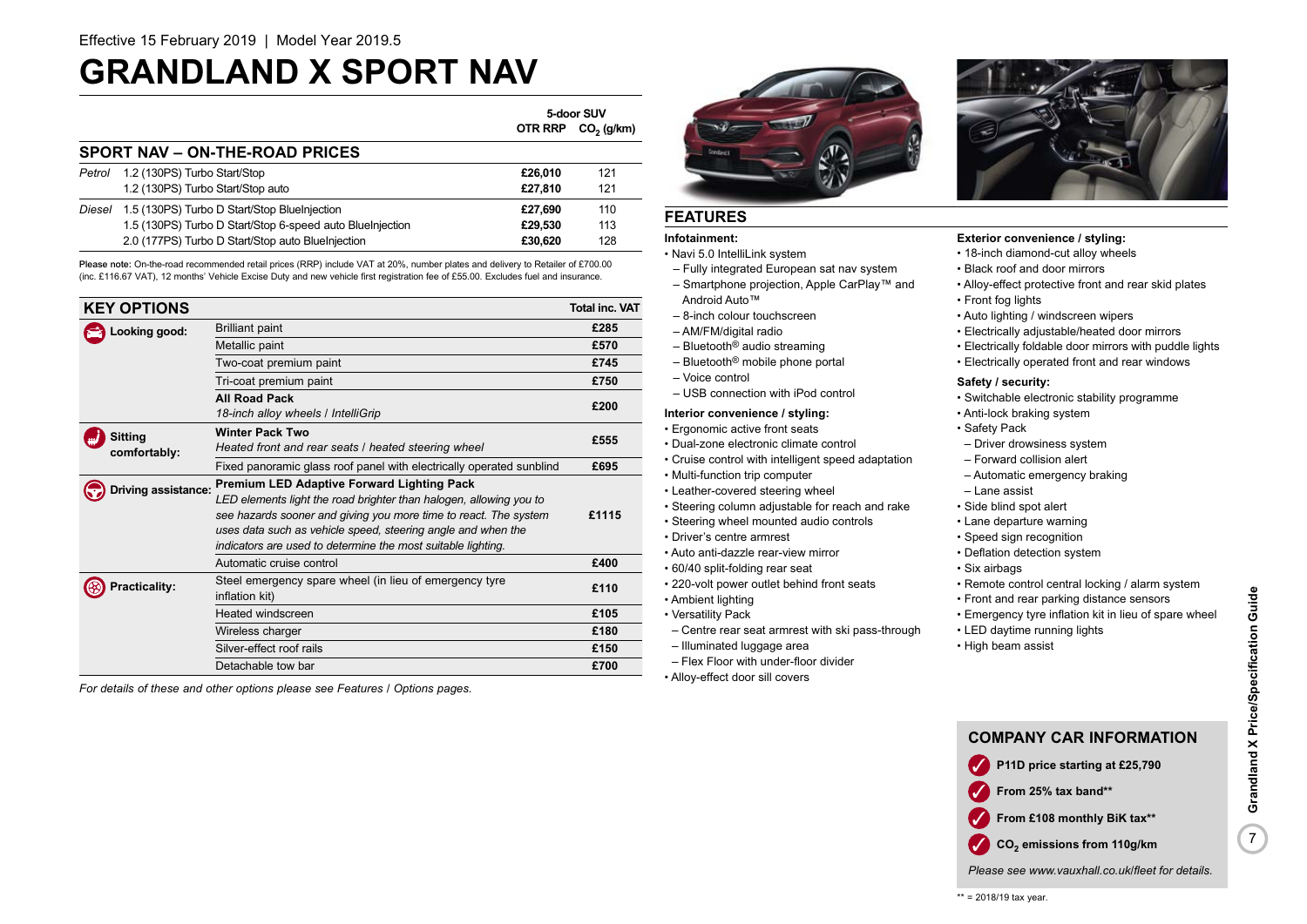### **GRANDLAND X ELITE NAV**

|                                |                                                           | 5-door SUV     |              |
|--------------------------------|-----------------------------------------------------------|----------------|--------------|
|                                |                                                           | <b>OTR RRP</b> | $CO2$ (g/km) |
| ELITE NAV - ON-THE-ROAD PRICES |                                                           |                |              |
| Petrol                         | 1.2 (130PS) Turbo Start/Stop                              | £27.760        | 121          |
|                                | 1.2 (130PS) Turbo Start/Stop auto                         | £29.560        | 121          |
| Diesel                         | 1.5 (130PS) Turbo D Start/Stop BlueInjection              | £29.430        | 110          |
|                                | 1.5 (130PS) Turbo D Start/Stop 6-speed auto Bluelnjection | £31.270        | 113          |
|                                | 2.0 (177PS) Turbo D Start/Stop auto BlueInjection         | £32.360        | 128          |

Please note: On-the-road recommended retail prices (RRP) include VAT at 20%, number plates and delivery to Retailer of £700.00 (inc. £116.67 VAT), 12 months' Vehicle Excise Duty and new vehicle first registration fee of £55.00. Excludes fuel and insurance.

| <b>KEY OPTIONS</b>  |                                                                       | <b>Total inc. VAT</b> |
|---------------------|-----------------------------------------------------------------------|-----------------------|
| Looking good:       | <b>Brilliant paint</b>                                                | £285                  |
|                     | Metallic paint                                                        | £570                  |
|                     | Two-coat premium paint                                                | £745                  |
|                     | Tri-coat premium paint                                                | £750                  |
|                     | <b>All Road Pack</b>                                                  | £50                   |
|                     | 18-inch alloy wheels / IntelliGrip                                    |                       |
| Sitting             | <b>Winter Pack Two</b>                                                | £200                  |
| comfortably:        | Heated rear seats                                                     |                       |
| Driving assistance: | <b>Premium LED Adaptive Forward Lighting Pack</b>                     |                       |
|                     | LED elements light the road brighter than halogen, allowing you to    |                       |
|                     | see hazards sooner and giving you more time to react. The system      | £1115                 |
|                     | uses data such as vehicle speed, steering angle and when the          |                       |
|                     | indicators are used to determine the most suitable lighting.          |                       |
|                     | Automatic cruise control                                              | £400                  |
| Practicality:       | Steel emergency spare wheel (in lieu of emergency tyre inflation kit) | £110                  |
|                     | Detachable tow bar                                                    | £700                  |

*For details of these and other options please see Features / Options pages.*

### **FEATURES**

### **Infotainment:**

- Navi 5.0 IntelliLink system
- Fully integrated European sat nav system – Smartphone projection, Apple CarPlay™ and
- Android Auto™
- 8-inch colour touchscreen
- AM/FM/digital radio
- Bluetooth® audio streaming
- Bluetooth® mobile phone portal
- Voice control
- USB connection with iPod control
- 

- Dual-zone electronic climate control
- Ergonomic heated active front seats
- Leather seat facings
- Cruise control with intelligent speed adaptation
- Multi-function trip computer
- Leather-covered heated steering wheel
- Steering column adjustable for reach and rake
- Steering wheel mounted audio controls
- Auto anti-dazzle rear-view mirror
- Driver's centre armrest
- 60/40 split-folding rear seat
- 220-volt power outlet behind front seats
- Versatility Pack
- Centre rear seat armrest with ski pass-through
- Illuminated luggage area
- Flex Floor with under-floor divider
- Alloy-effect door sill covers



### **Exterior convenience / styling:**

- 19-inch diamond-cut alloy wheels
- Panoramic glass roof
- Alloy-effect protective front and rear skid plates
- Front fog lights
- Auto lighting / windscreen wipers
- Heated windscreen
- Electrically adjustable/heated door mirrors
- Electrically foldable door mirrors with puddle light
- Electrically operated front and rear windows

### **Safety / security:**

- Switchable electronic stability programme
- Anti-lock braking system
- Safety Pack
	- Driver drowsiness system
	- Forward collision alert
	- Automatic emergency braking
	- Lane assist
	- Side blind spot alert
- Lane departure warning
- Speed sign recognition
- Front camera system
- Traction control / hill start assist
- Deflation detection system
- Six airbags
- Remote control central locking / alarm system
- Front and rear parking distance sensors
- Emergency tyre inflation kit in lieu of spare wheel
- LED daytime running lights



*Please see www.vauxhall.co.uk/fleet for details.*

- 
- 
- 
- 

### • Wireless charger

### **Interior convenience / styling:**

- -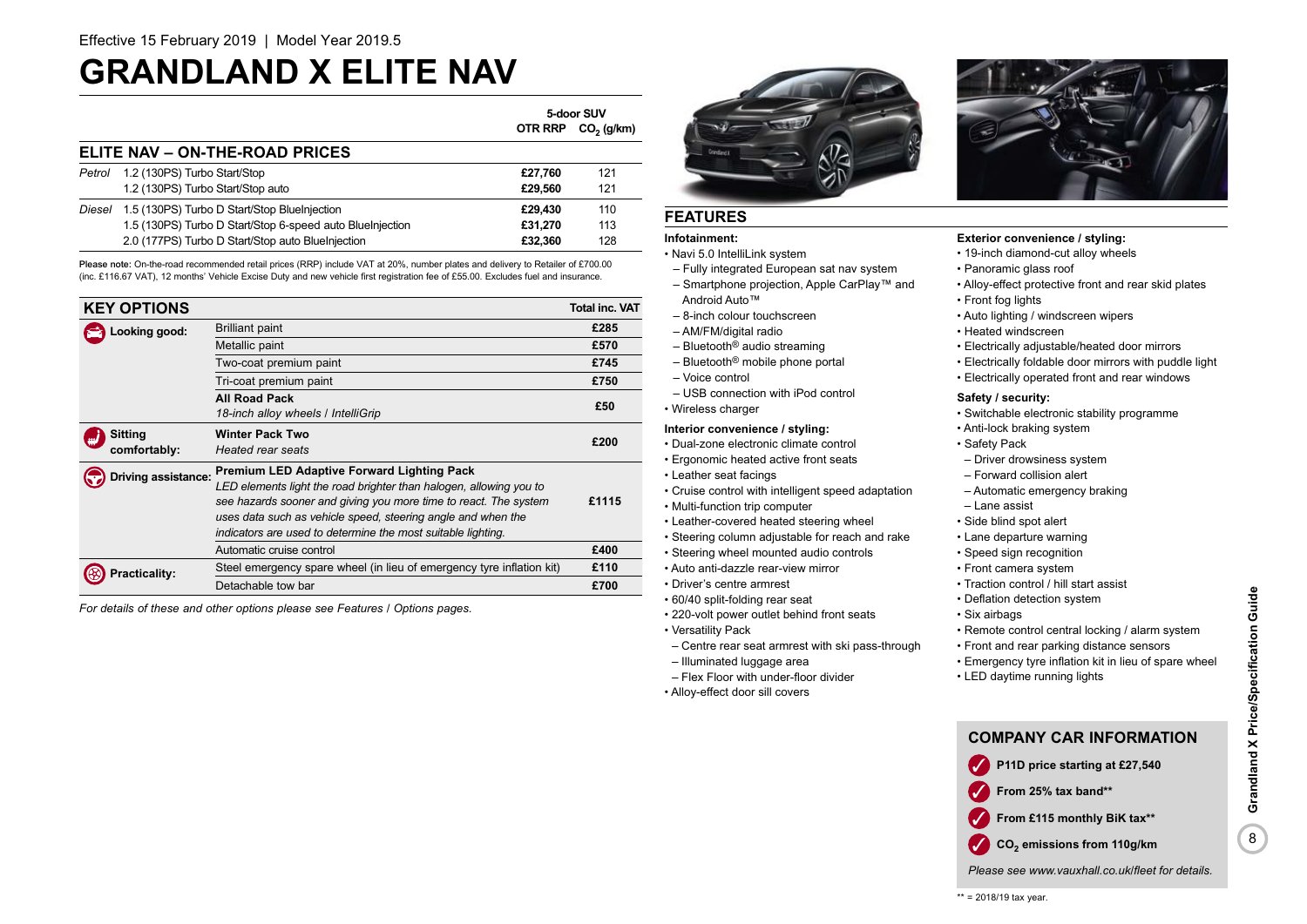### **GRANDLAND X ULTIMATE**

**5-door SUV OTR RRP CO<sub>2</sub>** (g/km)

### **ULTIMATE – ON-THE-ROAD PRICES**

| Diesel 2.0 (177PS) Turbo D Start/Stop auto BlueInjection | £34.930 | 128 |
|----------------------------------------------------------|---------|-----|
|                                                          |         |     |

Please note: On-the-road recommended retail prices (RRP) include VAT at 20%, number plates and delivery to Retailer of £700.00 (inc. £116.67 VAT), 12 months' Vehicle Excise Duty and new vehicle first registration fee of £55.00. Excludes fuel and insurance.

| <b>KEY OPTIONS</b>     |                        | <b>Total inc. VAT</b> |
|------------------------|------------------------|-----------------------|
| Looking good:          | <b>Brilliant paint</b> | £285                  |
|                        | Metallic paint         | £570                  |
|                        | Two-coat premium paint | £745                  |
|                        | Tri-coat premium paint | £750                  |
| <b>B</b> Practicality: | Detachable tow bar     | £700                  |

*For details of these and other options please see Features / Options pages.*



### **FEATURES**

### **Infotainment:**

- Navi 5.0 IntelliLink system
- Fully integrated European sat nav system – Smartphone projection, Apple CarPlay™ and
- Android Auto™ – 8-inch colour touchscreen
- AM/FM/digital radio
- Bluetooth® audio streaming
- Bluetooth® mobile phone portal
- Voice control
- USB connection with iPod control
- Denon premium sound system
- Wireless charger

### **Interior convenience / styling:**

- Dual-zone electronic climate control
- Ergonomic heated active front seats
- Heated outer rear seats
- Leather seat facings
- Automatic cruise control with intelligent speed adaptation
- Multi-function trip computer
- Leather-covered heated steering wheel
- Steering column adjustable for reach and rake
- Steering wheel mounted audio controls
- Auto anti-dazzle rear-view mirror
- Driver's centre armrest
- 60/40 split-folding rear seat
- 220-volt power outlet behind front seats
- Flex Floor
- Alloy-effect door sill covers
- Alloy-effect sports pedals

### **COMPANY CAR INFORMATION**

- ✓ **P11D price starting at £34,670**
- ✓ **From 30% tax band\***
- From £174 monthly BiK tax\*\*
- **CO2** ✓ **emissions from 128g/km**

*Please see www.vauxhall.co.uk/fleet for details.*





### **Exterior convenience / styling:**

- 19-inch diamond-cut alloy wheels
- Premium LED Adaptive Forward Lighting Pack
- Black roof and door mirrors
- Panoramic glass roof
- Alloy-effect protective front and rear skid plates
- Front fog lights
- Auto lighting / windscreen wipers
- Heated windscreen
- Electrically adjustable/heated door mirrors
- Electrically foldable door mirrors with puddle light
- Electrically operated front and rear windows
- Dark-tinted rear windows
- Power tailgate

### **Safety / security:**

- Switchable electronic stability programme
- Anti-lock braking system
- Safety Pack
- Driver drowsiness system
- Forward collision alert
- Automatic emergency braking
- Lane assist
- Side blind spot alert
- Lane departure warning
- Speed sign recognition
- Front camera system
- Traction control / hill start assist
- Deflation detection system
- Six airbags
- Remote control central locking / alarm system
- Advanced park assist
- 360° panoramic camera

• LED daytime running lights

- Emergency tyre inflation kit in lieu of spare wheel
- Grandland X Price/Specification Guide 9**Grandland X Price/Specification Guide** 9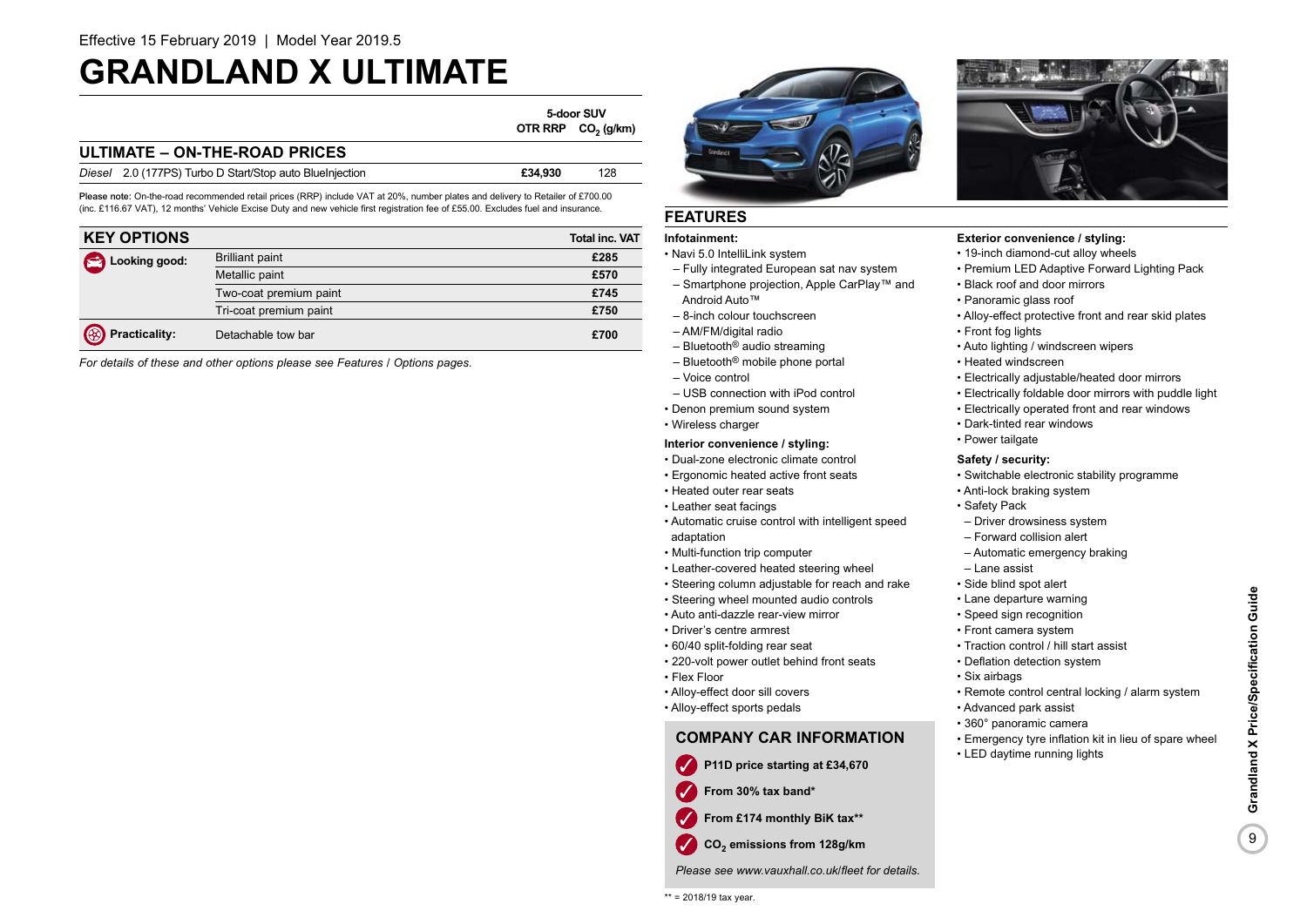## **GRANDLAND X** PRICES

| Model<br>5-door SUV                                        | <b>Price</b><br>(£) | <b>VAT</b><br>(E) | Total<br>(£) | On-the-road<br>RRP(E) | CO <sub>2</sub><br>(g/km) |
|------------------------------------------------------------|---------------------|-------------------|--------------|-----------------------|---------------------------|
| SE                                                         |                     |                   |              |                       |                           |
| 1.2 (130PS) Turbo S/S                                      | 19050.00            | 3810.00           | 22860.00     | 23780.00              | 120                       |
| 1.2 (130PS) Turbo S/S auto                                 | 20550.00            | 4110.00           | 24660.00     | 25580.00              | 119                       |
| Diesel                                                     |                     |                   |              |                       |                           |
| 1.5 (130PS) Turbo D S/S BlueInjection*                     | 20450.00            | 4090.00           | 24540.00     | 25460.00              | 108                       |
| 1.5 (130PS) Turbo D S/S 6-spd auto BlueInjection* 21950.00 |                     | 4390.00           | 26340.00     | 27300.00              | 111                       |
| <b>DESIGN LINE</b>                                         |                     |                   |              |                       |                           |
| 1.2 (130PS) Turbo S/S                                      | 19883.33            | 3976.67           | 23860.00     | 24780.00              | 121                       |
| 1.2 (130PS) Turbo S/S auto                                 | 21383.33            | 4276.67           | 25660.00     | 26580.00              | 121                       |
| Diesel                                                     |                     |                   |              |                       |                           |
| 1.5 (130PS) Turbo D S/S BlueInjection*                     | 21283.33            | 4256.67           | 25540.00     | 26460.00              | 110                       |
| 1.5 (130PS) Turbo D S/S 6-spd auto BlueInjection* 22783.33 |                     | 4556.67           | 27340.00     | 28300.00              | 113                       |
| <b>TECH LINE NAV</b>                                       |                     |                   |              |                       |                           |
| 1.2 (130PS) Turbo S/S                                      | 18741.67            | 3748.33           | 22490.00     | 23410.00              | 121                       |
| 1.2 (130PS) Turbo S/S auto                                 | 20241.67            | 4048.33           | 24290.00     | 25210.00              | 121                       |
| Diesel                                                     |                     |                   |              |                       |                           |
| 1.5 (130PS) Turbo D S/S BlueInjection*                     | 20133.33            | 4026.67           | 24160.00     | 25080.00              | 110                       |
| 1.5 (130PS) Turbo D S/S 6-spd auto BlueInjection* 21633.33 |                     | 4326.67           | 25960.00     | 26920.00              | 113                       |
| 2.0 (177PS) Turbo D S/S auto BlueInjection*                | 22541.67            | 4508.33           | 27050.00     | 28010.00              | 128                       |

| Model<br>5-door SUV                                        | Price<br>(£) | VAT<br>(£) | Total<br>(£) | On-the-road<br>RRP(E) | CO <sub>2</sub><br>(g/km) |
|------------------------------------------------------------|--------------|------------|--------------|-----------------------|---------------------------|
| <b>SPORT NAV</b>                                           |              |            |              |                       |                           |
| 1.2 (130PS) Turbo S/S                                      | 20908.33     | 4181.67    | 25090.00     | 26010.00              | 121                       |
| 1.2 (130PS) Turbo S/S auto                                 | 22408.33     | 4481.67    | 26890.00     | 27810.00              | 121                       |
| Diesel                                                     |              |            |              |                       |                           |
| 1.5 (130PS) Turbo D S/S BlueInjection*                     | 22308.33     | 4461.67    | 26770.00     | 27690.00              | 110                       |
| 1.5 (130PS) Turbo D S/S 6-spd auto BlueInjection* 23808.33 |              | 4761.67    | 28570.00     | 29530.00              | 113                       |
| 2.0 (177PS) Turbo D S/S auto BlueInjection*                | 24716.67     | 4943.33    | 29660.00     | 30620.00              | 128                       |
| <b>ELITE NAV</b>                                           |              |            |              |                       |                           |
| 1.2 (130PS) Turbo S/S                                      | 22366.67     | 4473.33    | 26840.00     | 27760.00              | 121                       |
| 1.2 (130PS) Turbo S/S auto                                 | 23866.67     | 4773.33    | 28640.00     | 29560.00              | 121                       |
| Diesel                                                     |              |            |              |                       |                           |
| 1.5 (130PS) Turbo D S/S BlueInjection*                     | 23758.33     | 4751.67    | 28510.00     | 29430.00              | 110                       |
| 1.5 (130PS) Turbo D S/S 6-spd auto BlueInjection* 25258.33 |              | 5051.67    | 30310.00     | 31270.00              | 113                       |
| 2.0 (177PS) Turbo D S/S auto BlueInjection*                | 26166.67     | 5233.33    | 31400.00     | 32360.00              | 128                       |
| <b>ULTIMATE</b>                                            |              |            |              |                       |                           |
| Diesel                                                     |              |            |              |                       |                           |
| 2.0 (177PS) Turbo D S/S auto BlueInjection*                | 28308.33     | 5661.67    | 33970.00     | 34930.00              | 128                       |

\* = Please note: Vehicles with BlueInjection technology will need regular AdBlue® top-ups also between servicing requirements. An indicator integrated into the on-board computer will warn you when you need to top up. More information under www.vauxhall.co.uk/ blueinjection. In accordance with regulations R (EC) No. 715/2007 and R (EC) No. 692/2008 (in the versions respectively applicable). S/S = Start/Stop.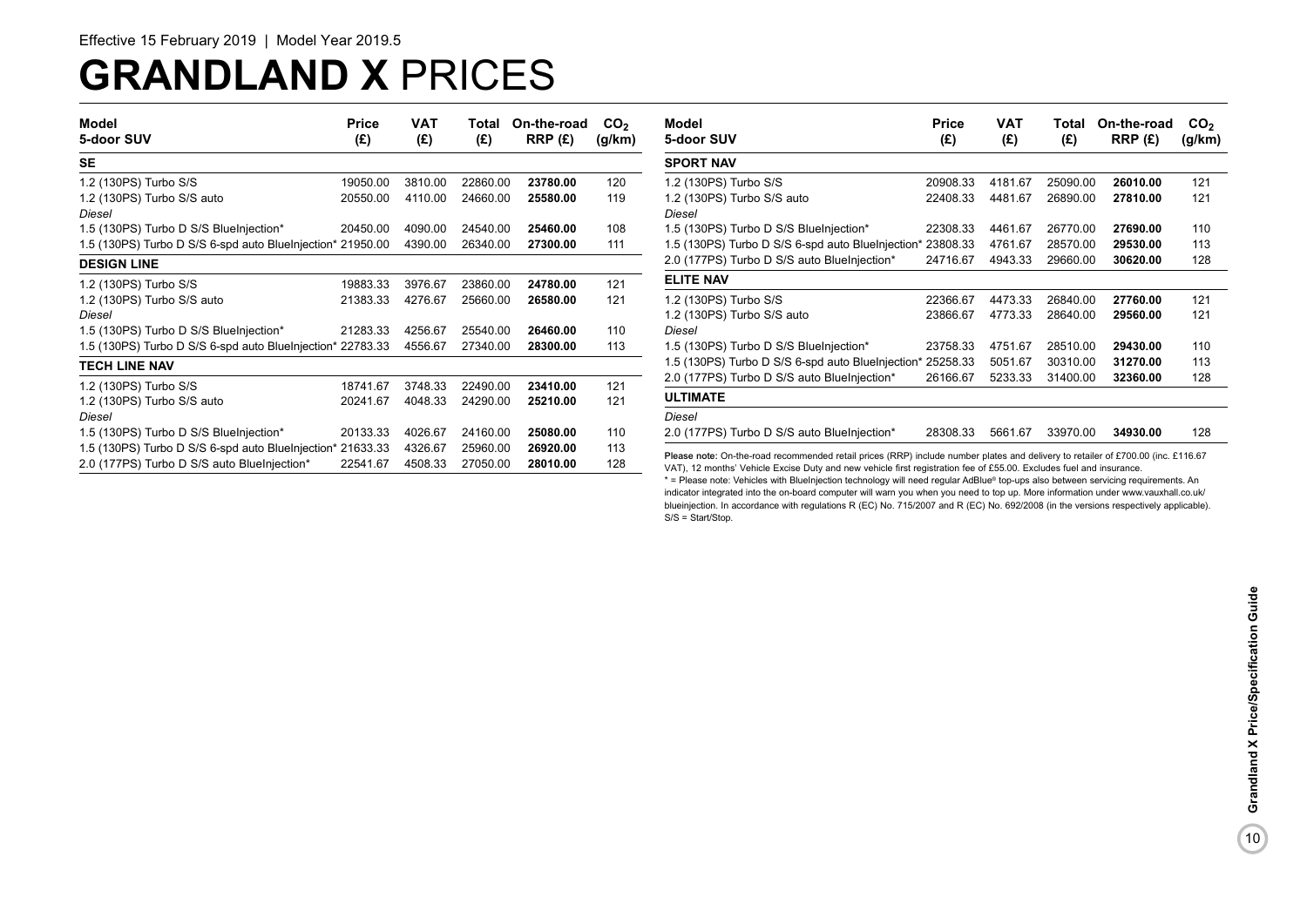### *SAFETY*

### **Driver / passenger airbags**

- Driver's and front passenger's airbags Front seat side-impact airbags
- Full-size curtain airbags for driver, front seat passenger and outer rear seat passengers

### **Seating**

- Height-adjustable front seat head restraints Height-adjustable rear seat head restraints
- Anti-submarining ramps in front seats

### **Seatbelts**

- Inertia-reel lap and diagonal seatbelts for all seats Dual seatbelt pretensioners on front seats
- *These keep the pelvis better coupled to the vehicle in an impact; the pelvis and therefore the legs are allowed less forward movement, reducing the risk of hard knee contact with the facia.*
- Pretensioners on outer rear seatbelt retractors Load limiters on outer rear seatbelt retractors • Smart seatbelt reminder for front and rear seats *– Warning lights and audible warning.*

### **Child safety**

• Deactivation switch for front passenger's front and side-impact airbags – *Permits the safe use of a child seat in the front passenger seat.* • i-Size compatible child seat mountings located on front passenger's seat and outer rear seats (does not include child seat). Rear seat mountings incorporate top tether anchor points – *Allows i-Size child safety seats to be securely fixed into the car. The mounting system reduces forward movement in an accident and makes the child seat easier to install.* • Child-proof locks on rear doors

### **Driver / passenger safety**

• Energy-absorbing steering column • Side-impact protection beams • Reinforced passenger safety cell • Deformation zones front and rear

### **Pedestrian safety**

- Collapsible windscreen wiper system – *Designed to reduce pedestrian head injuries.*
- Upper and lower bumper design – *Reduces upper and lower leg injuries.*

### **Braking and stability**

- Switchable Electronic Stability Programme (ESP) Anti-lock Braking System (ABS)
- Corner stability control Traction control Hill start assist Engine drag torque control  *Improves directional stability by preventing the driven wheels from locking on slippery surfaces under*
- *the influence of engine braking.* Hydraulic brake assist Electronic brakeforce distribution

### **Tyre pressure**

• Deflation detection system

 $(11)$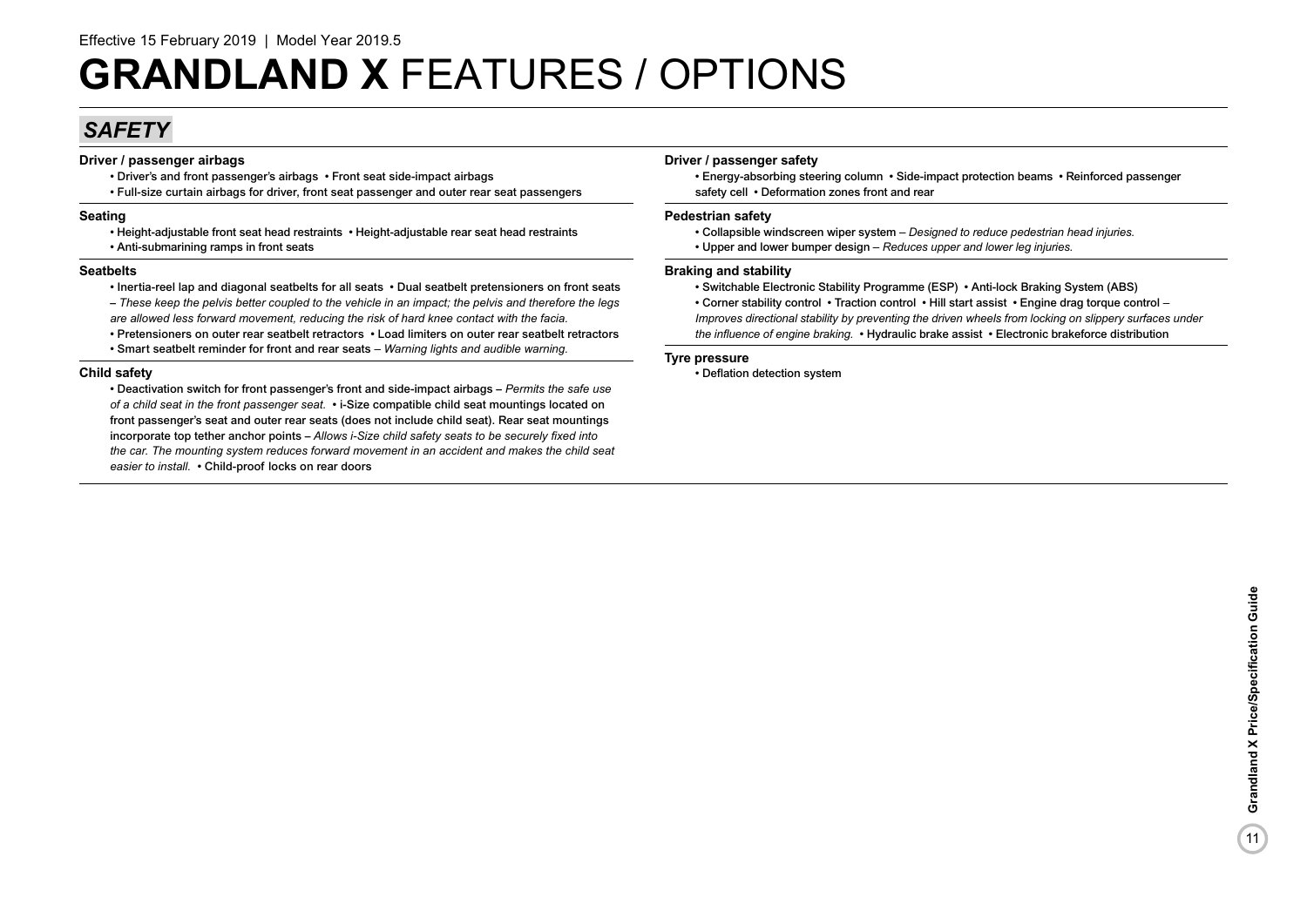|                                                                                                                                                                                                                                                                                                                                                                                                                                                                                                                                                                                                                                    |         |   | Design Line<br>Tech Line | ISDONT NON | Ellie Map | Utin <sub>Ratio</sub> |                       |                       |
|------------------------------------------------------------------------------------------------------------------------------------------------------------------------------------------------------------------------------------------------------------------------------------------------------------------------------------------------------------------------------------------------------------------------------------------------------------------------------------------------------------------------------------------------------------------------------------------------------------------------------------|---------|---|--------------------------|------------|-----------|-----------------------|-----------------------|-----------------------|
| <b>DRIVER ASSISTANCE</b>                                                                                                                                                                                                                                                                                                                                                                                                                                                                                                                                                                                                           | ధ్య     |   |                          |            |           |                       | Price (£)<br>exc. VAT | Total (£)<br>inc. VAT |
| <b>Electric parking brake</b><br>• Centre console switch in lieu of handbrake lever                                                                                                                                                                                                                                                                                                                                                                                                                                                                                                                                                |         |   |                          |            |           |                       |                       |                       |
| <b>Steering</b><br>• Speed-sensitive electric power-assisted steering                                                                                                                                                                                                                                                                                                                                                                                                                                                                                                                                                              |         |   |                          |            |           |                       |                       |                       |
| Cruise control with speed limiter and intelligent speed adaptation<br>The cruise control feature enables you to maintain a constant speed - making it ideal for economical motorway driving. The speed<br>limiter function can be set to ensure that you do not exceed the speed limit and can be easily overridden if required. Working in<br>conjunction with speed sign recognition, when a new speed limit is detected a message appears in the driver information display.<br>You can then set the cruise control to the new speed limit with a simple press on a steering wheel button.<br>• Steering wheel mounted controls |         |   |                          |            |           |                       |                       |                       |
| Automatic cruise control with speed limiter and intelligent speed adaptation (only available on diesel automatic models)                                                                                                                                                                                                                                                                                                                                                                                                                                                                                                           |         |   | $\circ$                  | O          | O         |                       | 333.33                | 400.00                |
| <b>All Road Pack</b><br>For those drivers who regularly take their vehicle off road, this pack helps the driver cope with whatever conditions they<br>encounter.                                                                                                                                                                                                                                                                                                                                                                                                                                                                   | $\circ$ | Ο | O                        | $\circ$    |           |                       | 416.67<br>166.67      | 500.00<br>200.00      |
| • IntelliGrip: A choice of five selectable modes to suit the driving conditions: ESP on, ESP off, snow, mud, sand<br>• 18-inch five-spoke alloy wheels with 225/55 tyres                                                                                                                                                                                                                                                                                                                                                                                                                                                           |         |   |                          |            | $\circ$   | $\circ$               | 41.67                 | 50.00                 |
| Speed sign recognition<br>Detects and then displays speed limits, reducing uncertainty and the risk of speeding.<br>• Recognises different speed signs, including temporary speed restrictions • Displays reminder in the instrument cluster<br>• On Nav models, where the front camera system is unable to detect any speed signs the speed limit stored in the navigation<br>database will be displayed<br>Always know the speed limit                                                                                                                                                                                           |         |   |                          |            |           |                       |                       |                       |
| Lane departure warning<br>If the driver has not actively steered or signalled, the lane departure warning system warns when the car moves outside of lane<br>markings at speeds above 37mph.<br>. Warning light in instrument cluster . Audible warning . Facia on/off switch<br>Keeps you in lane                                                                                                                                                                                                                                                                                                                                 |         |   |                          |            |           |                       |                       |                       |
| Side blind spot alert<br>Side blind spot alert helps prevent potential collisions with other vehicles 'hidden' in the vehicle's side blind<br>spots. If a vehicle enters one of the blind spots a warning light illuminates in the relevant door mirror.<br>• Ultrasonic side sensors with three-metre range • Warning light in door mirrors<br>• Operates at speeds between 7mph and 70mph (where permitted)<br>Warns of vehicles in your blind spot                                                                                                                                                                              |         |   |                          |            |           |                       |                       |                       |

 $\bullet$  = Standard equipment.  $\circ$  = Optional at extra cost.

 $\boxed{12}$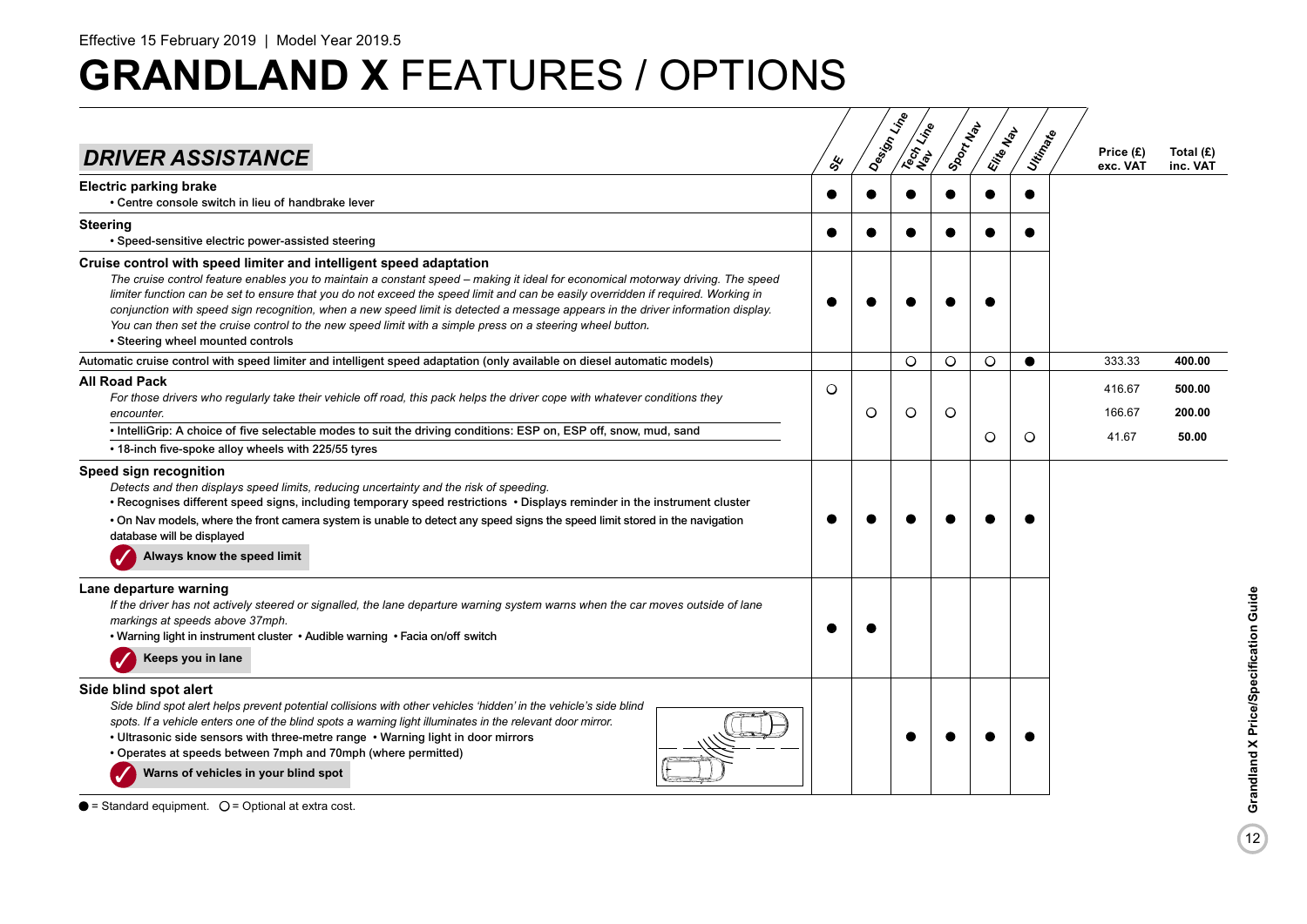| <b>DRIVER ASSISTANCE</b>                                                                                                                                                                                                                                                                                                                                                                                                                                                                                                                                                                                                                                                                                                                                                                                                                                                                                                           | ఊ         |   | Design Little<br>Tech Line | Sport Map | Elite Map | Utin Rate | Price (£)<br>exc. VAT | Total (£)<br>inc. VAT |
|------------------------------------------------------------------------------------------------------------------------------------------------------------------------------------------------------------------------------------------------------------------------------------------------------------------------------------------------------------------------------------------------------------------------------------------------------------------------------------------------------------------------------------------------------------------------------------------------------------------------------------------------------------------------------------------------------------------------------------------------------------------------------------------------------------------------------------------------------------------------------------------------------------------------------------|-----------|---|----------------------------|-----------|-----------|-----------|-----------------------|-----------------------|
| <b>Safety Pack</b><br>The front camera and radar systems combine to enhance the driver assistance and safety features.<br>Driver drowsiness system:                                                                                                                                                                                                                                                                                                                                                                                                                                                                                                                                                                                                                                                                                                                                                                                |           |   |                            |           |           |           |                       |                       |
| The system monitors driving time and driving behaviour to help prevent accidents caused by tiredness.                                                                                                                                                                                                                                                                                                                                                                                                                                                                                                                                                                                                                                                                                                                                                                                                                              |           |   |                            |           |           |           |                       |                       |
| Forward collision alert with automatic emergency braking and pedestrian detection:<br>The system operates automatically from 3mph and gives an audible warning as well as a visual warning when approaching another<br>vehicle too quickly. If no avoiding action is taken by the driver, at speeds below 19mph the system automatically slows the vehicle to<br>a full stop with emergency braking of 0.9g. At speeds from 19mph to 70mph it brakes automatically to reduce speed by a maximum<br>of 31mph – to reduce speed even further the driver must brake him/herself. The operational speed range of the system depends on<br>the detected obstacle (mobile target: from 3 to 70mph; fixed target: from 3 to 50mph; pedestrian: from 3 to 37mph). Vauxhall driver<br>assistance systems are intended to support the driver within the system-imminent limitations. The driver remains responsible for the<br>driving task. |           |   |                            |           |           |           |                       |                       |
| Lane departure warning with lane assist:<br>When lane departure warning identifies an imminent lane departure without driver input, lane assist applies gentle steering corrections to<br>keep the vehicle within its lane. The system operates from 40mph.                                                                                                                                                                                                                                                                                                                                                                                                                                                                                                                                                                                                                                                                        |           |   |                            |           |           |           |                       |                       |
| <b>Parking sensors</b><br>• Rear parking distance sensors • Audible warning                                                                                                                                                                                                                                                                                                                                                                                                                                                                                                                                                                                                                                                                                                                                                                                                                                                        | $\bullet$ |   |                            |           |           |           |                       |                       |
| <b>Park and Go Pack One</b><br>An audible warning alerts you to obstacles in front of and behind you. A series of beeps are sounded as you<br>approach the obstacle, increasing in frequency as the distance closes.<br>• Front and rear parking distance sensors • Audible warning • Electrically foldable door mirrors with<br>puddle light                                                                                                                                                                                                                                                                                                                                                                                                                                                                                                                                                                                      | O         |   |                            |           |           |           | 229.17                | 275.00                |
| <b>Easier parking</b>                                                                                                                                                                                                                                                                                                                                                                                                                                                                                                                                                                                                                                                                                                                                                                                                                                                                                                              |           |   |                            |           |           |           |                       |                       |
| <b>Park and Go Pack Two</b><br><b>Advanced park assist:</b><br>Advanced park assist not only detects suitable parking spaces but also expertly steers into them for you.<br>All you have to do is to drive forward or reverse and brake. The system works with both parallel and bay parking.<br>• Front and rear parking distance sensors • Ultrasonic side sensors identify suitable parking spaces at speeds up to 12mph<br>. Fully automated steering . Detailed forward/reverse instructions are shown in the instrument cluster                                                                                                                                                                                                                                                                                                                                                                                              | $\circ$   | O |                            |           |           |           | 541.67                | 650.00                |
| Finds suitable parking spaces<br>Auto steers into the parking space for you                                                                                                                                                                                                                                                                                                                                                                                                                                                                                                                                                                                                                                                                                                                                                                                                                                                        |           |   |                            |           |           |           |                       |                       |
| Rear view camera:<br>The rear view camera gives a clear view of the area behind the vehicle within the infotainment screen.<br>The camera is mounted in the tailgate above the licence plate. The screen is activated by engaging<br>reverse gear and remains while reverse is engaged.<br>• Activated when reverse gear selected • Camera view appears in infotainment screen<br>• Rear bumper and grid lines shown as reference points                                                                                                                                                                                                                                                                                                                                                                                                                                                                                           |           |   | O                          | O         | $\circ$   |           | 458.33                | 550.00                |
| See what's behind you on the central screen<br><b>Easier parking</b>                                                                                                                                                                                                                                                                                                                                                                                                                                                                                                                                                                                                                                                                                                                                                                                                                                                               |           |   |                            |           |           |           |                       |                       |

 $\bullet$  = Standard equipment.  $\circ$  = Optional at extra cost.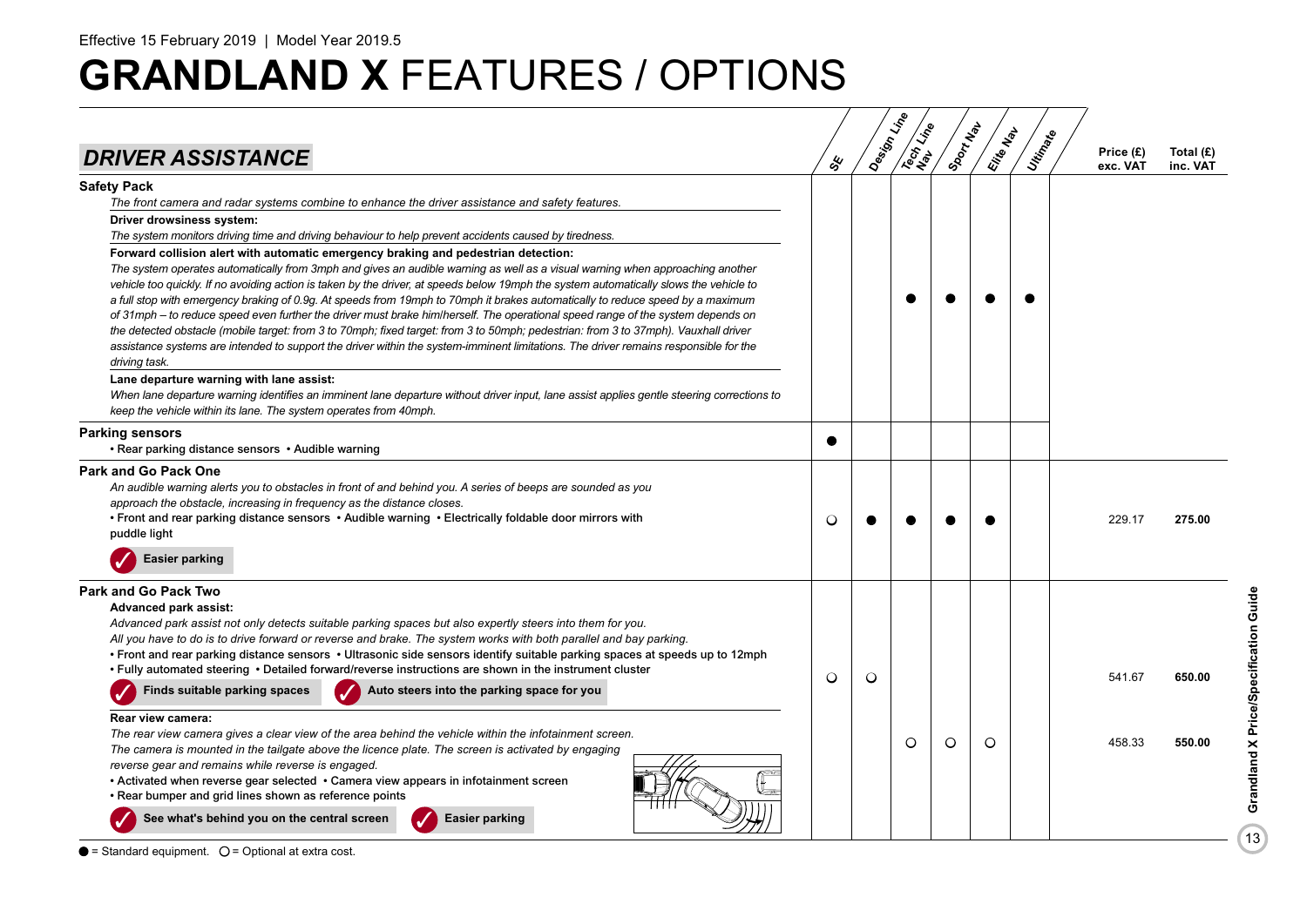

### *SECURITY*

| <b>Standard security features</b><br>• Remote control security alarm system (operates in conjunction with central locking) • Electronically protected audio equipment<br>. Engine deadlock immobiliser • Visible Vehicle Identification Number (VIN) • Locking wheel nuts • Luggage compartment cover |  |  |  |        |        |
|-------------------------------------------------------------------------------------------------------------------------------------------------------------------------------------------------------------------------------------------------------------------------------------------------------|--|--|--|--------|--------|
| Remote control central locking<br>• Operates on doors, tailgate and fuel filler flap • Deadlocking • Driver's internal central locking activation switch                                                                                                                                              |  |  |  |        |        |
| • Two folding keys, each with integral remote control function                                                                                                                                                                                                                                        |  |  |  |        |        |
| Keyless entry / engine start/stop<br>• Two keyless entry/start keys • Engine start/stop button • Power tailgate                                                                                                                                                                                       |  |  |  | 591.67 | 710.00 |

### *DRIVER INFORMATION*

| Instrumentation<br>• Speedometer • Rev counter • Fuel gauge with low fuel level warning light • Water temperature gauge with warning light<br>. Shift-up indication light (manual models only) – Indicates when to change gear for optimum fuel economy.                           |  |  |  |
|------------------------------------------------------------------------------------------------------------------------------------------------------------------------------------------------------------------------------------------------------------------------------------|--|--|--|
| Driver information display (centrally located in instrument cluster)<br>• Displays trip computer data • Total mileage • Service-due indicator • Deflation detection system • 3.5-inch colour information display                                                                   |  |  |  |
| Multi-function trip computer (displayed on driver information display)<br>• Trip mileage • Vehicle range based on remaining fuel • Average speed • Average fuel economy • Instantaneous fuel economy                                                                               |  |  |  |
| Central facia display (format dependent on infotainment unit)<br>• Audio information • Digital clock with automatic RDS time adjustment • Outside air temperature with ice warning function<br>• Additional features dependent on infotainment unit (see infotainment for details) |  |  |  |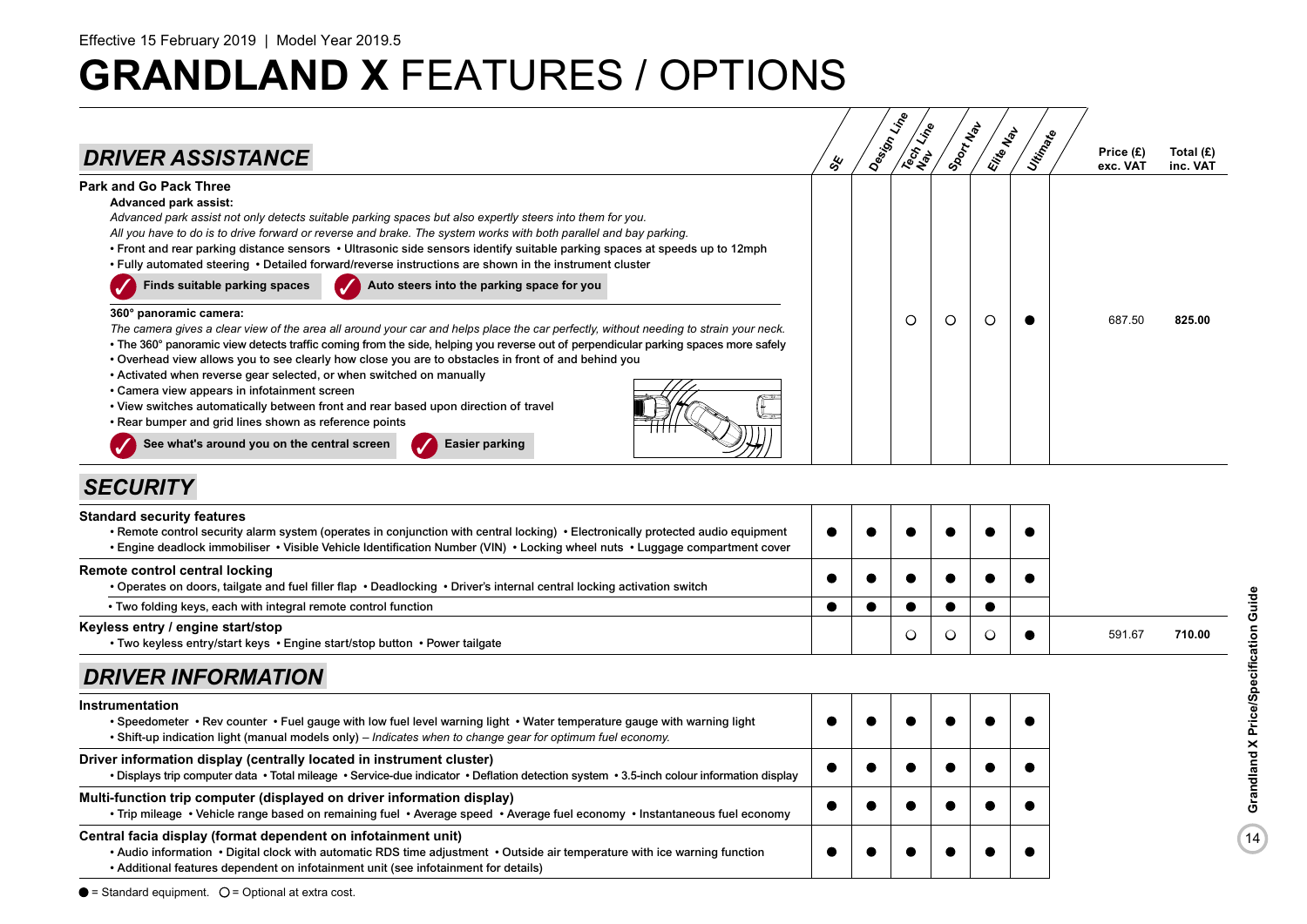| <b>INTERIOR STYLING</b>                                                                                                                                                                                                                                                                                                                                                                                                                                                                                                                                                   | ధ్య | Design Line | Tech Line | Sport New | Elite Nav | Utingele | Price (£)<br>exc. VAT | Total $(E)$<br>inc. VAT |
|---------------------------------------------------------------------------------------------------------------------------------------------------------------------------------------------------------------------------------------------------------------------------------------------------------------------------------------------------------------------------------------------------------------------------------------------------------------------------------------------------------------------------------------------------------------------------|-----|-------------|-----------|-----------|-----------|----------|-----------------------|-------------------------|
| SE / Design Line interior décor                                                                                                                                                                                                                                                                                                                                                                                                                                                                                                                                           |     |             |           |           |           |          |                       |                         |
| Steering wheel: • Three-spoke design • Leather-covered • Satin chrome-effect bezel<br>Facia and door trim: • Frosted silver facia and door panel inserts • Black door panels with black Modene cloth inserts<br>• Chrome-effect interior door handles                                                                                                                                                                                                                                                                                                                     |     |             |           |           |           |          |                       |                         |
| <b>Tech Line Nav interior décor</b><br>Steering wheel: • Three-spoke design • Leather-covered • Satin chrome-effect bezel<br>Facia and door trim: • Toba grey facia and door panel inserts (with black trim)<br>• Sanora gold facia and door panel inserts (with medium atmosphere trim)<br>. Black door panels with black premium leather-effect inserts (with black trim)<br>. Black door panels with medium atmosphere premium leather-effect inserts (with medium atmosphere trim)<br>• Chrome-effect interior door handles<br>Front door sill covers: • Alloy-effect |     |             |           |           |           |          |                       |                         |
| Sport Nav interior décor<br>Steering wheel: • Three-spoke design • Leather-covered • Satin chrome-effect bezel<br>Facia and door trim: • Toba grey facia and door panel inserts (with black trim)<br>• Sanora gold facia and door panel inserts (with medium atmosphere trim)<br>. Black door panels with black premium leather-effect inserts (with black trim)<br>. Black door panels with medium atmosphere premium leather-effect inserts (with medium atmosphere trim)<br>• Chrome-effect interior door handles<br>Front door sill covers: • Alloy-effect            |     |             |           |           |           |          |                       |                         |
| Elite Nav / Ultimate interior décor<br>Steering wheel: • Three-spoke design • Leather-covered • Satin chrome-effect bezel<br>Facia and door trim: • Toba grey facia and door panel inserts • Black door panels with black premium leather-effect inserts<br>• Chrome-effect interior door handles<br>Pedals: • Sports, alloy-effect - Ultimate models only.<br>Front door sill covers: • Alloy-effect                                                                                                                                                                     |     |             |           |           |           |          |                       |                         |

 $\bullet$  = Standard equipment.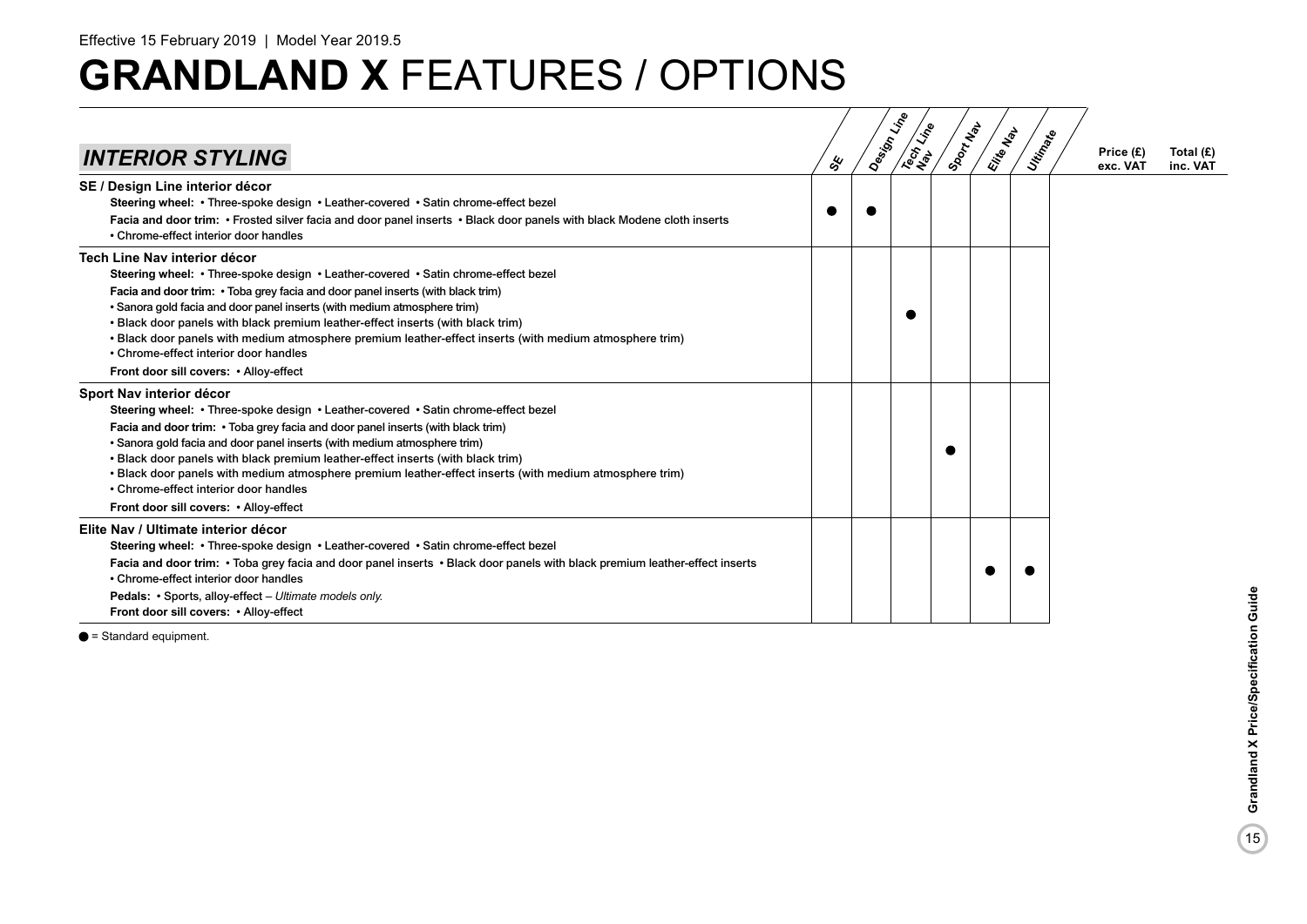| AUDIO, COMMUNICATION AND NAVIGATION                                                                                                                                                                                                                                                                                                                                                                                                                                                                                                                                                                                                                                                                                                                                                                                                                                                                                                                                                                                  | ధ్య      | Design Line | <b>Recitation</b> | Sport Map | Elite Map | Utin Rate | Price (£)<br>exc. VAT | Total $(E)$<br>inc. VAT |
|----------------------------------------------------------------------------------------------------------------------------------------------------------------------------------------------------------------------------------------------------------------------------------------------------------------------------------------------------------------------------------------------------------------------------------------------------------------------------------------------------------------------------------------------------------------------------------------------------------------------------------------------------------------------------------------------------------------------------------------------------------------------------------------------------------------------------------------------------------------------------------------------------------------------------------------------------------------------------------------------------------------------|----------|-------------|-------------------|-----------|-----------|-----------|-----------------------|-------------------------|
| R4.0 IntelliLink touchscreen infotainment system<br>For use with media players, USB memory sticks, mobile phones and smartphone apps.<br><b>Onboard features:</b>                                                                                                                                                                                                                                                                                                                                                                                                                                                                                                                                                                                                                                                                                                                                                                                                                                                    |          |             |                   |           |           |           |                       |                         |
| • 7-inch colour touchscreen • Digital radio/AM/FM stereo radio • RDS with Traffic Programme<br><b>Media connections:</b><br>• USB connection with iPod control and smartphone projection<br>• Bluetooth <sup>®</sup> A2DP audio streaming (Advanced Audio Distribution Profile)                                                                                                                                                                                                                                                                                                                                                                                                                                                                                                                                                                                                                                                                                                                                      |          |             |                   |           |           |           |                       |                         |
| Mobile phone portal:<br>• Bluetooth® connectivity • Handsfree calls via steering wheel controls • Vehicle microphone<br>• Phone book access – Contacts/last calls/missed calls etc. are mirrored on IntelliLink's display and are easily navigated using the<br>touchscreen (features dependent on mobile phone).                                                                                                                                                                                                                                                                                                                                                                                                                                                                                                                                                                                                                                                                                                    |          |             |                   |           |           |           |                       |                         |
| Smartphone interface:<br>• Apple CarPlay™ • Android Auto™<br>Aerial:<br>• Rod antenna                                                                                                                                                                                                                                                                                                                                                                                                                                                                                                                                                                                                                                                                                                                                                                                                                                                                                                                                |          |             |                   |           |           |           |                       |                         |
| Navi 5.0 IntelliLink touchscreen navigation and infotainment system<br>For use with media players, USB memory sticks, mobile phones and smartphone apps.<br><b>Onboard features:</b><br>• 8-inch colour touchscreen • Digital radio/AM/FM stereo radio • RDS with Traffic Programme • Embedded voice control<br><b>Navigation features:</b><br>• Satellite navigation system • 3D street level mapping • European coverage<br><b>Media connections:</b><br>• 2 USB connections, front with iPod control and smartphone projection functions<br>• Bluetooth <sup>®</sup> A2DP audio streaming (Advanced Audio Distribution Profile)<br>Mobile phone portal:<br>• Bluetooth® connectivity • Handsfree calls via steering wheel controls • Vehicle microphone<br>• Phone book access – Contacts/last calls/missed calls etc. are mirrored on IntelliLink's display and are easily navigated using the<br>touchscreen (features dependent on mobile phone).<br>Smartphone interface:<br>• Apple CarPlay™ • Android Auto™ | $\circ$  | $\circ$     |                   |           |           |           | 591.67                | 710.00                  |
| Aerial:<br>• Shark fin                                                                                                                                                                                                                                                                                                                                                                                                                                                                                                                                                                                                                                                                                                                                                                                                                                                                                                                                                                                               |          |             |                   |           |           |           |                       |                         |
| Denon premium sound system<br>Only available with Navi 5.0. Not available with optional emergency spare wheel.<br>• Eight speakers • Subwoofer • Separate amplifier for subwoofer                                                                                                                                                                                                                                                                                                                                                                                                                                                                                                                                                                                                                                                                                                                                                                                                                                    |          |             | O                 | $\circ$   | O         |           | 466.67                | 560.00                  |
| Six speakers (four front, two rear)                                                                                                                                                                                                                                                                                                                                                                                                                                                                                                                                                                                                                                                                                                                                                                                                                                                                                                                                                                                  |          |             |                   |           |           |           |                       |                         |
| Steering wheel mounted audio controls                                                                                                                                                                                                                                                                                                                                                                                                                                                                                                                                                                                                                                                                                                                                                                                                                                                                                                                                                                                |          |             |                   |           |           |           |                       |                         |
| Wireless charger for mobile devices                                                                                                                                                                                                                                                                                                                                                                                                                                                                                                                                                                                                                                                                                                                                                                                                                                                                                                                                                                                  | $\Omega$ | O           | $\circ$           | O         |           |           | 150.00                | 180.00                  |

 $\bullet$  = Standard equipment.  $\circ$  = Optional at extra cost.

 $\boxed{16}$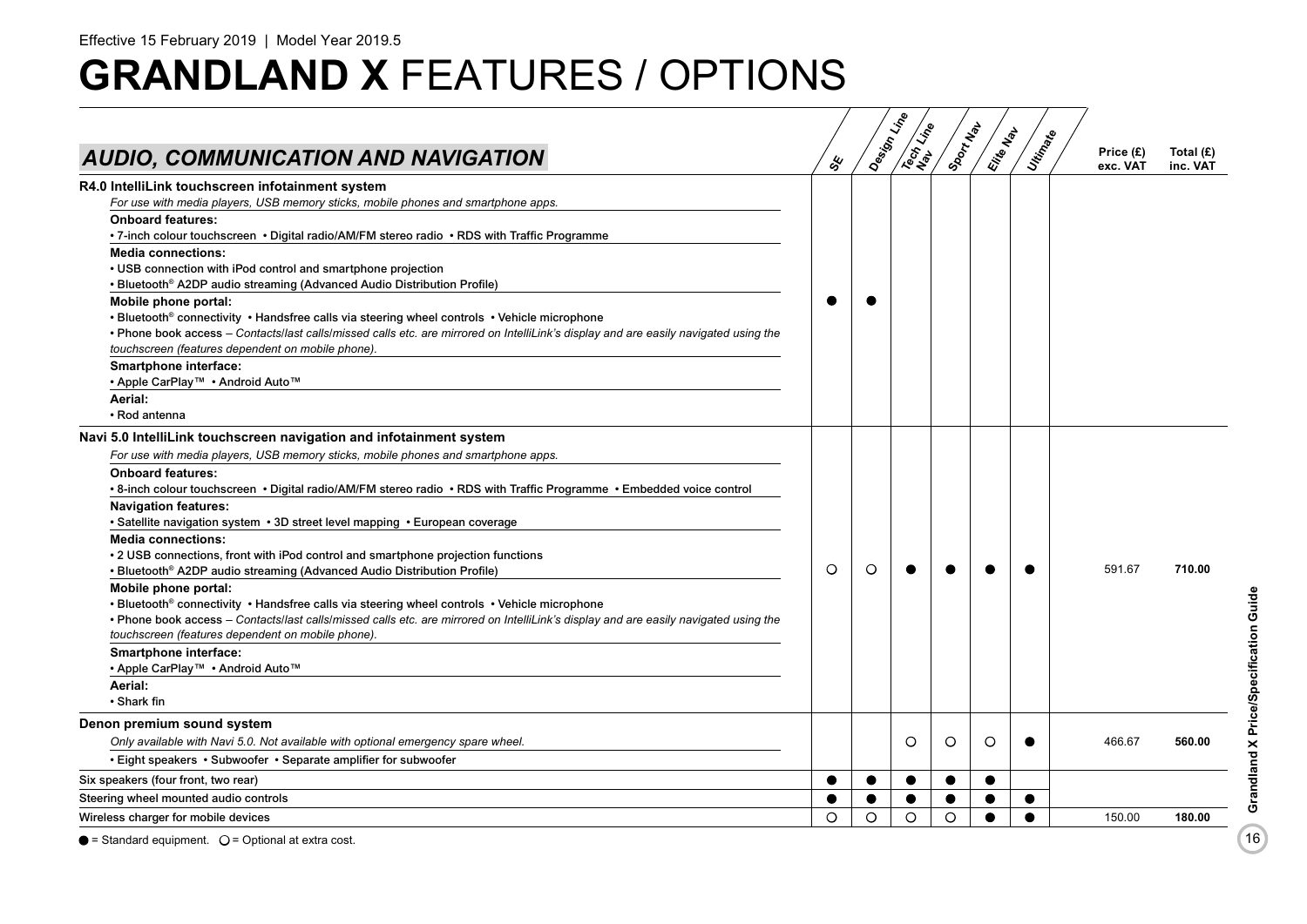| <b>SEATING AND COMFORT</b>                                                                                                                                                                                                                                                                                                                                                                                                                                                                                                            | ధ్య | Design Line<br><b>INSTRACT</b> | Sport Have | Elite Map | Utin Rate | Price (£)<br>exc. VAT | Total (£)<br>inc. VAT |
|---------------------------------------------------------------------------------------------------------------------------------------------------------------------------------------------------------------------------------------------------------------------------------------------------------------------------------------------------------------------------------------------------------------------------------------------------------------------------------------------------------------------------------------|-----|--------------------------------|------------|-----------|-----------|-----------------------|-----------------------|
| Reach and rake adjustable steering                                                                                                                                                                                                                                                                                                                                                                                                                                                                                                    |     | $\bullet$                      |            |           |           |                       |                       |
| <b>Cloth front seats</b><br>Driver's seat (eight-way adjustable): • Height • Reach • Backrest • Head restraint<br>Front passenger's seat (six-way adjustable): • Reach • Backrest • Head restraint                                                                                                                                                                                                                                                                                                                                    |     |                                |            |           |           |                       |                       |
| Seat trim:<br>• Berson black fabric seat trim inserts • Modene black fabric side bolsters                                                                                                                                                                                                                                                                                                                                                                                                                                             |     |                                |            |           |           |                       |                       |
| Ergonomic active front seats (AGR-approved <sup>†</sup> )<br>Driver's and front passenger's seats (16-way adjustable): • Height • Reach • Tilt (electrical) • Backrest<br>• Seat cushion extension • Lumbar adjustment (four-way electrical) • Head restraint                                                                                                                                                                                                                                                                         | O   |                                |            |           |           | 437.50                | 525.00                |
| Seat trim:<br>• Harlekin black fabric seat trim inserts • Black premium leather-effect side bolsters<br>• Harlekin medium atmosphere fabric seat trim inserts (not available on SE models) • Modene two-tone fabric inner<br>side bolsters • Medium atmosphere premium leather-effect outer side bolsters                                                                                                                                                                                                                             |     | N/C                            | N/C        |           |           |                       | <b>No-cost option</b> |
| Ergonomic active front seats (AGR-approved <sup>+</sup> ) and power driver's seat<br>Driver's seat (16-way adjustable): • Height (electrical) • Reach (electrical) • Tilt (electrical)<br>• Backrest (electrical) • Seat cushion extension • Lumbar adjustment (four-way electrical) • Head restraint • Active ventilation<br>Front passenger's seat (16-way adjustable): • Height • Reach • Tilt (electrical) • Backrest • Seat cushion extension<br>• Lumbar adjustment (four-way electrical) • Head restraint • Active ventilation |     |                                |            |           |           |                       |                       |
| Seat trim:<br>• Black Siena perforated leather seat trim inserts • Black Siena leather side bolsters                                                                                                                                                                                                                                                                                                                                                                                                                                  |     |                                |            |           |           |                       |                       |
| <b>Rear seating</b><br>• Three-person layout • 60/40 split-folding rear seat • Height-adjustable and removable head restraints<br>. i-Size compatible child seat mountings incorporating top tether anchor points located on outer rear seats<br>(does not include child seat)<br>- Allows i-Size child safety seats to be securely fixed into the car. The mounting system reduces forward movement in an accident<br>and makes the child seat easier to install.                                                                    |     |                                |            |           |           |                       |                       |
| Centre rear seat head restraint                                                                                                                                                                                                                                                                                                                                                                                                                                                                                                       |     |                                |            |           |           |                       |                       |

 $\bullet$  = Standard equipment.  $O =$  Optional at extra cost. N/C = No-cost option.

† = AGR (The Campaign for Healthier Backs) is an independent centre of excellence for ergonomics, based in Germany.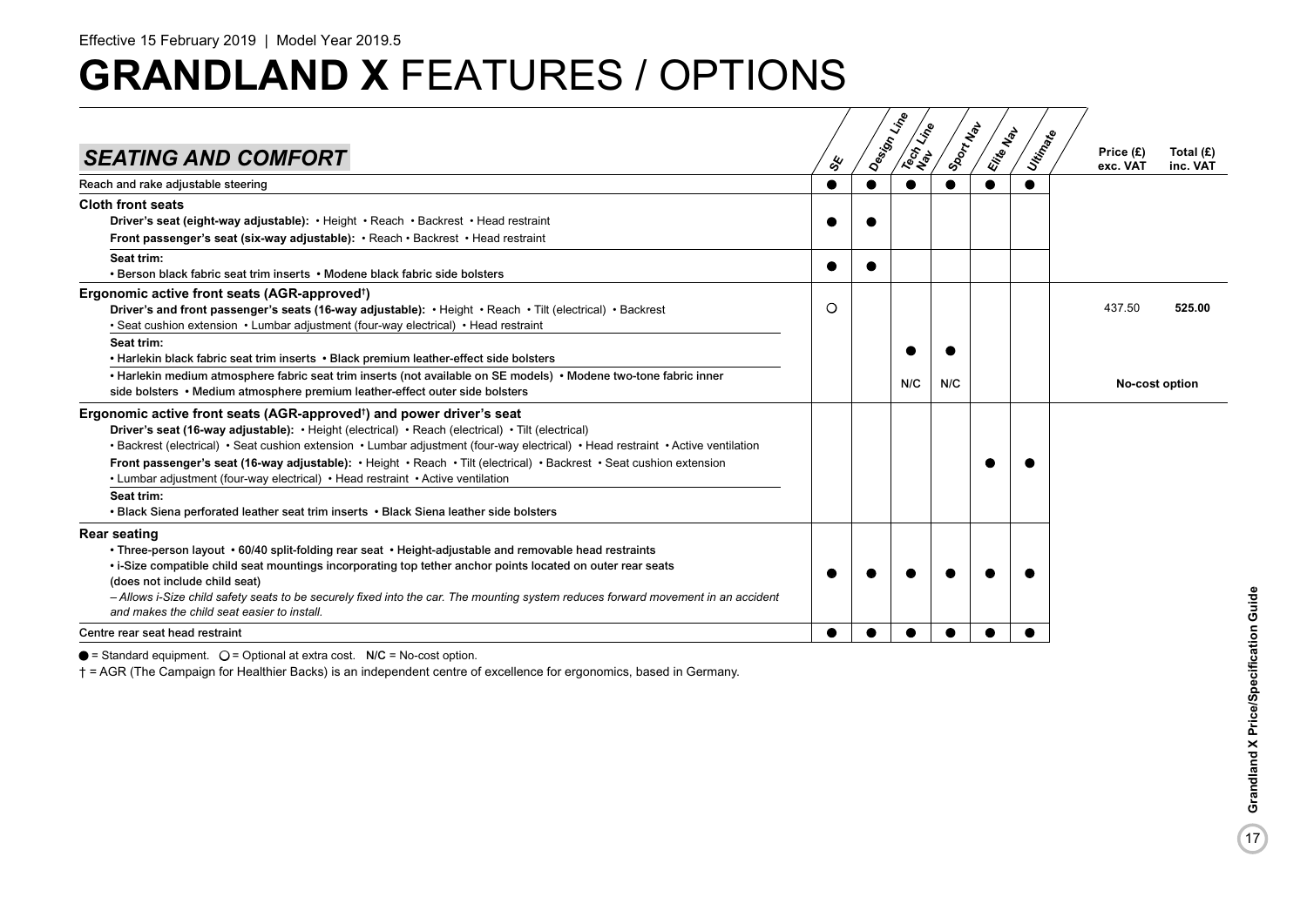|                                                                                                                                                                                                                                                                                                                                                                                                     |           | Design Line | Tech Life | ISDON NBI | Elite Map | Unitings  |                       |                         |
|-----------------------------------------------------------------------------------------------------------------------------------------------------------------------------------------------------------------------------------------------------------------------------------------------------------------------------------------------------------------------------------------------------|-----------|-------------|-----------|-----------|-----------|-----------|-----------------------|-------------------------|
| <b>HEATING AND VENTILATION</b>                                                                                                                                                                                                                                                                                                                                                                      | ధ్య       |             |           |           |           |           | Price (£)<br>exc. VAT | Total $(E)$<br>inc. VAT |
| Electronic climate control including air conditioning<br>• Dual-zone control - Allowing different temperature settings for driver and front passenger<br>• Advanced predictive logic control system using a sun sensor<br>• Charcoal filter - Removes dust, airborne particles, pollen and unpleasant odours<br>• Automatic air direction and fan speed with manual override • Illuminated controls |           |             |           |           |           |           |                       |                         |
| <b>Additional features</b><br>• Four adjustable facia vents • Windscreen demist vents • Side window demist vents • Rear passenger compartment heating ducts<br>. Heated rear screen with timed cut-off                                                                                                                                                                                              |           |             |           |           |           |           |                       |                         |
| <b>Winter Pack One</b><br>• Heated front seats • Heated leather-covered steering wheel<br>Warm welcome                                                                                                                                                                                                                                                                                              | $\circ$   |             | O         | O         | 0         |           | 295.83                | 355.00                  |
| <b>Winter Pack Two</b><br>• Heated front seats (standard on Elite Nav) • Heated outer rear seats<br>• Heated leather-covered steering wheel (standard on Elite Nav)<br>Warm welcome                                                                                                                                                                                                                 |           |             | $\circ$   | $\circ$   | O         |           | 462.50<br>166.67      | 555.00<br>200.00        |
| <b>INTERIOR CONVENIENCE</b>                                                                                                                                                                                                                                                                                                                                                                         |           |             |           |           |           |           |                       |                         |
| Convenience features<br>• Front 12-volt electrical accessory socket • 12-volt electrical accessory socket in luggage compartment<br>• Front and rear passenger assist handles                                                                                                                                                                                                                       |           |             |           |           |           |           |                       |                         |
| 220-volt power outlet behind front seats                                                                                                                                                                                                                                                                                                                                                            |           |             | $\bullet$ |           | $\bullet$ |           |                       |                         |
| Driver's and front passenger's sunvisors with vanity mirrors                                                                                                                                                                                                                                                                                                                                        | $\bullet$ | $\bullet$   |           |           |           |           |                       |                         |
| Driver's and front passenger's sunvisors with illuminated vanity mirrors                                                                                                                                                                                                                                                                                                                            |           |             |           |           |           |           |                       |                         |
| Automatically dimming anti-dazzle rear-view mirror                                                                                                                                                                                                                                                                                                                                                  |           |             |           |           |           |           |                       |                         |
| Driver's centre armrest                                                                                                                                                                                                                                                                                                                                                                             | $\bullet$ |             | $\bullet$ |           |           | $\bullet$ |                       |                         |
| Versatility Pack<br>• 60/40 split-folding rear seat back • Centre rear seat armrest with ski pass-through • Illuminated luggage area<br>• Flex Floor with under-floor divider                                                                                                                                                                                                                       | O         |             |           |           |           |           | 133.33                | 160.00                  |
| <b>INTERIOR LIGHTING</b>                                                                                                                                                                                                                                                                                                                                                                            |           |             |           |           |           |           |                       |                         |
| <b>Standard lighting</b><br>• Courtesy lighting operated by door switches                                                                                                                                                                                                                                                                                                                           |           |             |           |           |           |           |                       |                         |
| <b>Premium lighting</b><br>. Ambient centre console downlighter • Ambient lighting in front doors • Rear reading lights                                                                                                                                                                                                                                                                             |           |             |           |           |           |           |                       |                         |
| $\bullet$ - Standard equipment $\cap$ - Optional at extra cost                                                                                                                                                                                                                                                                                                                                      |           |             |           |           |           |           |                       |                         |

 $\bullet$  = Standard equipment.  $\circ$  = Optional at extra cost.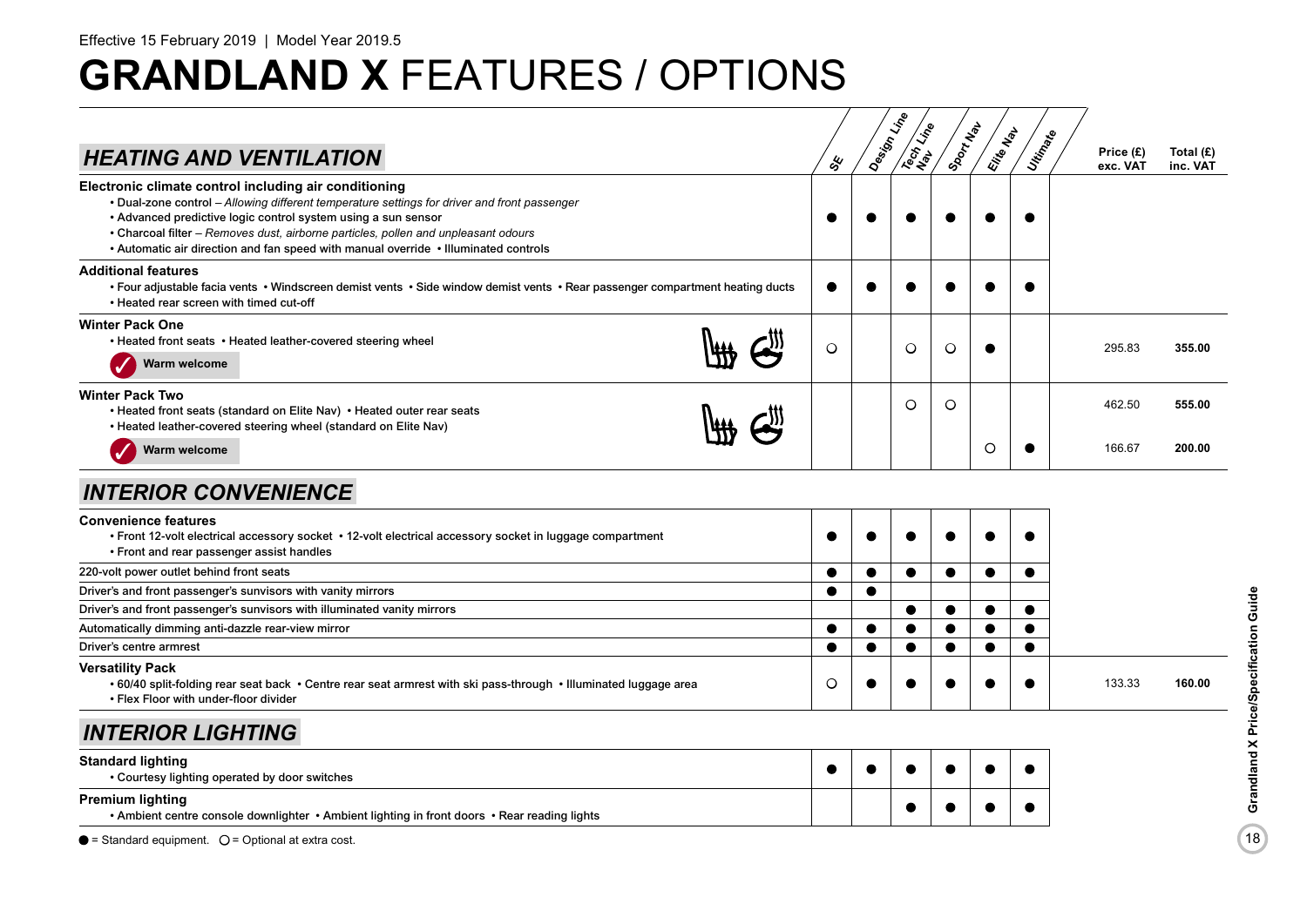| <b>INTERIOR STORAGE</b>                                                                                                                                                                                                                                                                                                                                                                                                                                                                                                                                                                                                                                                                                                                                                                                                                                                                                                                                                                                                                                                                                                                                                                                                                                                                                                                                                                                                                                                                                             | ఢ్త       | Design Line | Tech Life | Sport New | Elite Map | Utin <sub>Ratio</sub> | Price (£)<br>exc. VAT | Total $(E)$<br>inc. VAT |
|---------------------------------------------------------------------------------------------------------------------------------------------------------------------------------------------------------------------------------------------------------------------------------------------------------------------------------------------------------------------------------------------------------------------------------------------------------------------------------------------------------------------------------------------------------------------------------------------------------------------------------------------------------------------------------------------------------------------------------------------------------------------------------------------------------------------------------------------------------------------------------------------------------------------------------------------------------------------------------------------------------------------------------------------------------------------------------------------------------------------------------------------------------------------------------------------------------------------------------------------------------------------------------------------------------------------------------------------------------------------------------------------------------------------------------------------------------------------------------------------------------------------|-----------|-------------|-----------|-----------|-----------|-----------------------|-----------------------|-------------------------|
| Interior storage<br>• Ventilated glovebox with lid • Front door pockets with 2.6-litre capacity • Two drinks holders in centre console (one if optional<br>All Road Pack is specified) • Rear door pockets with 1.8-litre capacity                                                                                                                                                                                                                                                                                                                                                                                                                                                                                                                                                                                                                                                                                                                                                                                                                                                                                                                                                                                                                                                                                                                                                                                                                                                                                  |           |             |           |           |           |                       |                       |                         |
| • Covered storage compartment in centre console and in driver's armrest                                                                                                                                                                                                                                                                                                                                                                                                                                                                                                                                                                                                                                                                                                                                                                                                                                                                                                                                                                                                                                                                                                                                                                                                                                                                                                                                                                                                                                             | $\bullet$ |             |           |           | $\bullet$ |                       |                       |                         |
| • Storage pocket on front seat backs - On SE models, fitted in conjunction with ergonomic sports front seats. Not available separately.                                                                                                                                                                                                                                                                                                                                                                                                                                                                                                                                                                                                                                                                                                                                                                                                                                                                                                                                                                                                                                                                                                                                                                                                                                                                                                                                                                             | $\Box$    |             |           |           |           |                       |                       |                         |
| Luggage area<br>• Luggage compartment cover • Fully carpeted luggage area                                                                                                                                                                                                                                                                                                                                                                                                                                                                                                                                                                                                                                                                                                                                                                                                                                                                                                                                                                                                                                                                                                                                                                                                                                                                                                                                                                                                                                           | $\bullet$ |             |           |           |           |                       |                       |                         |
| . Illuminated luggage area - On SE models, fitted in conjunction with Versatility Pack. Not available separately.                                                                                                                                                                                                                                                                                                                                                                                                                                                                                                                                                                                                                                                                                                                                                                                                                                                                                                                                                                                                                                                                                                                                                                                                                                                                                                                                                                                                   | □         |             |           |           |           |                       |                       |                         |
| • Flex Floor with under-floor divider – On SE models, fitted in conjunction with Versatility Pack. Not available separately.                                                                                                                                                                                                                                                                                                                                                                                                                                                                                                                                                                                                                                                                                                                                                                                                                                                                                                                                                                                                                                                                                                                                                                                                                                                                                                                                                                                        | $\Box$    |             |           |           |           |                       |                       |                         |
| <b>EXTERIOR LIGHTING</b>                                                                                                                                                                                                                                                                                                                                                                                                                                                                                                                                                                                                                                                                                                                                                                                                                                                                                                                                                                                                                                                                                                                                                                                                                                                                                                                                                                                                                                                                                            |           |             |           |           |           |                       |                       |                         |
| <b>Standard lighting features</b><br>• LED daytime running lights • Automatic lighting control • Lights-on audible warning • LED tail lights<br>. High-level centre rear brake light . Rear fog light . Reversing light . Hazard warning lights<br>• Door-to-door illumination • Welcome lighting                                                                                                                                                                                                                                                                                                                                                                                                                                                                                                                                                                                                                                                                                                                                                                                                                                                                                                                                                                                                                                                                                                                                                                                                                   |           |             |           |           |           |                       |                       |                         |
| Front fog lights                                                                                                                                                                                                                                                                                                                                                                                                                                                                                                                                                                                                                                                                                                                                                                                                                                                                                                                                                                                                                                                                                                                                                                                                                                                                                                                                                                                                                                                                                                    |           |             |           |           |           |                       |                       |                         |
| Halogen headlights with manual beam levelling and high beam assist                                                                                                                                                                                                                                                                                                                                                                                                                                                                                                                                                                                                                                                                                                                                                                                                                                                                                                                                                                                                                                                                                                                                                                                                                                                                                                                                                                                                                                                  |           |             |           |           |           |                       |                       |                         |
| <b>Premium LED Adaptive Forward Lighting Pack</b><br>LED elements light the road brighter than halogen, allowing you to see hazards sooner and giving you more time to react. The<br>system uses data such as vehicle speed, steering angle and when the indicators are used to determine the most suitable lighting.<br>• Urban light – With street lighting and speeds up to 34mph, the system automatically enhances the dipped beam function. At<br>speeds below 18mph the projector units swivel $8^{\circ}$ outwards for improved visibility.<br>• Motorway light – At higher speeds, and with a low level of steering inputs, the light range is increased.<br>• Country light – At speeds between 34mph and 70mph the lighting is increased ahead and to the sides of the road.<br>• Static cornering light - At lower speeds, when you indicate and turn the steering above a certain angle, corners and<br>bends are illuminated to match steering inputs.<br>• Dynamic curve light – The projector units swivel in the direction of travel based on steering angle and vehicle speed.<br>• Adverse weather light – The projector units swivel outwards to increase illumination of the side of the road and road signs,<br>and to reduce the dazzling of oncoming traffic.<br>. Intelligent main beam control - Powerful down-the-road illumination on top of the LED low beam. Automatically switches<br>between low beam and full beam based on traffic conditions.<br>• Automatic headlight levelling | $\circ$   | $\circ$     | $\circ$   | $\circ$   | $\circ$   |                       | 929.17                | 1115.00                 |

 $\bullet$  = Standard equipment.  $\bigcirc$  = Optional at extra cost.  $\Box$  = Available as part of an extra-cost option pack.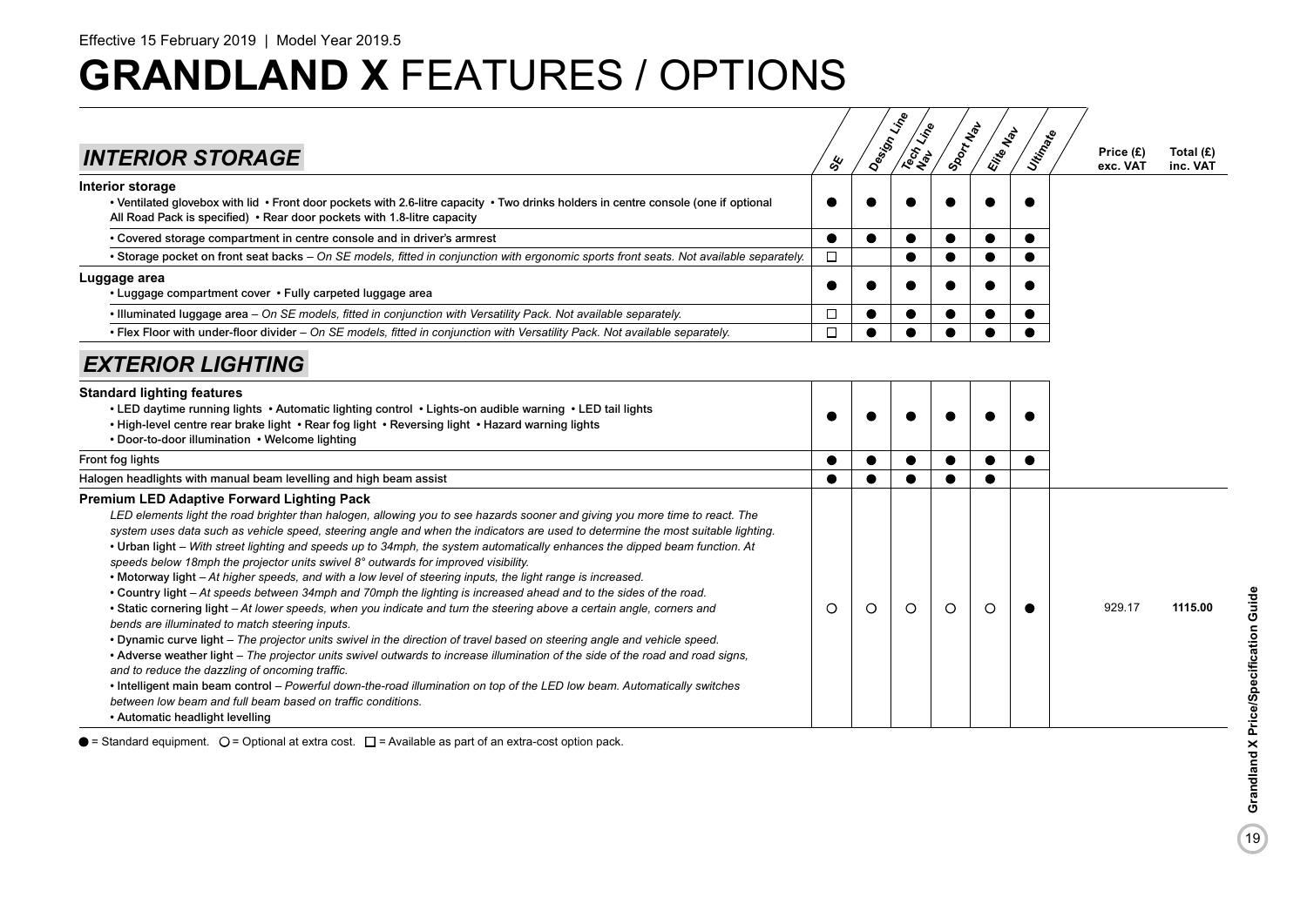| <b>EXTERIOR CONVENIENCE</b>                                                                                                                                                                                                                                | ళ్ల     | Design Line | <b>Rest Line</b> | Sport New | Elite Map | Utingele  | Price (£)<br>exc. VAT | Total $(E)$<br>inc. VAT |
|------------------------------------------------------------------------------------------------------------------------------------------------------------------------------------------------------------------------------------------------------------|---------|-------------|------------------|-----------|-----------|-----------|-----------------------|-------------------------|
| Windscreen wipers<br>• Two-speed windscreen wipers with variable intermittent wipe • Intermittent rear window wash/wipe<br>• Rain-sensitive windscreen wipers                                                                                              |         |             |                  |           |           |           |                       |                         |
| <b>Door mirrors</b><br>• Twin electrically adjustable/heated door mirrors (wide-angle on driver's side) with automatic timed cut-off<br>- Mirrors automatically tilt downwards when reverse gear is selected to improve visibility of the back of the car. |         |             |                  |           |           |           |                       |                         |
| • Manually foldable door mirrors                                                                                                                                                                                                                           |         |             |                  |           |           |           |                       |                         |
| • Electrically foldable door mirrors with puddle light - Fitted as part of Park and Go Packs. Not available separately.                                                                                                                                    | □       | ●           | ●                |           | $\bullet$ | $\bullet$ |                       |                         |
| Windows<br>• Electrically operated front and rear windows with safety autoreverse and one-touch facility • Heated rear window                                                                                                                              |         |             |                  |           |           |           |                       |                         |
| • Heated windscreen                                                                                                                                                                                                                                        | $\circ$ | O           | O                | $\circ$   |           |           | 87.50                 | 105.00                  |
| Fixed panoramic glass roof panel with electrically operated sunblind (not available in conjunction with silver-effect roof rails)                                                                                                                          | $\circ$ | $\circ$     | $\circ$          | $\circ$   | $\bullet$ | ●         | 579.17                | 695.00                  |
| Roof rails, silver-effect (not available in conjunction with fixed panoramic glass roof panel)                                                                                                                                                             | $\circ$ | $\circ$     | O                | $\circ$   |           |           | 125.00                | 150.00                  |
| Roof rails, silver-effect, in lieu of fixed panoramic glass roof panel                                                                                                                                                                                     |         |             |                  |           | $\circ$   | $\circ$   | (454.17)              | (545.00)                |
| <b>Sight and Light Pack</b><br>• Automatic lighting control • High beam assist • Rain-sensitive windscreen wipers<br>• Automatically dimming anti-dazzle rear-view mirror                                                                                  |         |             |                  |           |           |           |                       |                         |
| Power tailgate - Fitted as part of Keyless entry and start. Not available separately.                                                                                                                                                                      |         |             | □                | □         | $\Box$    |           |                       |                         |
| Detachable tow bar                                                                                                                                                                                                                                         | $\circ$ |             | O                | $\circ$   | $\circ$   | $\circ$   | 583.33                | 700.00                  |
| <b>EXTERIOR STYLING</b>                                                                                                                                                                                                                                    |         |             |                  |           |           |           |                       |                         |
| <b>Body styling</b><br>• Side-protection mouldings • Chrome-effect front grille bar • Body-colour door mirrors<br>• Body-colour door handles • Rear spoiler                                                                                                |         |             |                  |           |           |           |                       |                         |
| • Alloy-effect protective front and rear skid plates                                                                                                                                                                                                       |         |             |                  |           | $\bullet$ |           |                       |                         |
| • Chrome-effect side window upper trim                                                                                                                                                                                                                     |         | €           | $\bullet$        |           | $\bullet$ | $\bullet$ |                       |                         |
| • Gloss black B-pillars                                                                                                                                                                                                                                    |         |             |                  |           |           |           |                       |                         |
| . Black roof and door mirrors (not available with Diamond Black or Amethyst Purple exterior colours)                                                                                                                                                       |         |             | O                |           | O         |           | 333.33                | 400.00                  |
| Windows<br>• Sound-absorbing windscreen • Tinted windows                                                                                                                                                                                                   |         |             |                  |           |           |           |                       |                         |

• Dark-tinted rear windows **and a local contract a local contract a local contract a local contract a local contract a local contract a local contract a local contract a local contract a local contract a local contract a l** 

 $\bullet$  = Standard equipment.  $\bigcirc$  = Optional at extra cost.  $\Box$  = Available as part of an extra-cost option pack.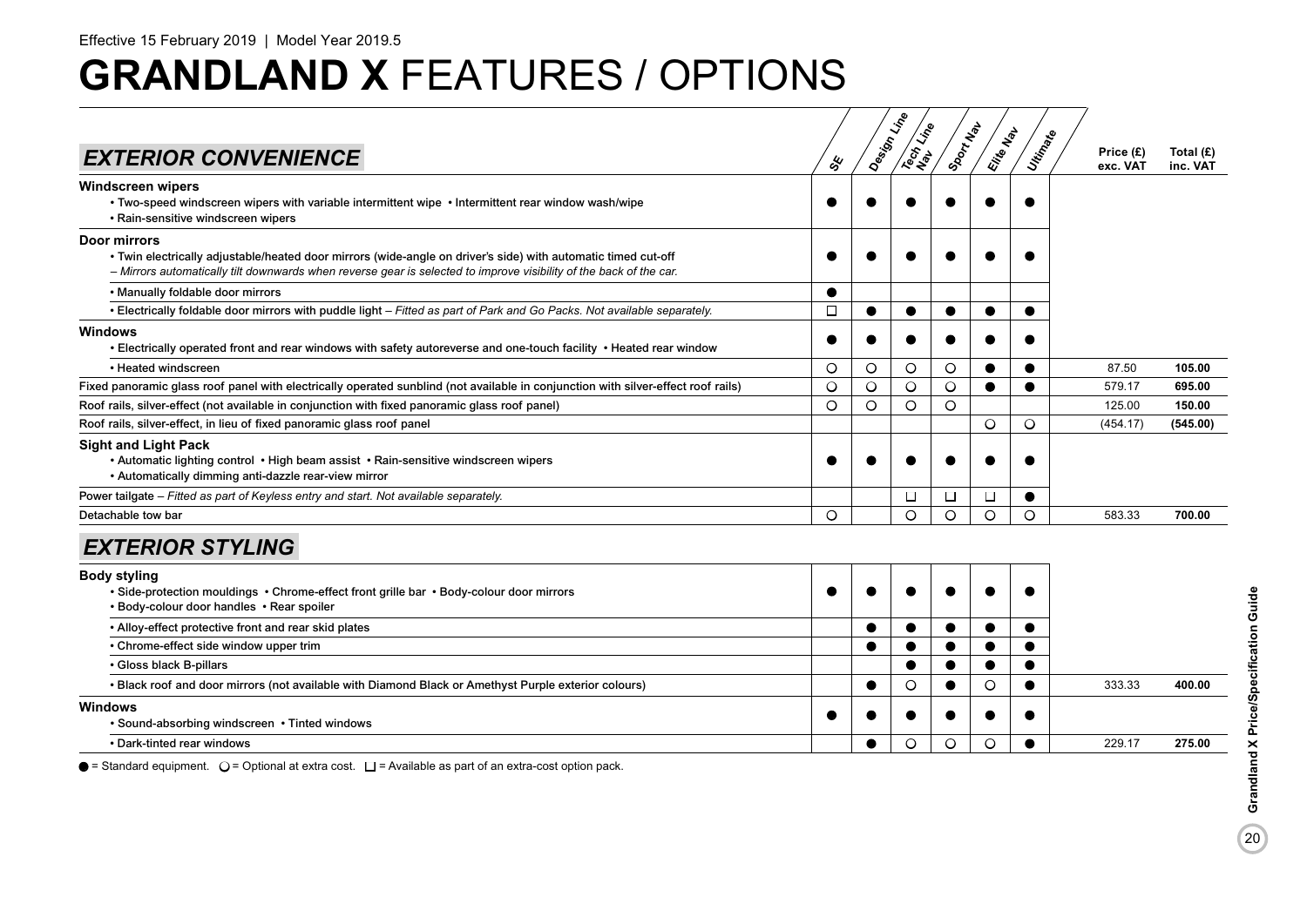| <b>EXTERIOR COLOURS</b> |                                                                                                                                                                                        |                                                    | sy      | Design Line | <b>SERVISE</b> | Sport May | Elite Map | Unitingle | Price (£)<br>exc. VAT | Total $(E)$<br>inc. VAT |
|-------------------------|----------------------------------------------------------------------------------------------------------------------------------------------------------------------------------------|----------------------------------------------------|---------|-------------|----------------|-----------|-----------|-----------|-----------------------|-------------------------|
|                         | <b>Jasper Grey</b><br>· Solid paint                                                                                                                                                    |                                                    |         |             |                |           |           | $\bullet$ |                       |                         |
|                         | <b>White Jade</b><br>• Brilliant paint                                                                                                                                                 |                                                    | $\circ$ | $\circ$     | $\bigcirc$     | $\circ$   | $\circ$   | $\circ$   | 237.50                | 285.00                  |
|                         | <b>Quartz Grey</b><br>· Two-coat metallic paint                                                                                                                                        | <b>Moonstone Grey</b><br>• Two-coat metallic paint |         |             |                |           |           |           |                       |                         |
|                         | Dark Ruby Red<br>• Two-coat metallic paint                                                                                                                                             | <b>Topaz Blue</b><br>• Two-coat metallic paint     | $\circ$ | $\circ$     | $\circ$        | $\circ$   | $\circ$   | $\circ$   | 475.00                | 570.00                  |
|                         | <b>Diamond Black</b><br>• Two-coat metallic paint<br>• On Sport Nav and Ultimate models<br>black roof and door mirrors deleted<br>• Not available on Design Line<br>models             |                                                    |         |             |                |           |           |           |                       |                         |
|                         | <b>Amethyst Purple</b><br>· Two-coat premium paint<br>• Not available with black roof<br>and door mirrors<br>• On Sport Nav and Ultimate models<br>black roof and door mirrors deleted |                                                    | $\circ$ |             | $\circ$        | $\circ$   | $\circ$   | $\circ$   | 620.83                | 745.00                  |
|                         | <b>Pearl White</b><br>• Tri-coat premium paint                                                                                                                                         |                                                    | $\circ$ | $\circ$     | $\bigcirc$     | $\circ$   | $\circ$   | $\circ$   | 625.00                | 750.00                  |

 $\bullet$  = Standard equipment.  $\circ$  = Optional at extra cost.

The colours reproduced may vary slightly from the actual paint colour. As a result they should be used as a guide only. Your Vauxhall Retailer has a comprehensive display of our paint samples.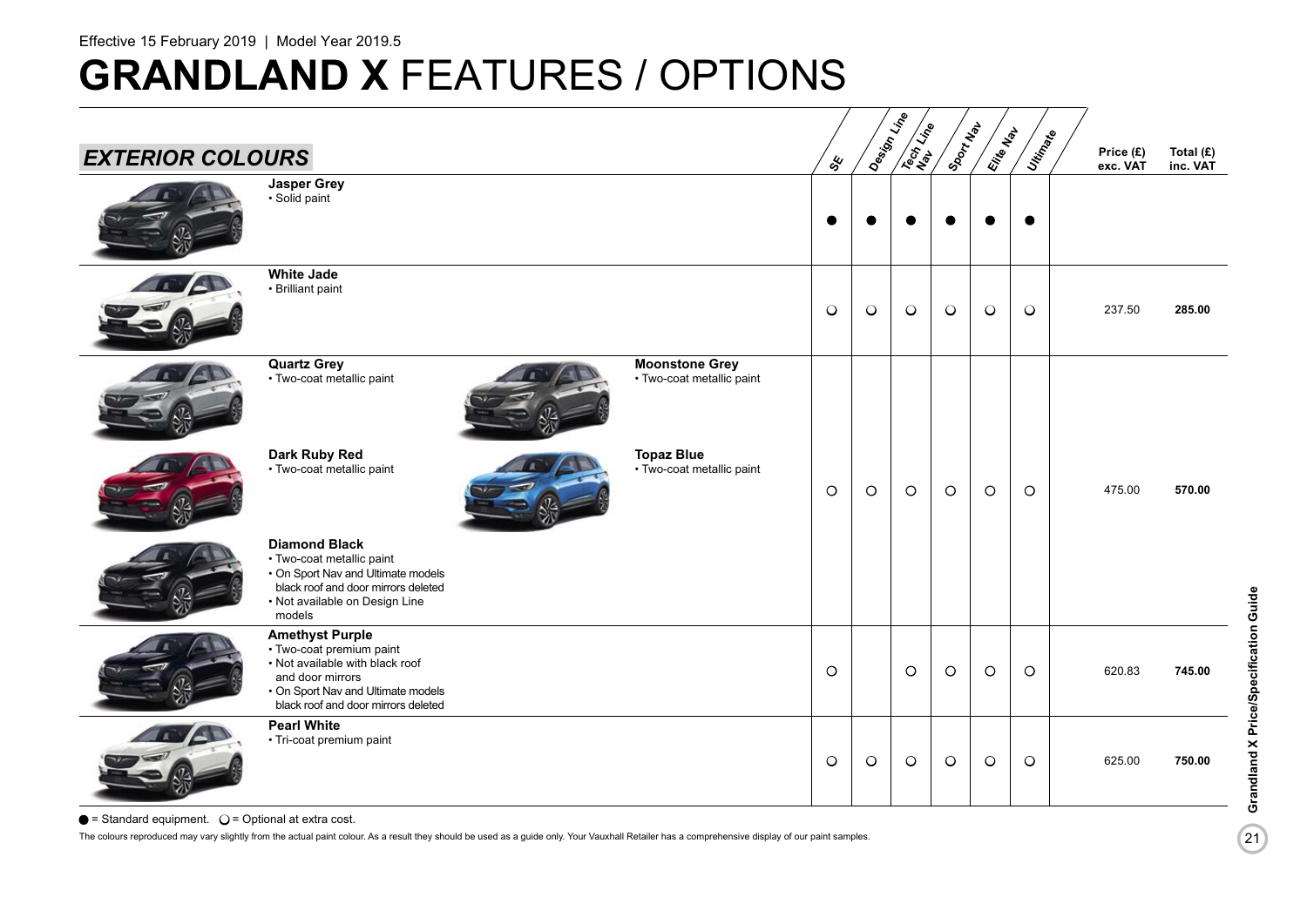### Effective 15 February 2019 | Model Year 2019.5

## **GRANDLAND X** FEATURES / OPTIONS

| <b>WHEELS AND TYRES</b>                                                                                                                                           | ధ్య     | Design Line | Tech Life | ISOON NON | Elite Map | Utingele | Price (£)<br>exc. VAT | Total $(E)$<br>inc. VAT |
|-------------------------------------------------------------------------------------------------------------------------------------------------------------------|---------|-------------|-----------|-----------|-----------|----------|-----------------------|-------------------------|
| 18-inch steel emergency spare wheel (in lieu of emergency tyre inflation kit). Not available with optional premium sound system                                   | $\circ$ | $\circ$     | $\circ$   | $\circ$   | $\circ$   |          | 91.67                 | 110.00                  |
| 17-inch silver-effect five twin-spoke alloy wheels<br>• 215/65 R 17 ultra-low rolling resistance tyres<br>· Emergency tyre inflation kit (in lieu of spare wheel) |         |             |           |           |           |          |                       |                         |
| 18-inch diamond-cut black five-spoke alloy wheels<br>225/55 R 18 tyres<br>· Emergency tyre inflation kit (in lieu of spare wheel)                                 |         |             |           |           |           |          |                       |                         |
| 18-inch silver-effect multi-spoke alloy wheels<br>225/55 R 18 tyres<br>Emergency tyre inflation kit (in lieu of spare wheel)                                      | $\circ$ |             |           | N/C       |           |          | 416.67                | 500.00                  |
| 18-inch diamond-cut Technical Grey five-spoke alloy wheels<br>225/55 R 18 tyres<br>Emergency tyre inflation kit (in lieu of spare wheel)                          |         |             |           |           |           |          |                       |                         |

 $\bullet$  = Standard equipment.  $\circ$  = Optional at extra cost. N/C = No-cost option.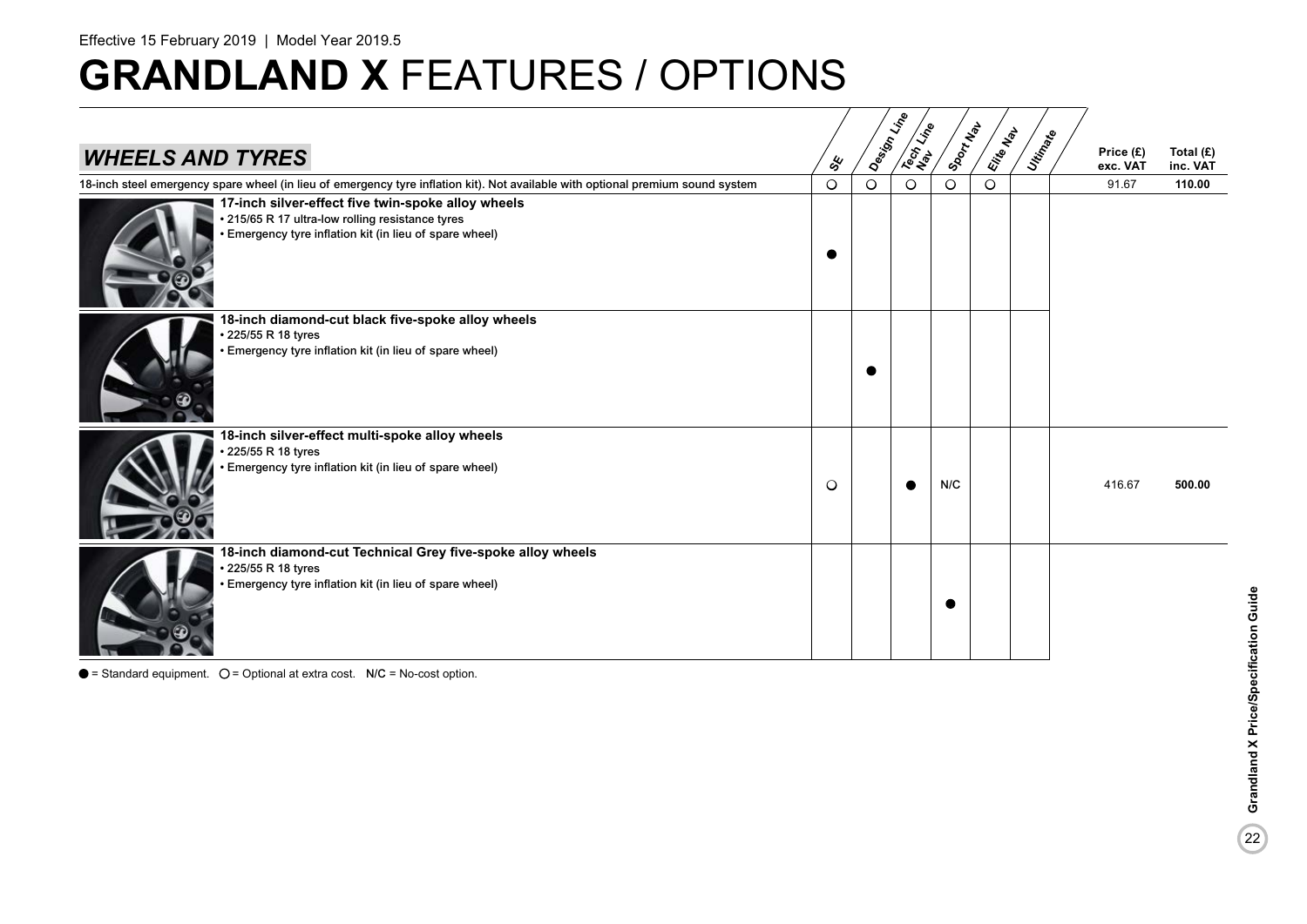| <b>WHEELS AND TYRES</b>                                                                                                                                                                                                                                         | త్త    | Design Line | Tech Line | SportMap | Elite Nat | Urtin Rete | Price (£)<br>exc. VAT | Total (£)<br>inc. VAT |
|-----------------------------------------------------------------------------------------------------------------------------------------------------------------------------------------------------------------------------------------------------------------|--------|-------------|-----------|----------|-----------|------------|-----------------------|-----------------------|
| 18-inch five-spoke alloy wheels<br>• 225/55 R 18 tyres<br>• Emergency tyre inflation kit (in lieu of spare wheel)<br>• Fitted as part of All Road Pack. Not available separately<br>• CO <sub>2</sub> emissions and fuel consumption will increase on SE models | $\Box$ | □           | □         | $\Box$   | □         | □          |                       |                       |
| 19-inch diamond-cut five twin-spoke alloy wheels<br>• 235/50 R 19 tyres<br>• Emergency tyre inflation kit (in lieu of spare wheel)                                                                                                                              |        |             |           |          |           |            |                       |                       |

 $\bullet$  = Standard equipment.  $\square$  = Available as part of an extra-cost option pack.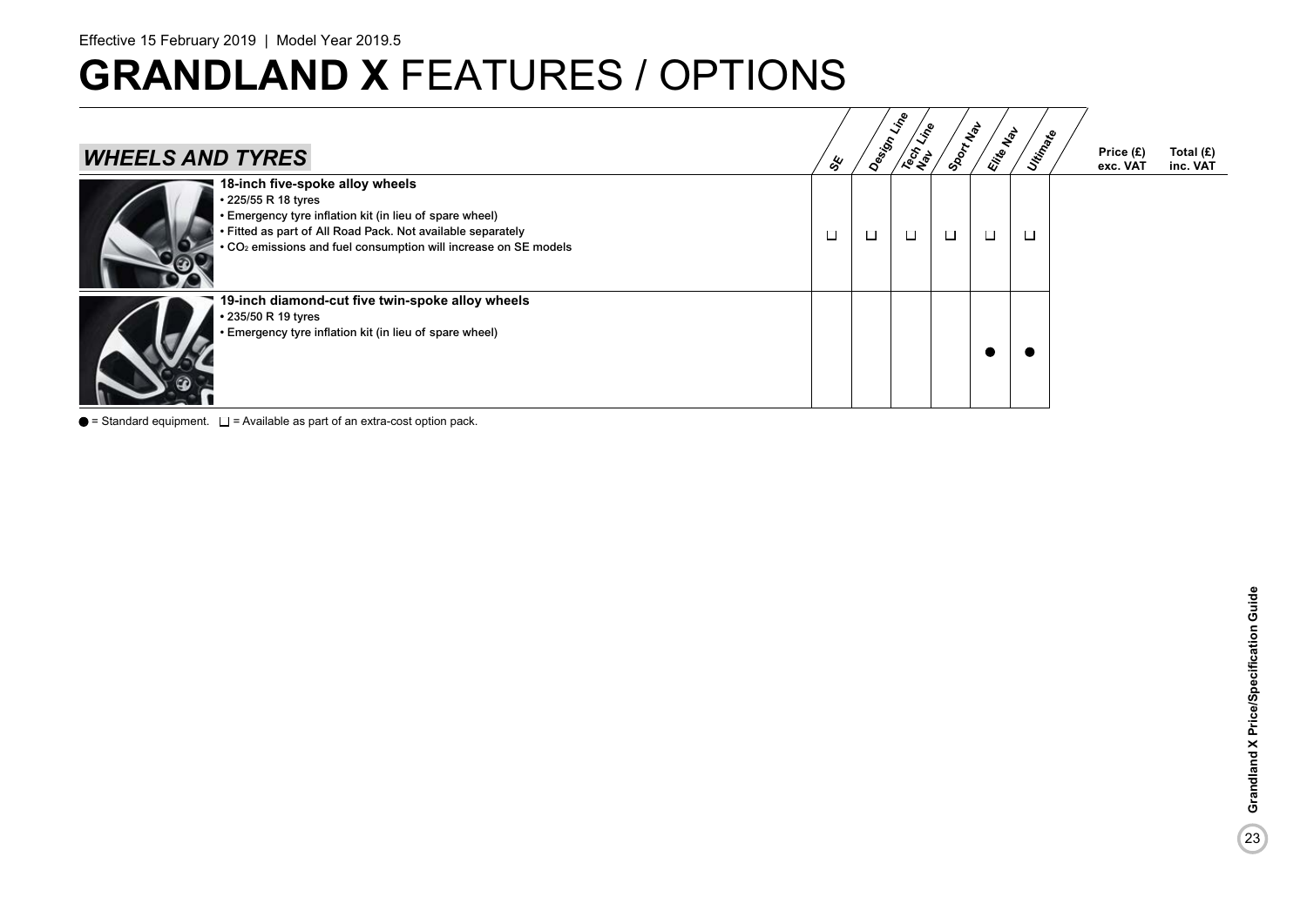### *PETROL ENGINES*

|                              | 1.2 (130PS) Turbo                                                    |
|------------------------------|----------------------------------------------------------------------|
| Capacity                     | 1199 <sub>cc</sub>                                                   |
| Maximum power                | 130PS (96kW) @ 5500rpm                                               |
| Maximum torque               | 230Nm (169 lb.ft.) @ 1750rpm                                         |
| Configuration                | 3 cylinders, 4 valves per cylinder,<br>double overhead camshafts     |
| <b>Fuel/induction system</b> | Turbocharger. Variable Valve Timing.<br>Common rail direct injection |
| <b>Emission compliance</b>   | Euro $6d$ -TEMP $(6.2)$                                              |
| Service interval             | 16,000 miles or 1 year (whichever occurs sooner)                     |
|                              |                                                                      |

### *DIESEL ENGINES*

|                            | 1.5 (130PS) Turbo D                              | 2.0 (177PS) Turbo D                              |
|----------------------------|--------------------------------------------------|--------------------------------------------------|
| Capacity                   | 1499cc                                           | 1997cc                                           |
| Maximum power              | 130PS (96kW) @ 3750rpm                           | 177PS (130kW) @ 3750rpm                          |
| Maximum torque             | 300Nm (221 lb.ft) @ 1750rpm                      | 400Nm (295 lb.ft.) @ 2000rpm                     |
| Configuration              | 4 cylinders, 4 valves per cylinder,              | 4 cylinders, 4 valves per cylinder,              |
|                            | double overhead camshafts                        | double overhead camshafts                        |
| Fuel/induction system      | Turbocharger with intercooler.                   | Turbocharger with intercooler.                   |
|                            | Common rail direct injection                     | Common rail direct injection                     |
| <b>Emission compliance</b> | Euro 6d-TEMP (6.2).                              | Euro 6d-TEMP (6.2).                              |
|                            | <b>Diesel Particulate Filter</b>                 | <b>Diesel Particulate Filter</b>                 |
| Service interval           | 16,000 miles or 1 year (whichever occurs sooner) | 16,000 miles or 1 year (whichever occurs sooner) |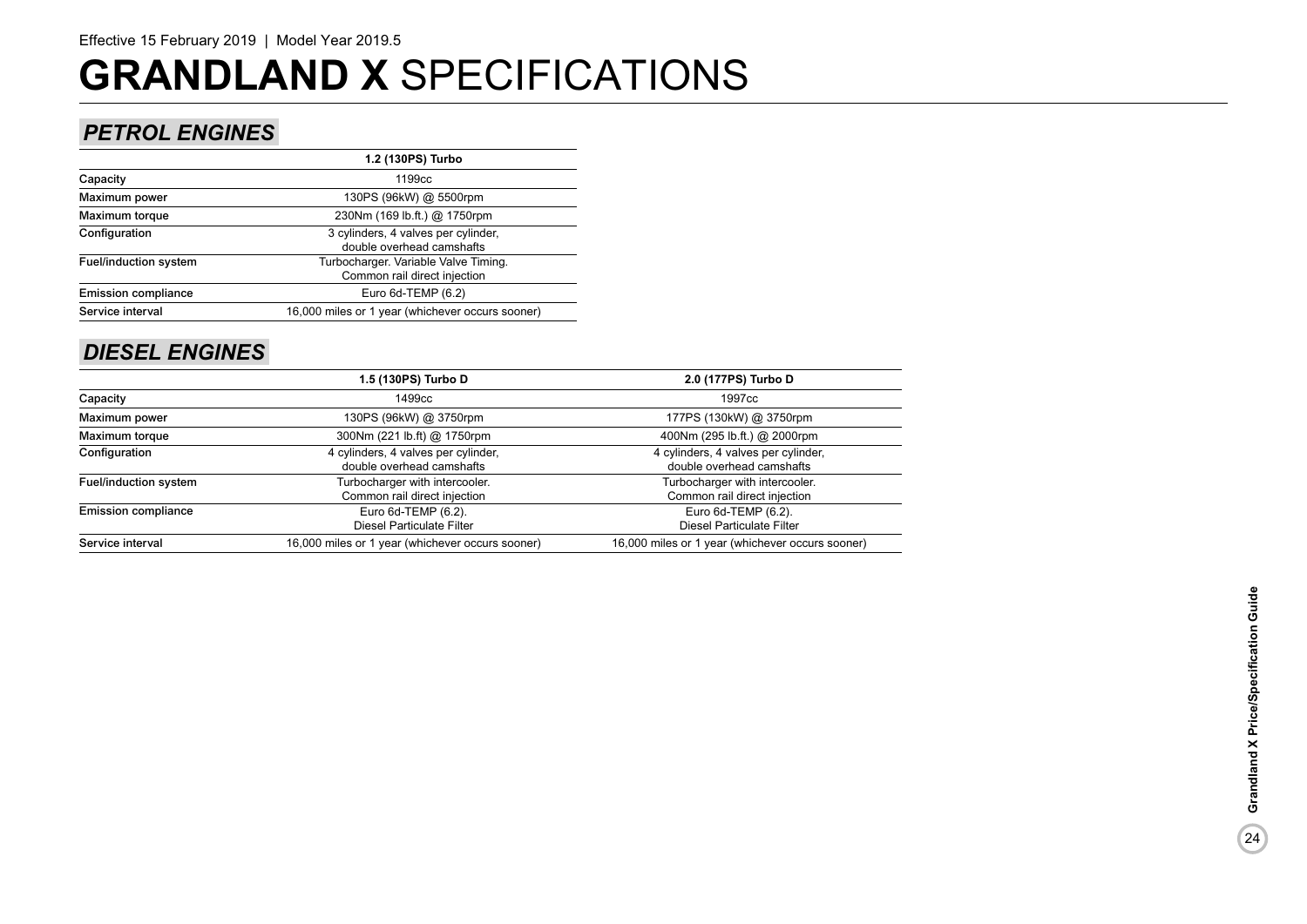### *PERFORMANCE, FUEL ECONOMY AND EMISSIONS*

|                                                         |                           | <b>Maximum</b> | Performance<br>(manufacturer's figures) |                        | Fuel economy<br>mpg (litres/100km)# |                                       |                    |                                                  | <b>Benefit in kind</b><br>company car<br>taxation rates<br>$-2018/19$<br>tax year |  |
|---------------------------------------------------------|---------------------------|----------------|-----------------------------------------|------------------------|-------------------------------------|---------------------------------------|--------------------|--------------------------------------------------|-----------------------------------------------------------------------------------|--|
|                                                         | Wheel<br>size<br>(inches) | speed<br>(mph) | Acceleration<br>$0-60$ mph<br>(sec)     | <b>Combined</b><br>Low | <b>Combined</b><br>High             | CO <sub>2</sub><br>emissions<br>g/km* | First year<br>rate | Vehicle Excise Duty**<br><b>Standard</b><br>rate |                                                                                   |  |
| <b>Petrol models</b>                                    |                           |                |                                         |                        |                                     |                                       |                    |                                                  |                                                                                   |  |
| 1.2 (130PS) Turbo S/S                                   | 17                        | 117            | 9.5                                     | 39.8(7.1)              | 43.5(6.5)                           | 120                                   | £165               | £140                                             | 25%                                                                               |  |
| 1.2 (130PS) Turbo S/S                                   | 18/19                     | 117            | 9.5                                     | 39.8(7.1)              | 43.5(6.5)                           | 121                                   | £165               | £140                                             | 25%                                                                               |  |
| 1.2 (130PS) Turbo S/S automatic                         | 17                        | 122            | 9.8                                     | 37.2 (7.6)             | 40.9 (6.9)                          | 119                                   | £165               | £140                                             | 24%                                                                               |  |
| 1.2 (130PS) Turbo S/S automatic                         | 18/19                     | 122            | 9.8                                     | 37.2(7.6)              | 40.9 (6.9)                          | 121                                   | £165               | £140                                             | 25%                                                                               |  |
| Diesel models                                           |                           |                |                                         |                        |                                     |                                       |                    |                                                  |                                                                                   |  |
| 1.5 (130PS) Turbo D S/S BlueInjection                   | 17                        | 119            | 10.2                                    | 50.4(5.6)              | 55.4(5.1)                           | 108                                   | £165               | £140                                             | 26%                                                                               |  |
| 1.5 (130PS) Turbo D S/S BlueInjection                   | 18/19                     | 119            | 10.2                                    | 50.4(5.6)              | 55.4(5.1)                           | 110                                   | £165               | £140                                             | 27%                                                                               |  |
| 1.5 (130PS) Turbo D S/S 6-speed automatic BlueInjection | 17                        | 119            | 9.9                                     | 44.8 (6.3)             | 54.3(5.2)                           | 111                                   | £165               | £140                                             | 27%                                                                               |  |
| 1.5 (130PS) Turbo D S/S 6-speed automatic BlueInjection | 18/19                     | 119            | 9.9                                     | 44.8 (6.3)             | 54.3(5.2)                           | 113                                   | £165               | £140                                             | 27%                                                                               |  |
| 2.0 (177PS) Turbo D S/S automatic BlueInjection         | 18/19                     | 131            | 8.9                                     | 42.8(6.6)              | 46.3 (6.1)                          | 128                                   | £205               | £140                                             | 30%                                                                               |  |

S/S = Start/Stop.

# = Fuel consumption figures are determined according to the WLTP test cycle. Full data relating to WLTP test cycles can be found at: www.vauxhall.co.uk/wltp

\*CO<sub>2</sub> emissions figures are determined according to the WLTP test cycle however, a Government formula is then applied to translate these figures back to what they would have been under the outgoing NEDC test cycle. which WLTP replaces. The correct tax treatment is then applied.

Figures are intended for comparability purposes only. The fuel consumption you achieve under real life driving conditions and CO<sub>2</sub> produced will depend upon a number of factors, including the accessories fitted after registration, variations in driving styles, weather conditions and vehicle load. Only compare fuel consumption and CO<sub>2</sub> with other vehicles tested using the same technical procedures. For more information contact your local Vauxhall Retailer.

\*\* = Correct at time of publication.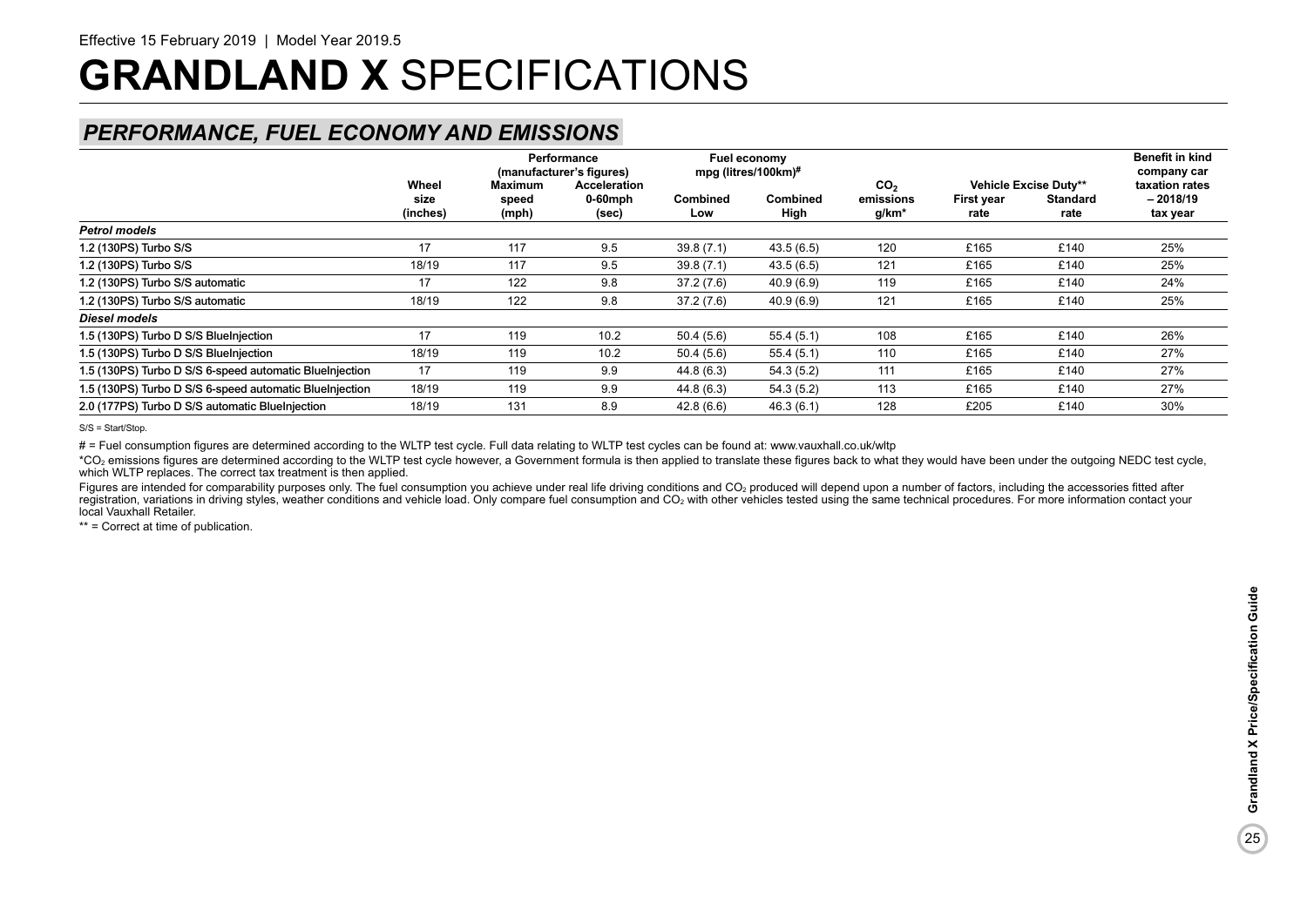### **START/STOP TECHNOLOGY**

Grandland X's Start/Stop system, fitted as standard to all models, offers real benefits by improving fuel economy and reducing  $CO<sub>2</sub>$  emissions, particularly in town. It does this by automatically stopping the engine when you come to a standstill, and then restarting as you prepare to move off.

Before automatically stopping the engine a number of system checks are carried out to ensure that it is both safe and practical to do so. To ensure safety, the driver must depress the clutch pedal, shift in to neutral, and then release the clutch pedal. System checks carried out before Auto Stop activates include:

- Start/Stop system is not manually deactivated via the facia button
- Sufficient brake vacuum is available to prevent the car rolling down an incline
- Battery is in good condition and charged
- Outside air temperature and engine temperature are above specified minima
- Electronic climate control (where fitted) is not in maximum heating or maximum cooling mode
- Self-cleaning function of the diesel particulate filter is not active

If all of these conditions are satisfied then the vehicle will Auto Stop.

When you are ready to pull away from standstill, Auto Restart is activated by depressing the clutch pedal.

Whilst at a standstill the vehicle is continually monitored. If necessary, the engine will automatically be restarted. Conditions that would initiate an Auto Restart include:

- Low battery level
- Brake vacuum below specified minimum
- Start/Stop system is manually deactivated
- Stationary for 5.5 minutes

### **FUEL TANK CAPACITY**

• 53 litres (11.6 gallons)

### **ADBLUE TANK CAPACITY**

• 17 litres (3.7 gallons)

### **TRANSMISSIONS**

### **Six-speed manual gearbox:** Standard on all models except Ultimate. **Six-speed automatic transmission with**

**Active Select function:**

Available at extra cost on all models except Ultimate. Electronically controlled with adaptive driving function and fuel-saving eco mode. Fluid drive with torque converter, lock-up clutch and Active Select

### **Eight-speed automatic transmission:**

Standard on Ultimate models. Available at extra cost on all other models.

### **STEERING**

• Speed-sensitive electric power-assisted steering

### **SUSPENSION**

**Front:** Independent. Decoupled MacPherson struts with gas-pressure dampers and coil springs. Anti-roll bar.

**Rear:** Compound crank with coil springs and gaspressure dampers.

### **BRAKING AND STABILITY**

- Switchable Electronic Stability Programme (ESP)
- Anti-lock Braking System (ABS)
- Corner stability control
- Traction control
- Hill start assist
- Hydraulic brake assist
- Electronic brakeforce distribution

### **All models**

Front ventilated discs: 304mm diameter Rear discs: 268mm diameter

### *WEIGHTS AND TOWING DATA* kg

|                                             | Gross vehicle weight | Max. towing weights<br><b>Trailer with brakes</b><br>(without brakes) |
|---------------------------------------------|----------------------|-----------------------------------------------------------------------|
| 1.2 (130PS) Turbo Start/Stop                | 1900                 | 1400 (685)                                                            |
| 1.2 (130PS) Turbo Start/Stop auto           | 2000                 | 1300 (696)                                                            |
| 1.5 (130PS) Turbo D Start/Stop              | 2000                 | 1500 (715)                                                            |
| 1.5 (130PS) Turbo D Start/Stop 6-speed auto | 2000                 | 1300 (727)                                                            |
| 2.0 (177PS) Turbo D Start/Stop auto         | 2090                 | 2000 (750)                                                            |

Gross vehicle weight is the total permissible weight of the vehicle including passengers and their luggage. The maximum roof rack loading should not exceed 85kg. The maximum towing weights are based on the ability of the car, with two occupants of 75kg each, to restart on a 12% gradient, which is approximately 1 in 8.3, at sea level. At altitudes above 1500 metres, the engine output may drop with a corresponding reduction in towing capability. Any extra weight, such as luggage or additional passengers, should be deducted from the maximum towing weight. With a trailer fully loaded, maximum noseweight should not exceed 70kg. Always fit Vauxhall towing attachments and accessories available from your Vauxhall Retailer. They are designed specifically for Vauxhall models and carry a 12-month guarantee.

### *INSURANCE GROUPS*

|                                                              | <b>SE</b> | Design<br>Line | Tech<br>Line Nav | Sport<br>Nav | Elite<br>Nav | <b>Ultimate</b> |
|--------------------------------------------------------------|-----------|----------------|------------------|--------------|--------------|-----------------|
| 1.2 (130PS) Turbo S/S                                        | 15E       | 15E            | 12E              | 12E          | 14E          |                 |
| 1.2 (130PS) Turbo S/S auto                                   | 15E       | 15E            | 12E              | 12E          | 14E          |                 |
| 1.5 (130PS) Turbo D S/S BlueInjection                        | 18E       | 18E            | 14E              | 15E          | 15E          |                 |
| 1.5 (130PS) Turbo D S/S 6-speed auto<br><b>BlueInjection</b> | 18E       | 18E            | 14E              | 15E          | 15E          |                 |
| 2.0 (177PS) Turbo D S/S auto BlueInjection                   |           |                | 21E              | 22E          | 22E          | 24E             |

S/S = Start/Stop.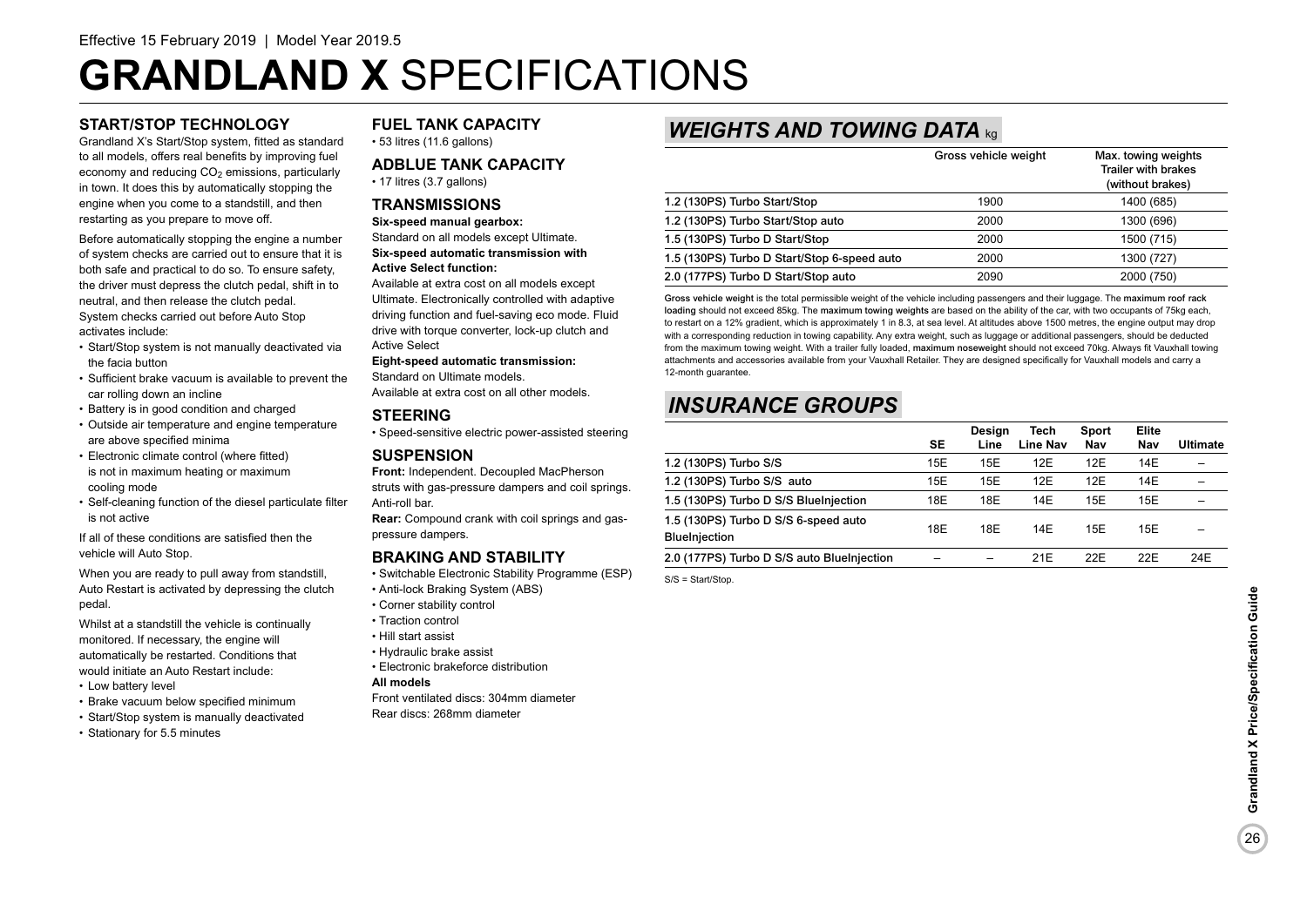### *EXTERIOR DIMENSIONS* millimetres (inches)



### *LOADSPACE DIMENSIONS* millimetres (inches)

| Maximum length (behind rear seats) | 873 (34.4)  |
|------------------------------------|-------------|
| Maximum length (rear seats folded) | 1696 (66.8) |
| Maximum width                      | 1053 (41.5) |
| Maximum height                     | 866 (34.1)  |

### LOADSPACE CAPACITIES<sup>\*</sup> litres (cu.ft.)

| Rear seats up (under luggage compartment cover) | 514 (18.1)  |
|-------------------------------------------------|-------------|
| Rear seats folded (to roof)                     | 1652 (58.3) |

\* = Measured using the ECIE method.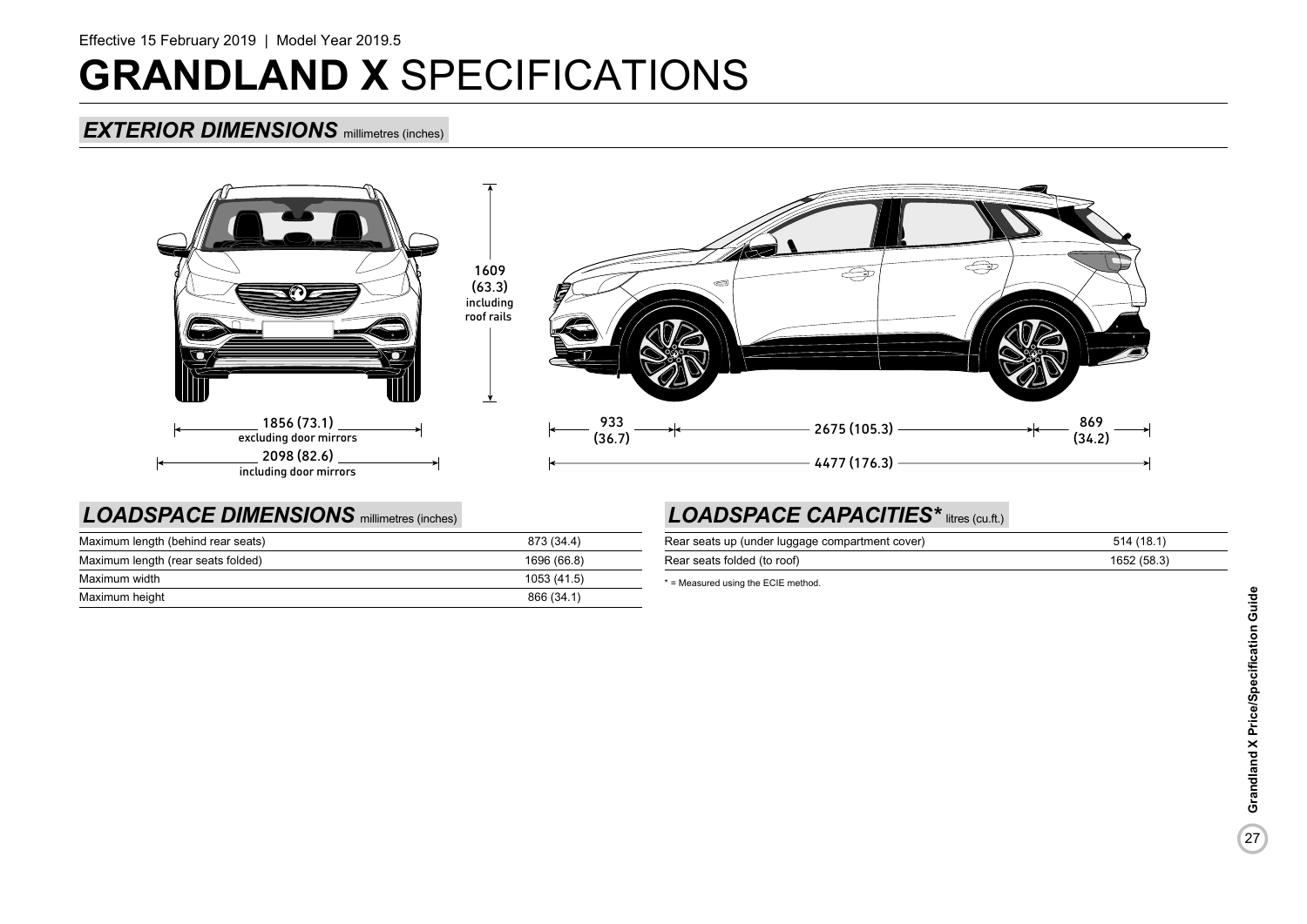# **GRANDLAND X** ACCESSORIES

| <b>CHILD SEATS<sup>1</sup></b>                       |      |
|------------------------------------------------------|------|
| BABY-SAFE <sup>2</sup> - 0-13kg/birth to 15 months   | £132 |
| - ISOFIX base                                        | £240 |
| DUO ISOFIX <sup>2</sup> – 9-18kg/9 months to 4 years |      |
| with top tether kit                                  | £367 |
| KID <sup>2</sup> $-15-36$ kg or 4 to 12 years        | £166 |
|                                                      |      |

1 = Restrictions apply to the use of child seats, please consult your Vauxhall Retailer or request a copy of the Child seats brochure.

2 = Without transponder.

#### **SAFETY**

| Parking sensors                                      |      |
|------------------------------------------------------|------|
| - four fully flush front bumper mounted sensors £323 |      |
| - four fully flush rear bumper mounted sensors       | £365 |
| Rear view camera                                     | £327 |
| Alarm system                                         | £409 |
| Safety Pack - first aid kit, warning triangle,       |      |
| hi-visibility vest                                   | £37  |
| First aid kit                                        | £15  |
| Warning triangle                                     | £18  |
| Fire extinguisher with mounting bracket              | £53  |
| Hi-visibility vest                                   | £9   |

### **Total (inc. VAT) Total (inc. VAT) Total (inc. VAT) Total (inc. VAT) FLEXCONNECT RANGE**  FlexConnect bracket **£21**<br>FlexConnect hook **£31** FlexConnect hook FlexConnect coat hanger E34 FlexConnect folding table  $£76$ FlexConnect iPad Mini cradle E107 FlexConnect iPad (1-4) cradle E116 FlexConnect iPad Air cradle E115 FlexConnect Samsung Galaxy cradle £105

| <b>PRACTICAL</b>            |      |
|-----------------------------|------|
| Spare bulb kit <sup>3</sup> | £27  |
| Stretch tow rope - 3 tonne  | £35  |
| Smoker pack                 | f43  |
| Side steps                  | £503 |

3 = Excludes xenon headlight bulb for models with Adaptive Forward Lighting (AFL).

| £49  |
|------|
| £59  |
| £33  |
| £70  |
| £199 |
| £100 |
| £105 |
|      |

4 = Not available with Flex Floor option.

**TRANSPORT SYSTEMS** Roof base carrier from £194 **Roof carriers (requires base carrier)** Bike roof carrier – Thule Freeride 532 £78 Surf board roof carrier – Thule 833 £82 Kayak roof carrier – Thule  $837$  £172 Ski roof carrier (up to 4 pairs) – Thule 7324 £161 Ski roof carrier (up to 6 pairs) – Thule 7326 £190 **Hard shell roof boxes (requires base carrier)** Thule Ocean 80 (320 litre / 1330 x 860 x 370mm) £154 Thule Ocean 200 (450 litre / 1750 x 820 x 450mm) £323 Thule Motion 800 (460 litre / 2050 x 840 x 450mm) from £463 Thule Touring 200 (400 litre / 1750 x 820 x 450mm) £338 Thule Touring 700 (430 litre / 2320 x 700 x 420mm) £378 **Tow bar carrier system** Fixed tow bar<sup>5</sup> from £431 Detachable tow bar<sup>5</sup> from  $f565$ 

5 = Available with 7 pin, 13 pin and 12S electrics. Please consult your Vauxhall Retailer for details.

**STYLING**

| ,,,,,,,,                           |     |
|------------------------------------|-----|
| Stainless steel sport pedal covers |     |
| - manual                           | £65 |
| - automatic                        | £57 |

28

#### Please note:

Prices shown are fully fitted and painted, where applicable and include VAT. Please check with your local Vauxhall Retailer for details. It is advisable to ensure your insurance policy is adequate to cover additional fitted accessories. Prices correct at time of publication.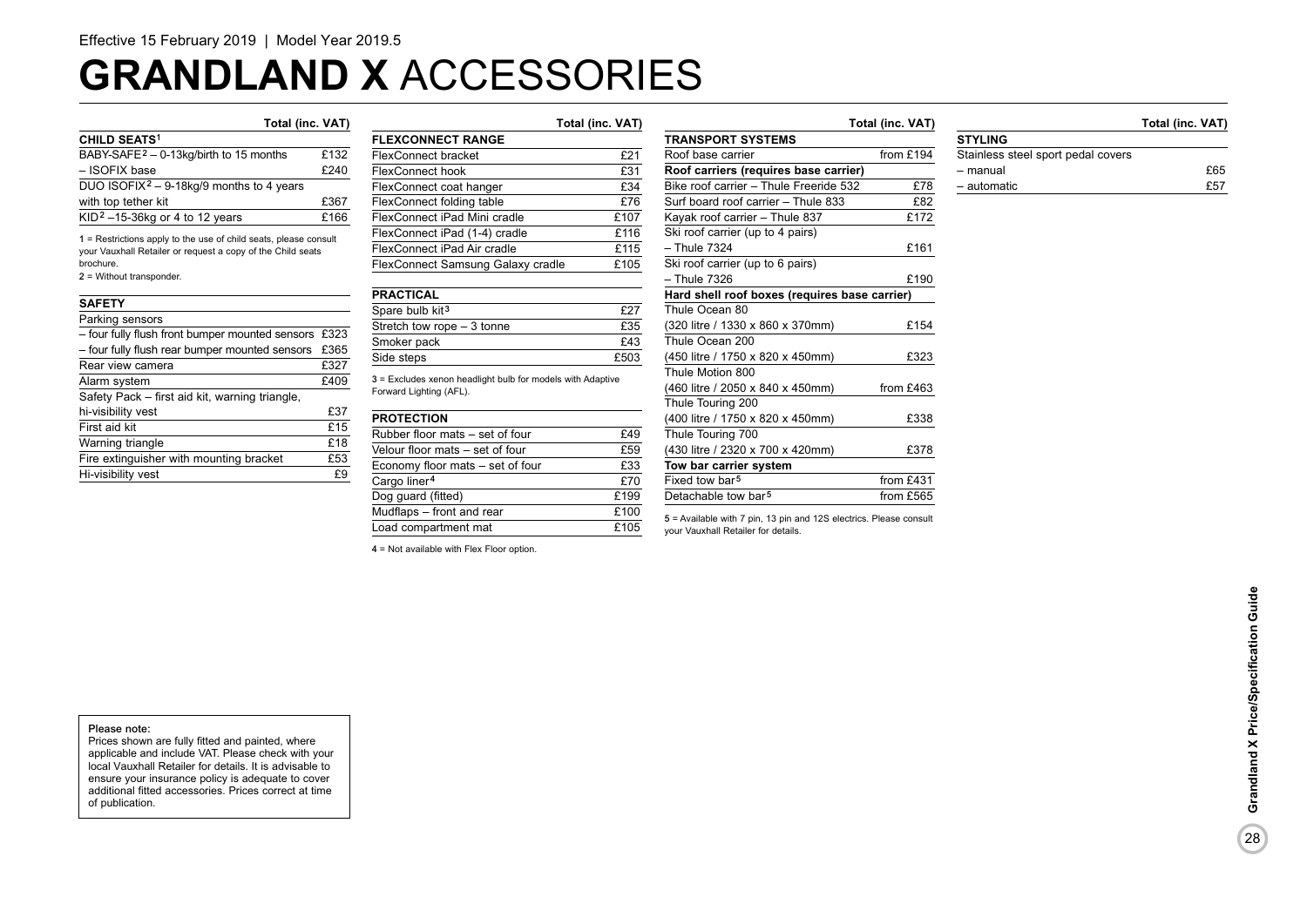# **GRANDLAND X** COMPANY CAR DRIVER/FLEET INFORMATION

### **DESIGN AND TECH LINE NAV HIGH SPEC, LOW P11D**

Specifically developed for businesses and company car drivers alike, our Design and Tech Line Nav models are seriously fit for Fleet.

Design models all feature very low P11D values. generous standard specification, including Sat Nav on Design Nav models, and a choice of high tech ecoTEC engines for great fuel economy and low emissions.

For even more standard specification, step up to our Tech Line Nav range. Again you are guaranteed low P11D values, plus great standard kit including Sat Nav, Bluetooth<sup>®</sup>, USB connection, aux-in socket and digital radio.

With Design and Tech Line Nav you can take for granted low Whole Life Costs and low company car driver taxation.



### **COMPANY CAR DRIVER FREE 3 DAY TEST DRIVE**

Our free\* 3 Day Test Drive programme is open to all Company Car Drivers. It allows you to choose most models in the current Vauxhall line-up (exclusions apply). With full insurance cover provided, it gives you a meaningful length of time to make an informed decision about your next company car.

Search Vauxhall 3DTD to book your FREE\* test

drive or click the link the below:

### **[Vauxhall 3 Day Test Drive](https://www.vauxhall.co.uk/tools/fleet/testdrive.html)**

\*The free 3 Day Test Drive programme is open to Company Car Drivers and Fleet Decision Makers. Available for UK Mainland only. Terms and conditions apply. Full terms and conditions can be found at vauxhallfleet.co.uk/testdrive/index/terms.

### **BENEFIT IN KIND COMPANY CAR TAXATION†**

The car benefit charge will be the car's list price (including VAT, options and accessories fitted, delivery to Retailer and number plates, but excluding Vehicle Excise Duty and new vehicle first registration fee) multiplied by the percentage  $charae$  for the  $CO<sub>2</sub>$  emissions band in which the car falls (see table opposite). Multiply this figure by your personal income tax rate (20%<sup>++</sup> for Basid Rate, 40%†† for Higher Rate) to calculate your annual benefit in kind tax liability.

#### Example:

| Grandland X Tech Line Nav 1.5 (130PS)<br>Turbo D Start/Stop (CO <sub>2</sub> emissions 110g/km) |           |
|-------------------------------------------------------------------------------------------------|-----------|
| On-the-road RRP                                                                                 | £25080.00 |
| Deduct: Vehicle Excise Duty                                                                     | (E165.00) |
| New vehicle first registration fee                                                              | (E55.00)  |
| <b>Effective list price</b>                                                                     | £24860.00 |
| Add: Optional two-coat metallic paint                                                           |           |
|                                                                                                 | £570.00   |
| List price for tax purposes (P11D value)                                                        |           |
|                                                                                                 | £25430.00 |
| Car benefit charge                                                                              |           |
| 2018-19 tax year (27%)                                                                          | £6866.00  |
| Benefit in kind tax liability<br>(2018-19 tax year)                                             |           |
| Basic Rate (20%) tax payer                                                                      | £1373.20  |

Higher Rate (40%) tax payer £2746.40 † = Please note this Price Guide provides taxation

information as a guide only. Vauxhall does not provide taxation guidance. Drivers should always take professional advice on their own tax position.  $\uparrow \uparrow$  = Excludes residents of Scotland.

#### **BIK FOR SCOTTISH RESIDENTS**

Effective 6 April 2018 the Scottish Government have introduced their own BIK taxation structure. This only applies to Company Car Drivers that are Scottish taxpayers. HMRC will determine whether or not an individual is a Scottish taxpayer based on where their main place of residence is.

The BIK rates for Scotland are:

- Over £11,850-£13,850 Starter Rate 19% • Over £13,850-£24,000 Basic Rate 20%
- Over £24,000-£43,430 Intermediate Rate 21%
- Over £43,430-£150,000 Higher Rate 41%
- Above £150,000 Top Rate 46%

| CO <sub>2</sub> |                         | Percentage of car's  |
|-----------------|-------------------------|----------------------|
| emissions       |                         | price to be taxed    |
| in grams        | Non-Diesel <sup>#</sup> | Diesel <sup>##</sup> |
| per             | 2018-19                 | 2018-19              |
| kilometre       | tax year                | tax year             |
| Up to $50$      | 13                      | 17                   |
| 51-75           | 16                      | 20                   |
| 76-94           | 19                      | 23                   |
| 95-99           | 20                      | 24                   |
| 100-104         | 21                      | 25                   |
| 105-109         | 22                      | 26                   |
| 110-114         | 23                      | 27                   |
| 115-119         | 24                      | 28                   |
| 120-124         | 25                      | 29                   |
| 125-129         | 26                      | 30                   |
| 130-134         | 27                      | 31                   |
| 135-139         | 28                      | 32                   |
| 140-144         | 29                      | 33                   |
| 145-149         | 30                      | 34                   |
| 150-154         | 31                      | 35                   |
| 155-159         | 32                      | 36                   |
| 160-164         | 33                      | 37                   |
| 165-169         | 34                      | 37                   |
| 170-174         | 35                      | 37                   |
| 175-179         | 36                      | 37                   |
| 180 and above   | 37                      | 37                   |
|                 |                         |                      |

‡ = Also applies to diesel vehicles that meet the Real Driving Emissions Step 2 (RDE2). ‡‡ = Applies to vehicles that do not meet the Real Driving Emissions Step 2 (RDE2).

To calculate your own personal liability, search: **Vauxhall BiK**, or click the link below: **[Vauxhall BiK Tool](https://www.vauxhall.co.uk/fleet/tools-and-apps.html)**

### **FLEET TOOLBOX**

Discover the facts in our online Toolbox for both Company Car Drivers and Fleet Decision Makers. The Fleet Toolbox has a host of useful calculators, comparators, interactive listings and information.

Search Vauxhall Fleet Tools or click the link below: **[Vauxhall Fleet Tool Box](https://www.vauxhall.co.uk/fleet/tools-and-apps.html)**

### **CONTACT VAUXHALL FLEET**

Please contact one of our dedicated sales teams who will be happy to help with your particular enquiry.

**Company Car Drivers**

Call: 0345 111 2020 Email: **company-car@vauxhallinfo.co.uk**

Telephone lines are open

– Monday to Friday 8.00am-9.00pm

– Saturday and Sunday 9.00am-6.00pm

### **Fleet Decision Makers**

Depending on the size of your fleet of vehicles, we have a dedicated team to handle your enquiries. The lines are open Monday to Friday excluding Bank Holidays.

#### **1-24 vehicles**

Call: 0845 076 2254 (8.30am-5.00pm)

#### **25+ vehicles**

Call: 0330 587 8222 (8.30am-5.00pm) Email: **vauxhallfleet@vauxhall.co.uk**

**Special Vehicles** (Police, Fire and Ambulance) Call: 01582 409999 (8.30am-5.00pm) Email: **vauxhallspecialvehicles@vauxhall.co.uk**

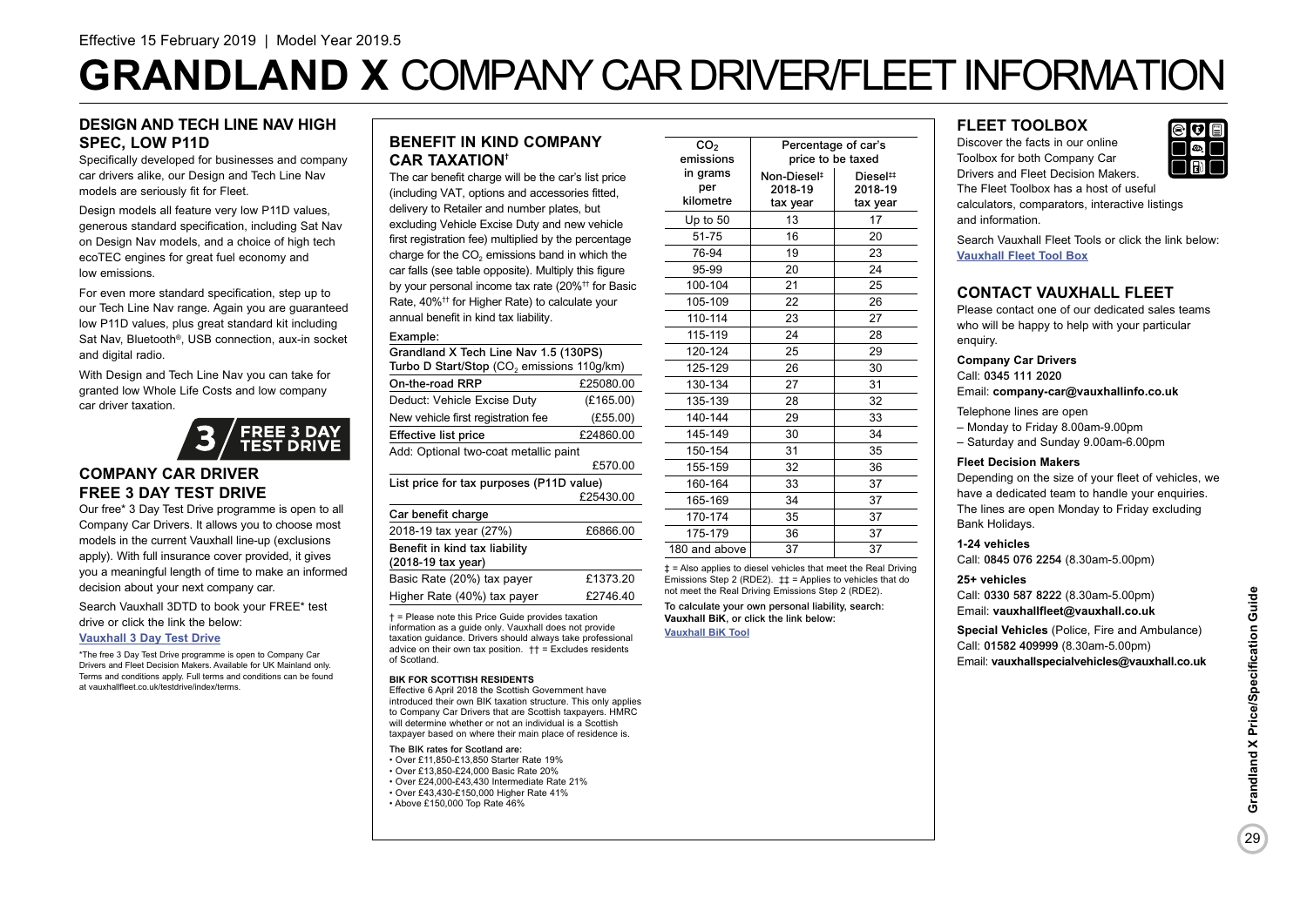# **GRANDLAND X** ADDITIONAL INFORMATION

### **ON-THE-ROAD PRICES**

To eliminate uncertainty about hidden costs when buying a new car, Vauxhall publishes on-the-road recommended retail prices (RRP) and these are shown in the pricing tables within this price guide. These prices include VAT, number plates and delivery to Retailer of £700.00 (including £116.67 VAT), 12 months' Government Vehicle Excise Duty (see opposite for details) and the DVLA new vehicle first registration fee of £55.00\*.

Please note: The on-the-road recommended retail price (RRP) does not include fuel supplied by the Retailer, motor insurance or any other goods or services supplied by agreement between the Retailer and the customer.

### **PRICE PROTECTION**

Order a new Vauxhall for build in the current model year (as confirmed by your Retailer) for delivery no more than three months in advance and the price you are quoted is the price you pay. This is irrespective of any subsequent price rises between placing your order and delivery of your new car, but you must take delivery as soon as the car is available. Vauxhall Motors Limited is not liable for price adjustments caused by Government changes in the rate of VAT (currently 20%), Vehicle Excise Duty, DVLA new vehicle first registration fee or by any other applicable legislation or regulations.

### **VAUXHALL FINANCE LEASING**

Vauxhall Finance Leasing is a trading style of Vauxhall Finance plc. Working with the Vauxhall Retailer network we provide competitive car and van leasing solutions for business users and private individuals. We combine the support of a national contract with the convenience of a local contact. For further information, please contact your local Vauxhall Retailer or visit **www.vauxhall.co.uk/leasing**

### **IN THE EVENT OF AN ACCIDENT...**

Vauxhall Accident Management helps keep you mobile following an accident. Benefits include vehicle recovery, Vauxhall-approved repairs and contacting your insurer. For more details, visit **vauxhall.co.uk/AccidentManagement**

### **VEHICLE EXCISE DUTY**

The amount of Vehicle Excise Duty (road fund licence) payable on new cars varies depending on the level of carbon dioxide  $(CO<sub>2</sub>)$  emissions produced by the vehicle.  $CO<sub>2</sub>$  emissions are measured in grammes (g) per kilometre (km) travelled and divided into 13 charging bands shown in the table below.

A 'first year rate' of Vehicle Excise Duty is payable on all new cars and in subsequent years the amount payable reverts to the 'standard rate'. From 1 April 2017 the breakpoints for each of these bands have been revised. Also, for vehicles with a list price over £40,000, including factory-fitted options, an additional £310 is payable for the first five years of standard rate payments.

### **VEHICLE EXCISE DUTY\***

|               | CO <sub>2</sub> emissions | First year rate |                     | <b>Standard rate</b> |
|---------------|---------------------------|-----------------|---------------------|----------------------|
|               |                           | Non-diesel**    | Diesel <sup>t</sup> |                      |
| <b>Band A</b> | 0q/km                     | £0.00           | £0.00               | £0.00                |
| <b>Band B</b> | $1-50q/km$                | £10.00          | £25.00              | £140.00              |
| <b>Band C</b> | $51 - 75q/km$             | £25.00          | £105.00             | £140.00              |
| <b>Band D</b> | 76 – 90a/km               | £105.00         | £125.00             | £140.00              |
| <b>Band E</b> | $91 - 100q/km$            | £125.00         | £145.00             | £140.00              |
| <b>Band F</b> | $101 - 110a/km$           | £145.00         | £165.00             | £140.00              |
| <b>Band G</b> | $111 - 130q/km$           | £165.00         | £205.00             | £140.00              |
| <b>Band H</b> | $131 - 150q/km$           | £205.00         | £515.00             | £140.00              |
| <b>Band I</b> | $151 - 170q/km$           | £515.00         | £830.00             | £140.00              |
| <b>Band J</b> | $171 - 190q/km$           | £830.00         | £1.240.00           | £140.00              |
| <b>Band K</b> | $191 - 225$ g/km          | £1.240.00       | £1.760.00           | £140.00              |
| <b>Band L</b> | $226 - 255$ g/km          | £1,760.00       | £2.070.00           | £140.00              |
| <b>Band M</b> | over 255g/km              | £2.070.00       | £2.070.00           | £140.00              |

\* = Correct at time of issue. \*\* = Also applies to diesel vehicles that meet the Real Driving Emissions Step 2 (RDE2). † = Applies to vehicles that do not meet the Real Driving Emissions Step 2 (RDE2).